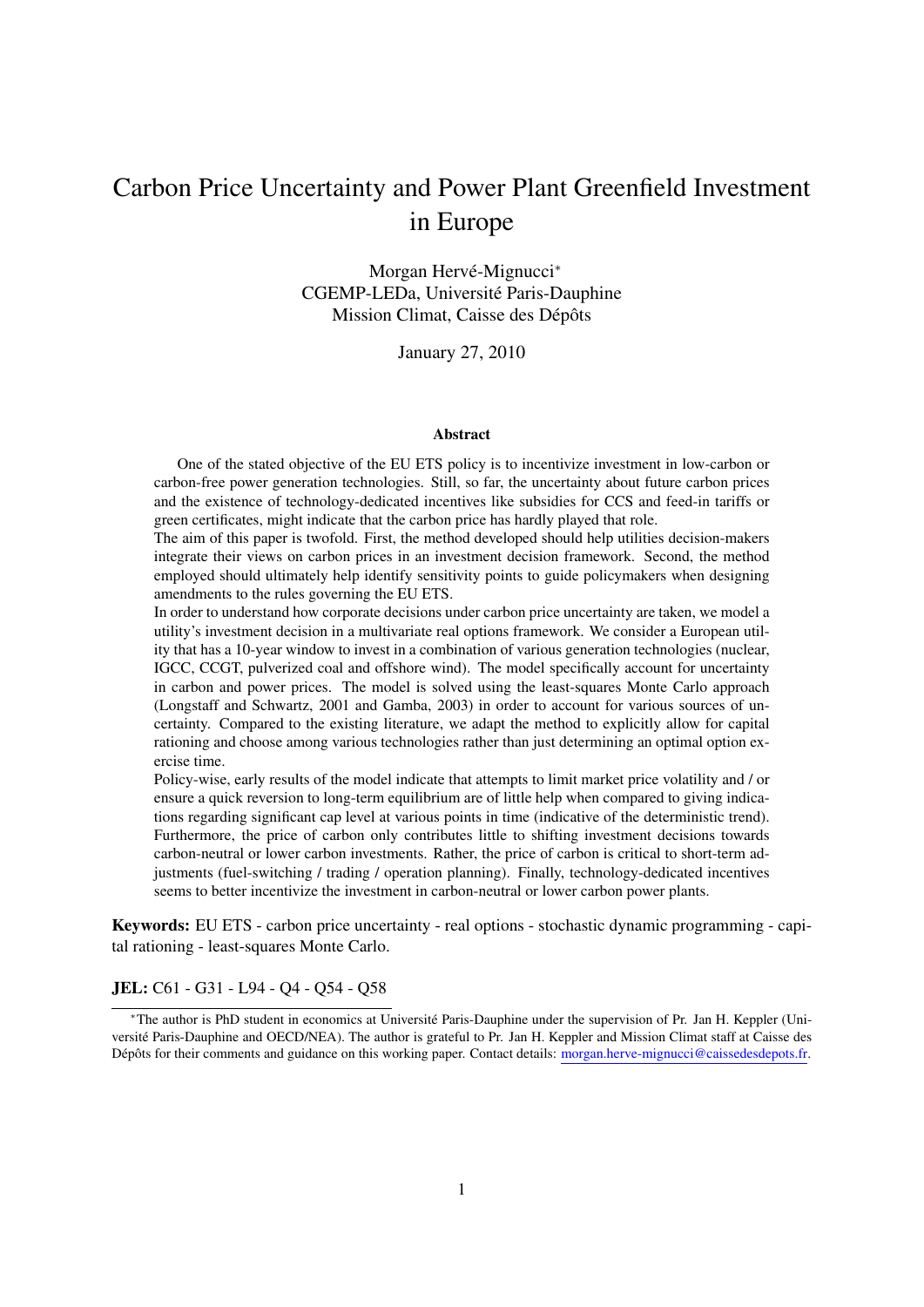## **Contents**

| $\mathbf{1}$            |     | <b>Introduction</b>                                                                                                 | $\overline{\mathbf{4}}$ |
|-------------------------|-----|---------------------------------------------------------------------------------------------------------------------|-------------------------|
|                         | 1.1 |                                                                                                                     | $\overline{4}$          |
|                         |     | 1.1.1                                                                                                               | $\overline{4}$          |
|                         |     | 1.1.2                                                                                                               | 6                       |
|                         | 1.2 |                                                                                                                     | $\overline{7}$          |
|                         | 1.3 |                                                                                                                     | $\overline{7}$          |
| $\overline{2}$          |     | <b>Model structure</b>                                                                                              | $\overline{7}$          |
|                         | 2.1 |                                                                                                                     | 8                       |
|                         | 2.2 |                                                                                                                     | 9                       |
|                         |     | 2.2.1                                                                                                               | 9                       |
|                         |     | 2.2.2                                                                                                               | 18                      |
|                         |     | 2.2.3<br>The functions $\ldots \ldots \ldots \ldots \ldots \ldots \ldots \ldots \ldots \ldots \ldots \ldots \ldots$ | 20                      |
|                         | 2.3 |                                                                                                                     | 23                      |
|                         |     | 2.3.1                                                                                                               | 23                      |
|                         |     | 2.3.2                                                                                                               | 23                      |
|                         |     | 2.3.3                                                                                                               | 23                      |
| 3                       |     | <b>Illustrative cases</b>                                                                                           | 23                      |
|                         | 3.1 |                                                                                                                     | 23                      |
|                         | 3.2 | 3-period 2-technology stochastic case $\ldots \ldots \ldots \ldots \ldots \ldots \ldots \ldots \ldots \ldots$       | 25                      |
| $\overline{\mathbf{4}}$ |     | <b>General</b> case                                                                                                 | 32                      |
|                         | 4.1 |                                                                                                                     | 32                      |
|                         | 4.2 |                                                                                                                     | 36                      |
|                         | 4.3 |                                                                                                                     | 38                      |
|                         |     | 4.3.1                                                                                                               | 38                      |
|                         |     | 4.3.2                                                                                                               | 39                      |
|                         |     |                                                                                                                     |                         |
| 5                       |     | <b>Discussion</b>                                                                                                   | 40                      |
| 6                       |     | Conclusion                                                                                                          | 40                      |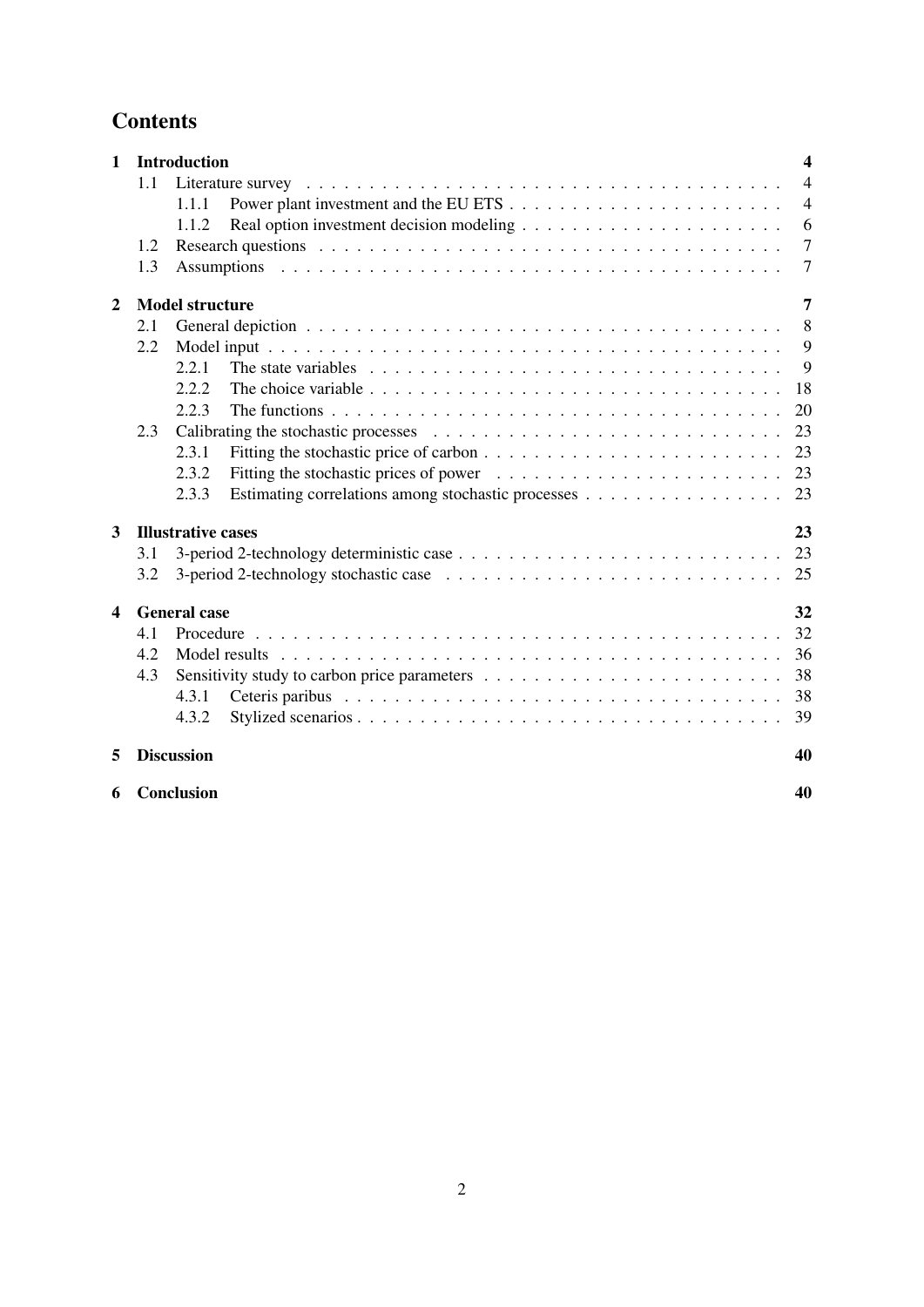# List of Figures

| $\mathbf{1}$    |  |
|-----------------|--|
| $\overline{2}$  |  |
| $\mathcal{E}$   |  |
| $\overline{4}$  |  |
| 5               |  |
| -6              |  |
| $7\phantom{.0}$ |  |
| 8               |  |
| 9               |  |

## List of Tables

| 1              |                                                                                                                     |    |
|----------------|---------------------------------------------------------------------------------------------------------------------|----|
| 2              |                                                                                                                     | 20 |
| 3              |                                                                                                                     |    |
| $\overline{4}$ |                                                                                                                     |    |
| 5              | Illustrative case - Implied NPV paths for technology $B$                                                            | 26 |
| 6              | Illustrative case - Decision nodes at $t=2$ and optimal decision for untapped budget                                | 27 |
| 7              | Illustrative case - Value function vs. budget level at $t=2$                                                        | 27 |
| 8              | Illustrative case - Optimal decision vs. budget level at $t=2$                                                      | 28 |
| 9              |                                                                                                                     | 29 |
| 10             | Illustrative case - Decision nodes at $t=1$ and optimal decision for untapped budget                                | 30 |
| 11             |                                                                                                                     | 30 |
| 12             |                                                                                                                     | 30 |
| 13             | Illustrative case - Decision nodes at $t=0$ and optimal decision for initial budget                                 | 31 |
| 14             |                                                                                                                     | 43 |
| 15             | Appendix - Pulverized coal plant data - 85% availability assumed                                                    | 43 |
| 16             |                                                                                                                     | 44 |
| 17             |                                                                                                                     | 44 |
| 18             |                                                                                                                     | 44 |
| 19             | Appendix - $MR_t$ - Immediate reward component of the value function in $t \dots \dots$                             | 45 |
| 20             | Appendix - $MC_t$ - Continuation value component of the value function in $t \dots \dots$                           | 46 |
| 21             | Appendix - $\mathcal{M}V_t$ and $\mathcal{M}x_t^*$ - Value function and associated optimal decision in $t \dots$ 47 |    |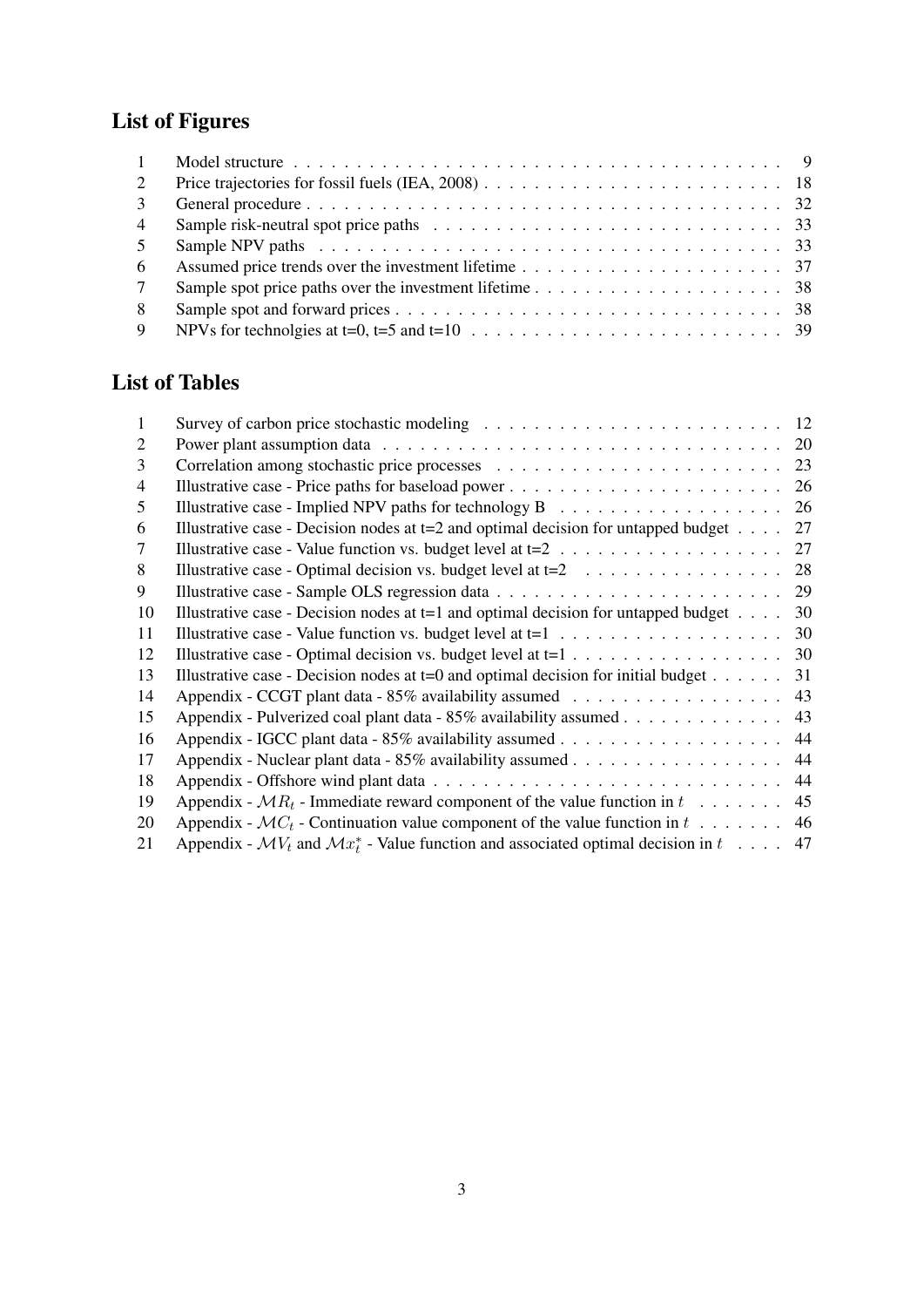## 1 Introduction

Carbon price uncertainty has been often invoked as one of the reasons why delay investments in power generation capacity in the EU. More specifically, the lack of long-term visibility and volatility of the European carbon price have been strongly criticized by European utilities. This paper tackles the issue of carbon price uncertainty for European utilities and tries to evaluate the claims of the power sector and find reasons why utilities corporate financiers would delay their investments in generation capacity or would favor specific investment alternatives over others.

### 1.1 Literature survey

#### 1.1.1 Power plant investment and the EU ETS

Investments in power plants are unique for financial and technical reasons (Olsina et al., 2006 [1]; He, 2007 [2]). They entail large capital outflows, a large percentage of which having to be committed before the power plant is even commissioned. This often translates into long payback period and calls for reliable valuation and decision-making tools. In addition, power plant investments expose investors to several long run uncertainties: on the demand side, regarding costs (fuel and O&M), long-term electricity prices, price spikes frequency (for peakload plant valuation), technology innovation risk, regulatory risk and changes in capacity by competition. Also, these investment are characterized by a certain form of irreversibility and the option to postpone investment.

The European Union Emission Trading Scheme (EU ETS) was launched in 2005 to facilitate European member states compliance with the Kyoto protocol. The EU ETS shifts a large share of the environmental burden of EU member states to EUs stationary sources of greenhouse gases emissions (carbon dioxide most essentially). The EU ETS functions as a cap-and-trade market. Stationary sources of carbon dioxide  $(CO_2)$  emissions within the scope of the pertaining Directive (called installations) are identified and an emissions cap, corresponding to the maximum quantity of  $CO<sub>2</sub>$  they can emit during a given period, is imposed on them by the regulator. At the time of writing, there was three compliance periods in the EU ETS: the trial phase (phase I) between 2005 and 2007, the Kyoto phase (phase II) between 2008 and 2012 and the post-Kyoto phase (phase III) between 2013 and 2020. Stationary sources falling within the scope of the Directive are combustion installations with a capacity superior to 20 MW. Some 70% of those installations are either producing power or heat and it was estimated that 49% of them where solely producing power (Trotignon and Delbosc, 2008 [3]). The remaining installations are industrial installations from the steel, cement, refining sectors among others. Installations within the scope of the Directive have been entitled European Union Allowances (EUAs) that corresponds to the right to emit one ton of  $CO<sub>2</sub>$  during a specific time period. The quantity of EUAs they have been entitled corresponds to the emissions cap imposed on them. While, on average, the industrial installations have been allocated more allowances than required over the compliance periods, the power and heat portion of the EU ETS was entitled less EUAs than was expected to be needed. The prevailing allocation method during phase I and II was grandfathering: EU ETS installations emissions cap was fixed based on historical emissions. During the first two compliance periods, allowances were mostly allocated for free. In order not to disadvantage new entrants (genuine new entrants in the European power sector or extra combustion units from incumbents that would fall within the scope of the Directive), a new entrant reserve (NER) was negotiated and set aside. This NER is comprised of free allowances provided to new installations so that incumbents would not be favored as regards the EU ETS. It is expected that phase III will most probably see a move towards more auctioning for the power sector since 2013 and a gradual shift for industrial sectors with the aim of 100% auctioning by 2020. These EUAs are assets that can be traded among installations of the EU ETS. Financial intermediaries can also participate in the scheme. A capand-trade scheme gives the incentive to reduce emissions beyond the cap since compliance-buyers are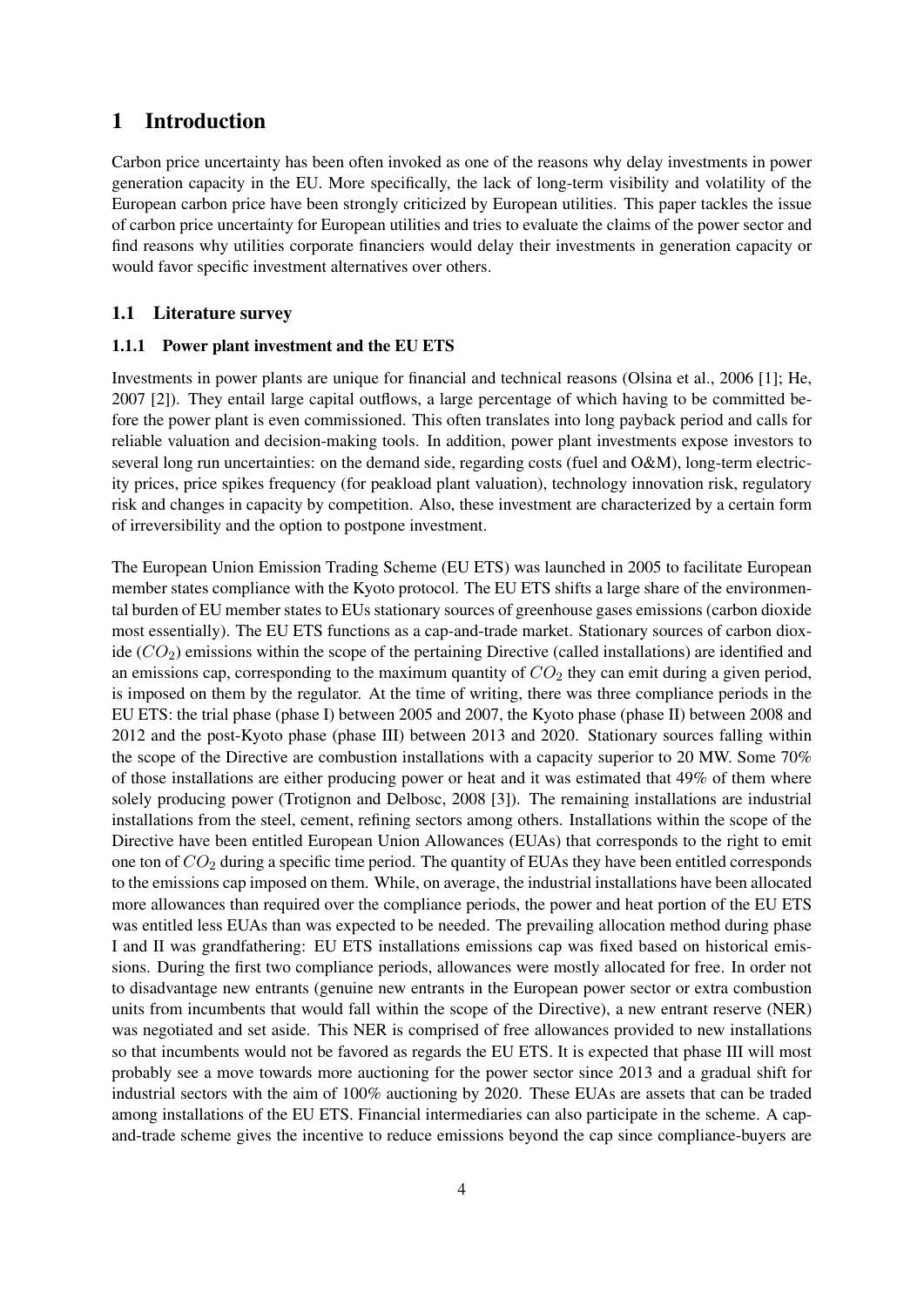allowed to sell emissions rights in excess of their emissions needs to those for whom it is more expensive to reduce their emissions on their own. To claim compliance, EU ETS installations must surrender as much EUAs as tons of  $CO<sub>2</sub>$  they have emitted over a given year. They can do so by either acquiring more EUAs (or similar assets) or by reducing their emissions. Emissions reductions in the power sector can be achieved by means of short-term operational adjustments (like fuel switching to a lower carbon content combustion fuel), investments in less carbon-emitting technologies (retrofitting power plants with carbon capture and storage or investing in a plant that emit less based on its initial characteristics) or by halting or decreasing the power plant output (and the emissions consequently).

Therefore, the theoretical impact on the power sector takes place at two level. First, the carbon price has been introduced in operational decisions. Anytime a ton of carbon is emitted in the course of the production process, the operator compares the corresponding profit margin for the production (including carbon procurement costs) with the opportunity cost of selling the allowance on the market. Some studies even talk of some emissions reduction during the first trading phase (2005-2007) in the form of fuel switching even though the cap was not that stringent (Ellerman and Buchner, 2006 [4]). Second, the carbon price can be factored in longer term decision making - namely the decision to invest in several abatement solutions. Should the carbon price be high enough, decision-makers might consider it more advantageous to invest in carbon-free or less carbon-intensive production apparel. Hoffmann (2007) [5] note that this has not been the case so far in the German power industry. He finds that while short-term operating decisions clearly have been impacted the EU ETS, this was not the case for greenfield/brownfield investment decision and R&D as well. Reasons invoked for that lack of incentives are numerous.

Most policy observers argues that the cap for phase I and II of the EU ETS has been set too low to provide an effective incentive. Others note that the effectiveness of the policy was corrupted by not following the policy tool "by the book" despite it was the condition for acceptance by the regulated: the allocation of most grandfathered allowances for free in phase I and II (instead of an auctioning process) and the new entrants and closure provisions (Ellerman, 2006 [6]). Finally, the existence of authorized flexibility mechanisms (banking, borrowing of EUAs and ability to surrender credits from Kyoto offset projects) and derogatory measures in some member states are sometimes invoked as not giving the incentive to invest in carbon-free technologies within the EU boundaries.

Contemporary to the introduction of the EU ETS, three major changes radically modified the investment decision-making for European utilities.

First, the market liberalization process has progressed in Europe (Joskow, 2008 [7]; Chevalier and Percebois, 2008 [8]). The process introduced uncertain customer demand as well as uncertain power prices which have not simplified the investment decision-making. The decision to invest is no longer a state or a monopolistic utility centralized procedure but rather a decentralized decision of generation firms aiming at maximizing profits.

Second, in parallel to the effort on curbing greenhouse gases by means of a cap-and-trade approach, the European utilities have been subject to various regulatory reforms (at the EU level and member state level) with renewable energy targets, energy efficiency measures and carbon capture and storage (CCS) objectives. These new regulations are most associated with policy instruments to provide the regulated utilities with the incentive to act in accordance with the spirit of the policies: feed-in tariffs or tradable green certificates to achieve renewable targets or tenders and subventions for the funding of demonstration CCS projects for instance. It is unclear whether their co-existence support or create distortions with the EU ETS.

Third, the second phase of the EU ETS also saw the effect of the economic and financial crisis that begun in late 2008. Between July 1st, 2008 and February 12th, 2009, the phase II carbon price was divided by 3.6 to reach EUR 8/ton given the revised expectations on future production and emissions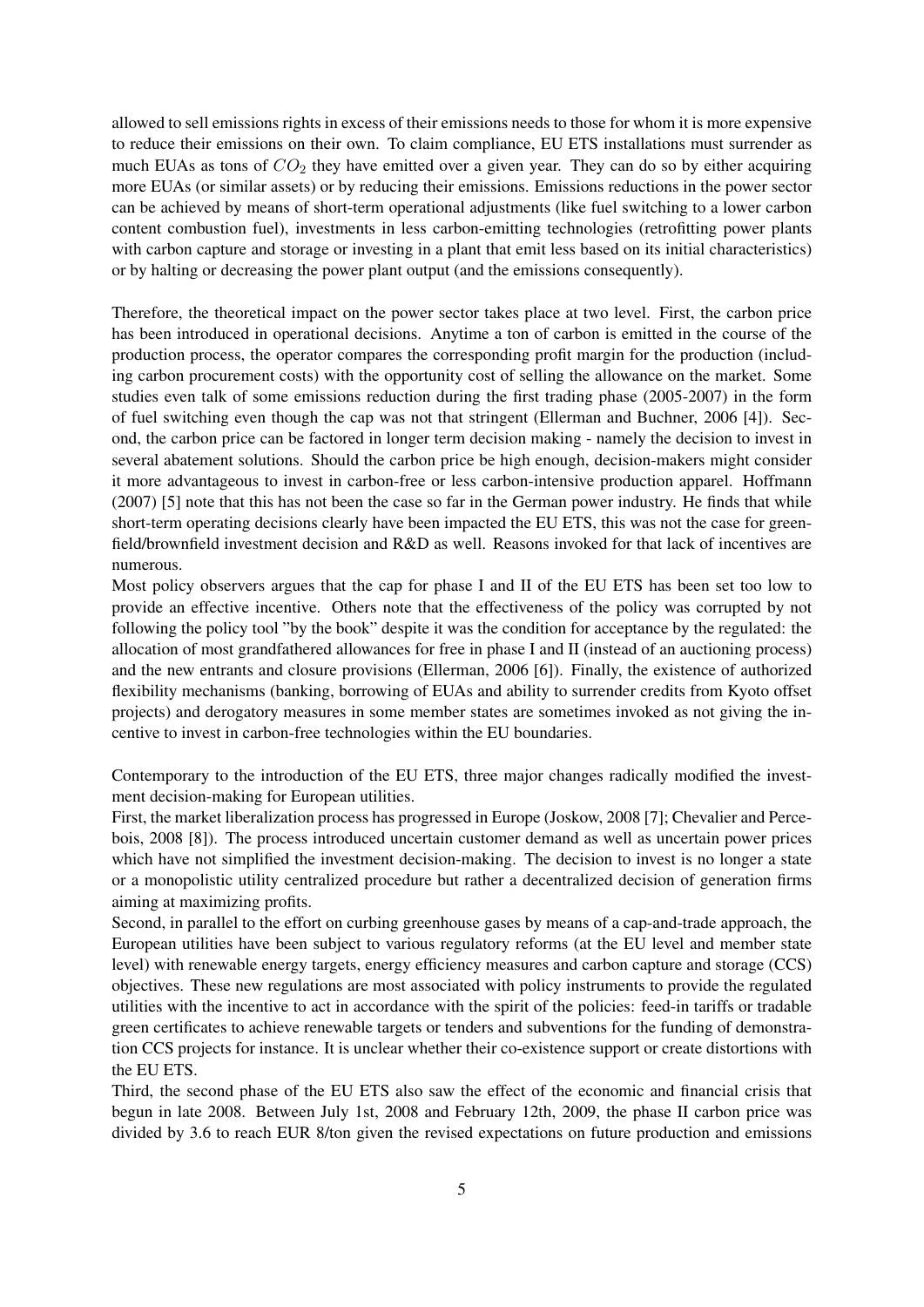levels. This might to some extent have impacted the required rate of return on power plant investments upward, modified the financing decision, the prospects for valuation drivers and more fundamentally the need to undertake new investments.

#### 1.1.2 Real option investment decision modeling

The shift towards more liberalized markets with several policy instruments triggered regained interest in electricity market modeling. Such interest revolved around three major trends (Ventosa et al., 2005 [9]): optimization models, equilibrium models and simulations models. To some extent, this paper belongs to the first trend given our focus on a single firm trying to optimize its investment plan under exogenous price developments.

In an effort to overcome the limitations of the net present value (NPV) rule under deterministic discounted cash flows  $(DCF)^1$ , the real options methodology suggests an approach that can be used to complete the traditional NPV rule. First, the real options approach (ROA) allows the decision maker to postpone the initial investment undertaken - this gives him flexibility in the investment timing (option to defer) instead of the traditional now-or-never investment decision. Second, the ROA permits the decision maker to value the operating flexibility in the underlying asset (Trigeorgis, 1996 [10]): option to alter operation scale (expand or contract), option to abandon (temporarily or definitively), option to switch (from one operating process to another) and growth options. Third, the ROA typically incorporates some way of accounting for uncertainty from simple binomial tree to stochastic price modeling for instance. Finally, initial investments are considered irreversible - a limitation of the traditional NPV rule under deterministic DCF being to assume the perfect marketability of assets being valued. This makes valuation rather irrealistic when large scale or proprietary investment are performed. Instead, the ROA takes this characteristic into account.

The ROA essentially builds on the financial options theory - and most predominantly the seminal works on option pricing by Black and Scholes and Merton, the binomial approach by Cox, Ross and Rubinstein as well on stochastic price modeling<sup>2</sup>. Risk-neutral valuation is also a major building block of the ROA with contingent claim analysis (replicating portfolio and use of spanning assets) and certaintyequivalent approach. Finally, most recent works especially in the face of ever more complex problem involve numerical methods to avoid solving analytically real options problems. In this respect, the landmark works on dynamic programming (Bellman, 1957 [13]) have been completed by backward-looking Monte Carlo simulations [14] and control-variate methods with numerical approximations. Reference works on the ROA include textbooks by Dixit and Pindyck (1994) [15] and Trigeorgis (1996) [10] and papers by Brennan and Schwartz (1985) [16] on multiple option framework for mine management and Pindyck (1988) [17] on the options to choose capacity under product price uncertainty.

Common applications for the ROA in the academic literature are high capital cost investments (oil fields, mines, power plants, etc.) characterized by large uncertainties in demand, supply and/or price (natural resources and R&D projects especially), long lifetime and some leeway or strategic behavior either in the initial investment decision or subsequent operating decisions<sup>3</sup>.

<sup>&</sup>lt;sup>1</sup>Conceptually, the traditional DCF approach has the following limitations: it entails accepting all the outcomes of the projects once decided upon, it is a now-or-never decision and it systematically underestimate the asset value with real options embedded. More technically, other limitations includes the difficulty to estimate future cash flows because of their stochastic nature, the risk of making errors in choosing an appropriate discount rate, etc. (He, 2007) [2].

<sup>&</sup>lt;sup>2</sup> For a recent treatment on this, refer to Shreve  $(2004)$  [11] and Shreve  $(2006)$  [12].

 $3$ It should be reminded that the ROA is by no means a one-size-fits-all method. The method is nonetheless fraught with conceptual and implementation difficulties and has more often gained acceptance among academics rather than by decisionmakers for fear of resorting to a "black box" (He, 2007 [2]).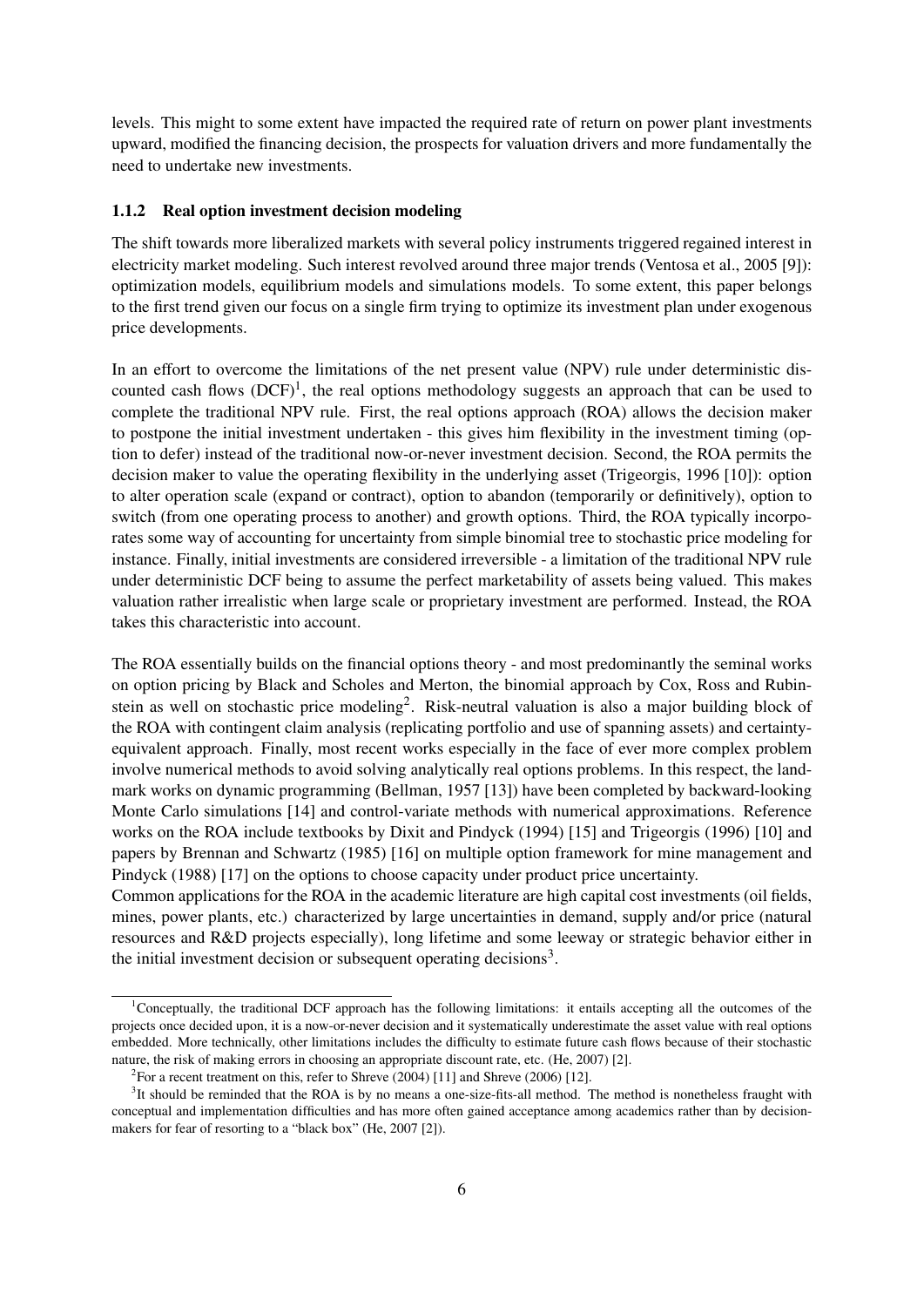In this respect, the very characteristics of power plant investment decisions makes it particularly relevant to use the ROA. The ROA has been applied to peak-load power plant valuation, hydro power plant valuation (taking into account the flexibility in managing the water level in its reservoir), fuel switching in IGCC plants or CHP plant optimal output scheme.

Recent applications to carbon mitigation in the power sector include focus on CCS investment in Spain (Abadie and Chamorro, 2008 [18]), in the US (Bohm et al., 2007 [19]; Sekar et al., 2007 [20] and Sekar, 2005 [21]), capacity investment decision in the EU (Laurikka, 2005 [22]; Laurikka and Koljonen, 2006 [23]; Fuss et al., 2008 [24]; Fuss et al., 2009 [25]) and investment risk quantification (Blyth et al., 2007 [26]; Yang and Blyth, 2007 [27]).

## 1.2 Research questions

Based on an analysis of expected generation capacity addition by European utilities, we make the following assumptions which remain to be verified by the model proposed here. First, the price of carbon might not be enough to incentivize investment in low-carbon / carbon-free generation units and could even delay such investments due to regulatory uncertainty. Second, low investments in CCS is subject to bargaining direct subventions from EC or Member States and the price of carbon might not play the incentivizing role it is supposed to. Third, investments in renewables is a direct response to renewable policies and it is unclear to what extent carbon markets are helping or distorting the incentive (and conversely, to what extent technology-dedicated incentives support or distort the EU ETS policy).

So we will discuss to what extent carbon prices direct investments towards specific low-carbon technologies. Based on the model results, we will further discuss how best to incentivize investment in low-carbon or carbon-free technologies by means of a price for price.

### 1.3 Assumptions

We assume a European utility operating over the French-German area. The utility has been approved to build and operate power plants on a given number of sites. Until expiration of the licenses to build for the sites (10 years from now), the utility has flexibility in (1) when to build power plants (timing option) and (2) what power plant technologies to invest in. The sites are located in France so that the utility is exposed to French power prices. This allows us to consider nuclear technology as a generating technology (while in the case of Germany that would not have been possible because of a scheduled phase-out that is still debated).

The utility investor is assumed to be either a genuine new entrant in the EU ETS or an incumbent investing in a new installation. Accordingly, he should be granted access to the new entrant reserve (NER) which puts aside EUAs for new participants in the scheme. Still, it was assumed that there were not any allowances left in the NER so that EUAs have to be purchased to initiate plant's operations in order to reflect the forthcoming situation of investors facing more generalized forms of auctioning for  $EUAs<sup>4</sup>$ .

## 2 Model structure

The objective of the model is to solve an investment decision problem under uncertainty. Various methods are envisaged in the real options literature to solve such problems.

First, the analytical approximation methods attempt to solve such problems by finding a closed-form

<sup>&</sup>lt;sup>4</sup>Note that since we mainly focus on the carbon price uncertainty, we are not taking into account power demand uncertainty, the impact of competition moves on market prices (by addition or removal of capacity), technical progress, transmission and network constraints (which to some extent, we acknowledge, might be critical for the valuation of intermittent sources of electricity).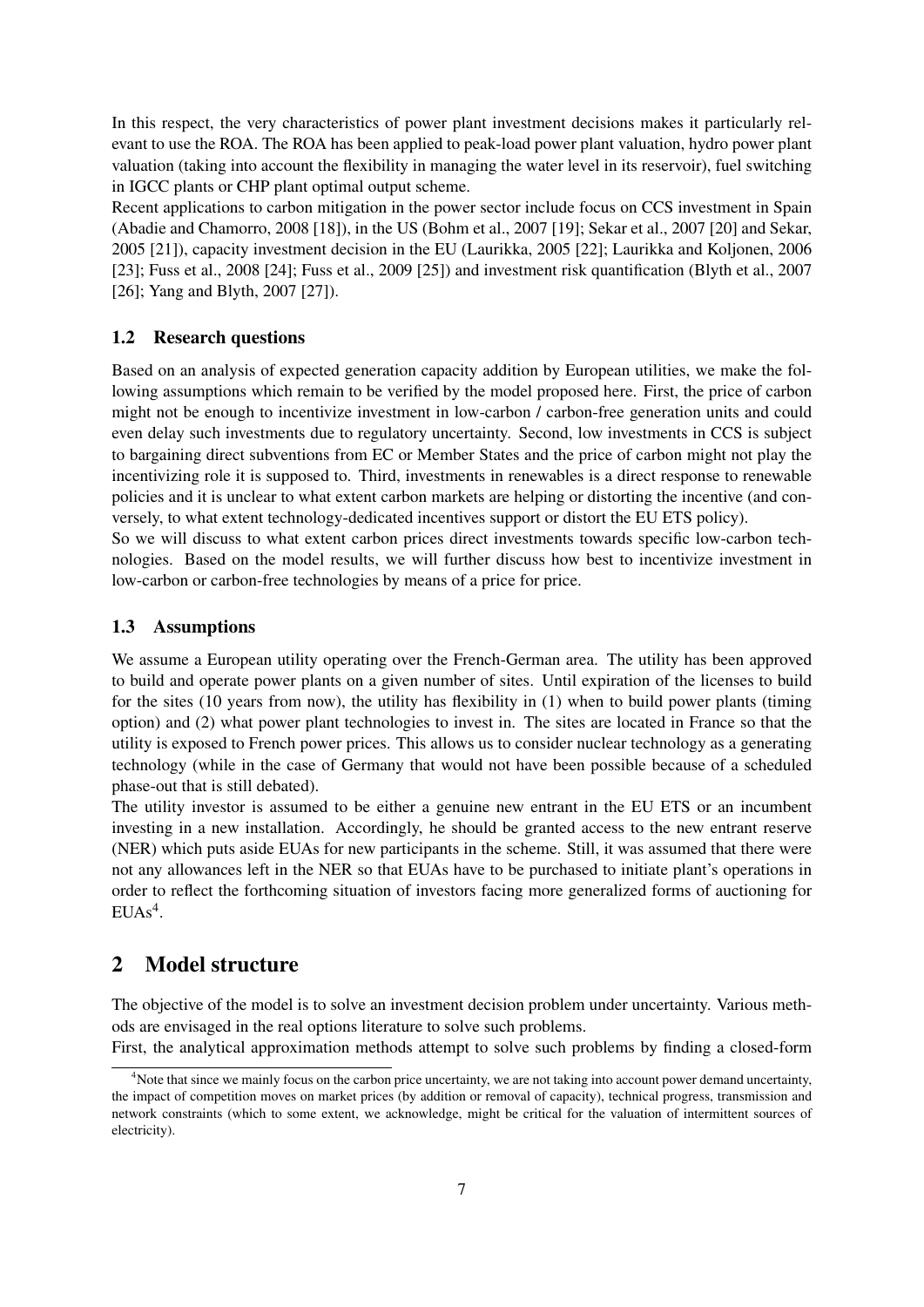solution to the partial differential equations (PDEs) at the core of the model. Two equivalent approaches are detailed in the literature. The dynamic programming approach involves breaking down the entire sequence of decisions into two components: the immediate decision and a value function that encompasses the consequences of all subsequent decisions. The contingent claims approach makes an analogy between the investment considered and a stream of costs and benefits varying through time and depending on the unfolding of uncertain events. Hence, valuation is based on underlying tradable assets. This implies some combination of traded assets that will mimic the pattern of returns from the investment project at every future date and in every future uncertain eventuality. Dixit and Pindyck (1994) [15] explain that both approaches should result in the same solutions (the only differences being the discount rate used and the way cash flows components account for uncertainty).

Given that closed-form solutions rarely exist (especially when several sources of uncertainty are considered), numerical methods have been used either to approximate solutions or to discretize continuous underlying processes. Lattice and tree methods belong to numerical methods but are plagued by the curse of dimensionality when more than one process is involved. Alternatively, Monte Carlo simulations are a numerical integration method that can be used to find a risk-neutral value of an option by sampling the range of integration. Lastly, the least-squares Monte Carlo (LSM) method (a subset of Monte Carlo methods) allows to match Monte Carlo simulations and dynamic programming which can be used to price Bermudan options (in which case the option can only be exercised at specific dates over its life) featuring several sources of uncertainty.

A typical approaches to ROA power plant valuation involves directly modeling the spark spread (the power generator profit margin per MWh) as the sole underlying process (and often as a mean-reverting process or inhomogeneous geometric Brownian motion). Given that our focus is on carbon price uncertainty, we will not model clean spark spreads or clean dark spreads<sup>5</sup> but rather model power and carbon price processes as distinct processes. That way, we can use the same price processes to value nuclear and wind investment alternatives and we can better observe the economic relationship between carbon and power prices.

#### 2.1 General depiction

We use a discrete time mixed state real options decision model. In our problem, the state space is mixed (i.e. some states are continuous while others are discrete) while the action space is discrete. See figure 1 for a representation of the model.

In every period  $t \in [0; 10]$ , the investor:

- observes the state of various economic processes: (1) the remaining budget  $(b_t)$ , (2) stochastic forward prices for carbon  $(p_t^c)$  and electricity  $(p_t^b)$  for baseload and  $p_t^{\bar{p}}$  $t_t^p$  for peakload) and (3) spot deterministic prices for the the feed-in tariff of the offshore wind farm  $(p_t^f)$  $t<sub>t</sub><sup>J</sup>$  and for fossil fuels delivery, namely coal  $(p_t^k)$ , and natural gas  $(p_t^g)$  $t_i^g$ ). We use  $S_t$  as the set of price state variables (excluding the budget level).
- decides to (1) invest in a combination of power plant technologies (a CCGT power plant costing  $I^G$ , a pulverized coal plant for  $I^K$ , an IGCC plant for  $I^I$ , a nuclear power plant for  $I^N$  and an offshore wind power plant for  $I^W$ ) or (2) wait to invest later as long as the site license has not expired and the budget permits. The decision is indicated by the control variable  $x_t$  (the scope of actions depending on remaining budget).

 $5C$ ost of producing a MWh with natural gas (coal respectively) and accounting for carbon procurement costs.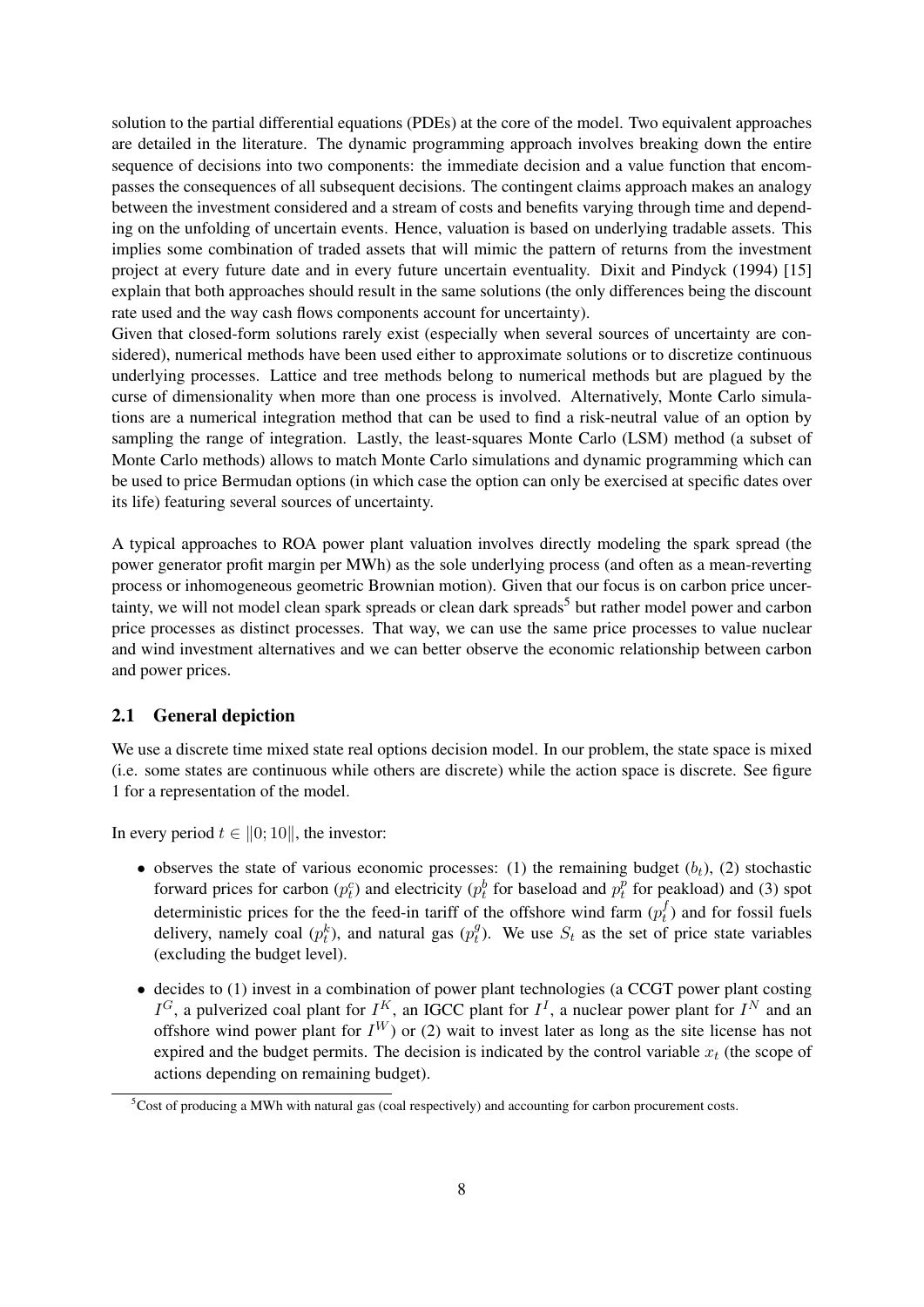| <b>State</b>                                                                                                                                          | <b>Choice</b>                                                                                                                     | <b>Optimal</b>                                                                                                                                             | <b>Sensitivity</b>                                                                                                                                                                                                              |
|-------------------------------------------------------------------------------------------------------------------------------------------------------|-----------------------------------------------------------------------------------------------------------------------------------|------------------------------------------------------------------------------------------------------------------------------------------------------------|---------------------------------------------------------------------------------------------------------------------------------------------------------------------------------------------------------------------------------|
| variables                                                                                                                                             | variable                                                                                                                          | policy                                                                                                                                                     | analysis                                                                                                                                                                                                                        |
| $(1)$ Budget<br>(2) Input prices<br>$\bullet$ CO <sub>2</sub><br>$\bullet$ Coal<br>• Natural gas<br>(3) Output price<br>$\bullet$ Power<br>$(4)$ Time | Invest in a<br>combination of<br>$\bullet$ CCGT<br>• Offshore wind<br>$\bullet$ IGCC<br>• Pulverized coal<br>• Nuclear<br>or wait | <b>Maximize the</b><br>value function<br>(Bellman)<br>"Immediate<br>reward $(NPV) +$<br>discounted<br>implied value<br>from subsequent<br>optimal choices" | Implied optimal<br>investments<br>undertaken and<br>locked-in<br>emissions<br><b>Sensitivity study</b><br>to carbon price<br>parameters<br>• Price level<br>• Price growth<br>rate<br>• Volatility<br>• Mean-reversion<br>speed |

#### Figure 1: Model structure

• earns a reward  $f_t(b_t, x_t, S_t)$  in the form of the NPV of the investment undertaken that depends both on the states of the economic processes and the action taken at a given time t.

The investor seeks a policy of state-contingent actions  $(x_0^*, x_1^*, ..., x_{10}^*)$  that will maximize the present value of current and expected future rewards, discounted at a per period factor  $e^{-r}$ :

$$
\max_{x_t(.)} \; [\mathbb{E}_0^Q \sum_{t=0}^{10} e^{-r \cdot t} f(b_t, x_t, S_t)]
$$

Note that  $\mathbb{E}_t^Q$  $_{t}^{Q}[\tilde{S}_{t+1}]$ , indicating the risk-neutral expectation about the future set of stochastic state variables  $(S_{t+1})$  conditional on knowing  $S_t$  (also known as the Equivalent Martingale Measure or EMM), is equivalent to  $\mathbb{E}^Q[\tilde{S}_{t+1} \mid S_t]$ . Also note that  $\tilde{S}_t$  indicates that the set of stochastic state variables is actually random in time t as opposed to  $S_t$  which indicates it is known.

The use of a risk-neutral pricing framework allows us to use a the risk-free rate for discounting purpose instead of having to determine a risk-adjusted discount rate that would be bluntly applied to all cash flows whatever the risk embedded (feed-in tariffs implicitly assumed as risky as the carbon price).

#### 2.2 Model input

#### 2.2.1 The state variables

We now consider the various state variables.

#### (1) The budget constraint

The first state variable corresponds to the budget constraint. The budget is a discrete state (i.e. finite number of value taken) variable. It basically acts as a way to ensure respect of the budget constraint. Let  $b_t$  denotes the budget available to invest in period  $t$ . We begin the problem with an initial endowment of  $\overline{b}$ . As we progress through investment nodes,  $b_t$  can take any possible combination of investment costs between  $\bar{b}$  (untapped budget) and the combination that exhaust entirely the budget granted.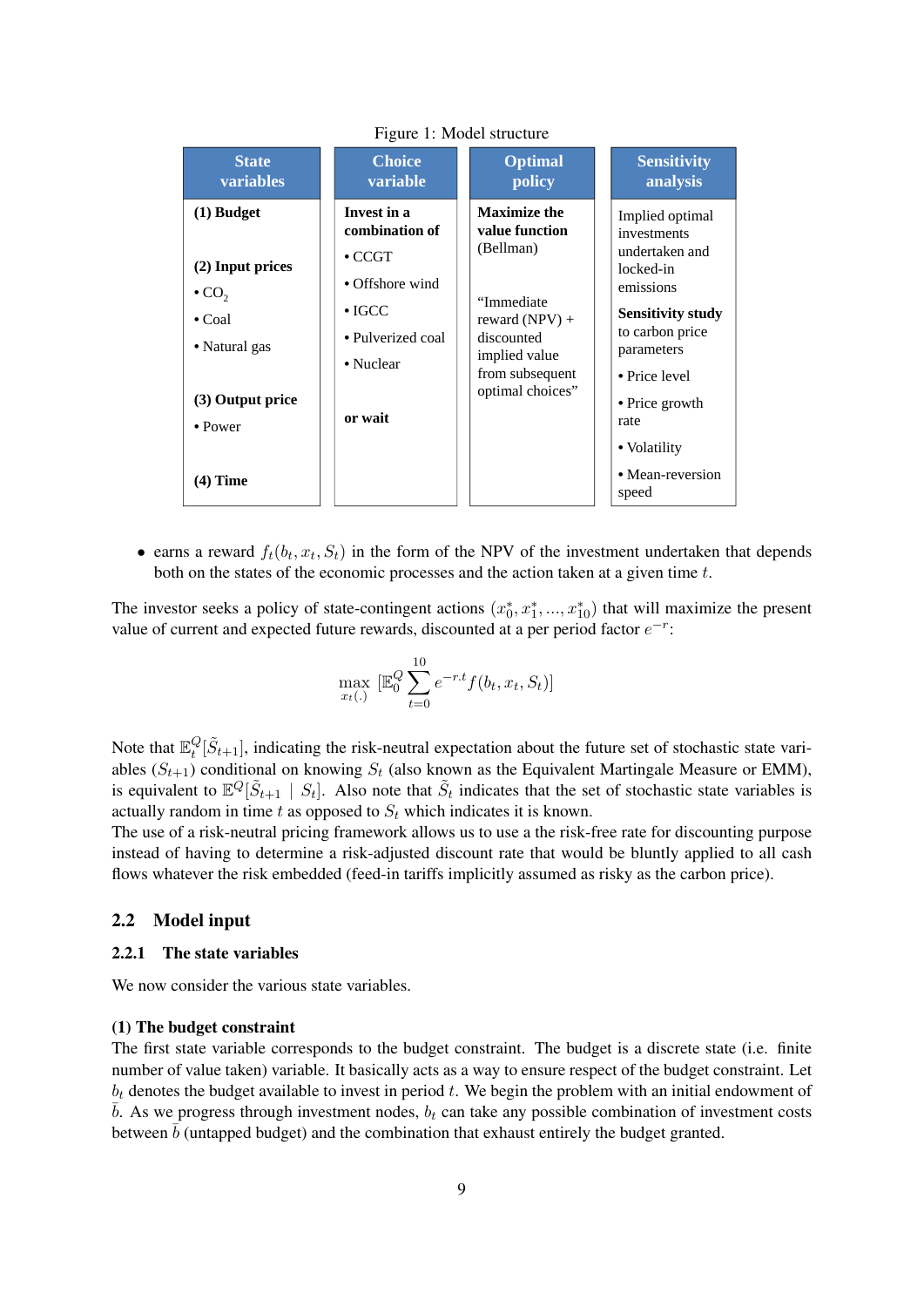The next period budget corresponds to this period's budget minus investments undertaken during this period:

$$
b_{t+1} = b_t - x_t
$$

Looking at recent investment programs announced by European utilities and given power plant investment costs assumptions further detailed, we set the initial endowment  $\bar{b}$  at EUR 5.9 billion over the investment window. With the investment alternatives investment costs and initial budget specified, we identify 121 possible investment combinations.

#### (2) The price of carbon

Recent empirical papers help explain the evolution of past prices on the European carbon market. In particular, Alberola et al. (2008) [28] and Mansanet-Bataller et al. (2006) [29] have shown that carbon prices reacted to energy markets price developments (power, oil, natural gas and coal), extreme temperatures and industrial activity. Alberola and Chevallier (2009) [30] have identified that market participants would engage in intertemporal adjustments allowed by the market design of the EU ETS. Mansanet-Bataller and Pardo (2007) [31] demonstrate European carbon prices' high sensitivity to institutional announcements resulting in price shifts upon or prior announcements. Benz and Trück (2008) [32] identify stylized facts of European carbon prices: mean-reversion, jumps and spikes, and heteroskedastic volatility.

Though definitely a place to look at for guidance, the little carbon price history makes it difficult to solely rely on this literature for prospective investment decision-making. The choice of the relevant approach for modeling the carbon underlying asset must help in the long-term irreversible decision making. Still, those price drivers and stylized facts help the decision maker choose the proper carbon price modeling and parameter fitting.

Therefore, we resort to a stochastic price model to account for uncertainty in European carbon prices. We model the carbon price as a continuous state stochastic variable. This means that the investor does not know what the future prices will be (that would be a deterministic variable) but does know the price process and fitting parameters used and hence the statistical distribution associated. This approach involves using a mathematical depiction of the price dynamic for carbon, that is further calibrated and then used to simulate price paths ultimately used in generation technology valuation and investment decision-making.

The mathematical depiction typically takes the form of a general stochastic differential equation (SDE) used to model processes under uncertainty, like equity or commodity prices:

$$
dX_t = \underbrace{F(X_t)dt}_{\text{drift component}} + \underbrace{G(X_t)dW_t}_{\text{diffusion component}}
$$

where:

- $X_t$  = the process variable to simulate (in our case, the price of carbon allowances,  $p_t^c$  or its natural logarithm,  $ln(p_t^c)$ );
- $F(X_t)$  = the drift rate function which is the trend component of the SDE. Two typical drift rate functions are commonly used in the economic and financial time series literature:
	- A "linear drift rate" taking the following shape:

$$
F(X_t) = A_t + B_t X_t
$$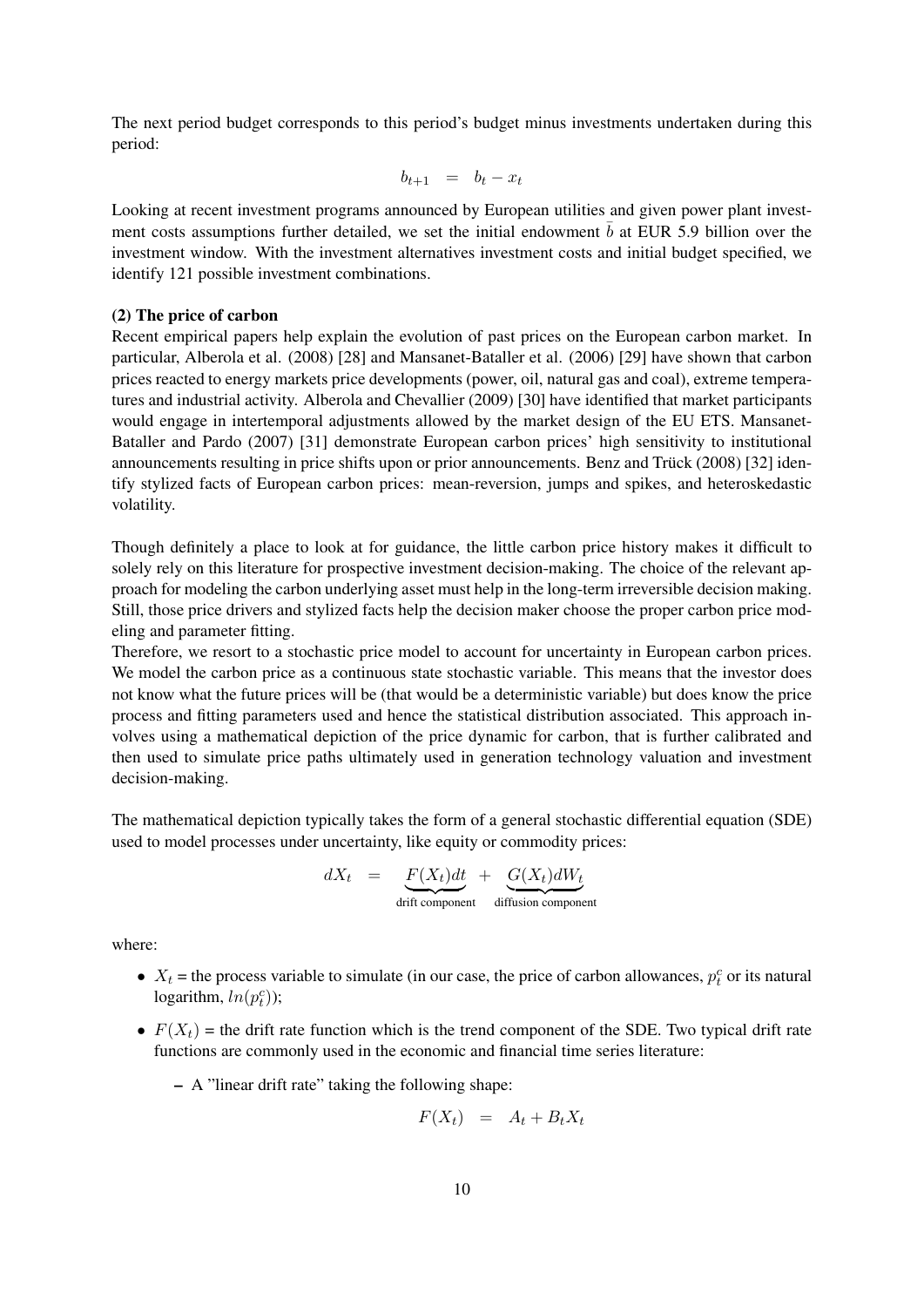where  $A_t$  is the intercept term of  $F(X_t)$  and  $B_t$  is the first-order term of  $F(X_t)$  (slope or linear growth component).

– A "mean-reverting drift rate" specification taking the following shape:

$$
F(X_t) = \theta_t(X_t^* - X_t)
$$

where  $\theta_t$  is the mean reversion speed, i.e. the time it takes for the price process to go back to its long-term average level,  $X_t^*$ , to which the process eventually reverts to.

- $G(X_t)$  = the diffusion rate function expressing the behavior of the process around its trend (variability);
- $W_t$  = a Brownian motion vector, which increments are used to model shocks to the processes;

The two main processes for carbon price found in the literature on investment decision under carbon price uncertainty so far are (1) the Geometric Brownian Motion (GBM) which is the price process basically used for stocks and (2) a typical mean-reverting (MR) process, the Ornstein-Uhlenbeck model. Those price processes are sometimes completed by adding jumps to the processes to reflect abrupt changes in climate policy<sup>6</sup>. Table 1 surveys price processes used for carbon prices found in the literature as well as fitting methods and data used.

Most authors have resorted to the GBM form to model the price of carbon. This is the typical form chosen for equity prices in option pricing model and implicitly makes an assumption of exponential price growth. In a policy-oriented study of investments under climate policy uncertainty, Blyth et al. (2007) [26] and Yang et al. (2008) [34] model the price of carbon as a GBM. Yang and Blyth (2007) [27] further improve their modeling of carbon price by simulating possible carbon price shocks that would represent policy-related events by adding a jump feature to the stochastic modeling (only once ten years from when the initial investment decision can be first taken). The GBM is fitted using a mix of IEA projections and judgmental input.

In an application to optimal rotation period for forest valuation, Chladná (2007) [35] resorts to a GBM fitted with the IIASA MESSAGE model. Szolgayova et al. (2008) [36] and Fuss et al. (2008) [24] assume that, while the electricity price is suggested to follow a mean-reverting process, the carbon price follows a GBM process. Again, the data used to parameterize the GBM comes from IIASA's GGI Scenario database and originally refers to the shadow price of emissions. Fuss et al. (2009) [25] use the same GBM to model the price of carbon but also add a jump process to reflect policy changes over a very long-term horizon (150 years). The size of jumps are drawn from an underlying GBM.

Abadie and Chamorro (2008) [18] resort to a stochastic model of carbon prices to evaluate the prospects of carbon capture investments in Spain. While all the other papers surveyed have been fitted using either model projections or judgmental input, they model carbon prices using a a typical GBM fitted with EU ETS Futures contracts data. Hence, they provide a risk-neutral version of GBM functional form explicitly taking into account a Futures market risk premium. They estimate the parameters using a Kalman filter procedure with EUA Futures prices between January 2006 and October 2007.

In the literature, the choice of a mean-reverting price model is an alternative to the GBM which has the drawback to allow wider price developments over time (the variance of which grows infinitely) than

<sup>&</sup>lt;sup>6</sup>Other authors have suggested other functional forms for carbon price modeling taking into account more detailed price movements like price spikes or regime switching. But those stochastic modeling are not initially done for investment decision where the big picture matters the most but rather for derivatives pricing or short-term valuation purpose. See for example, Benz and Trück (2006) [32] for an application of regime-switching models and Daskalakis et al. (2007) [33] for applications of jump-diffusion models.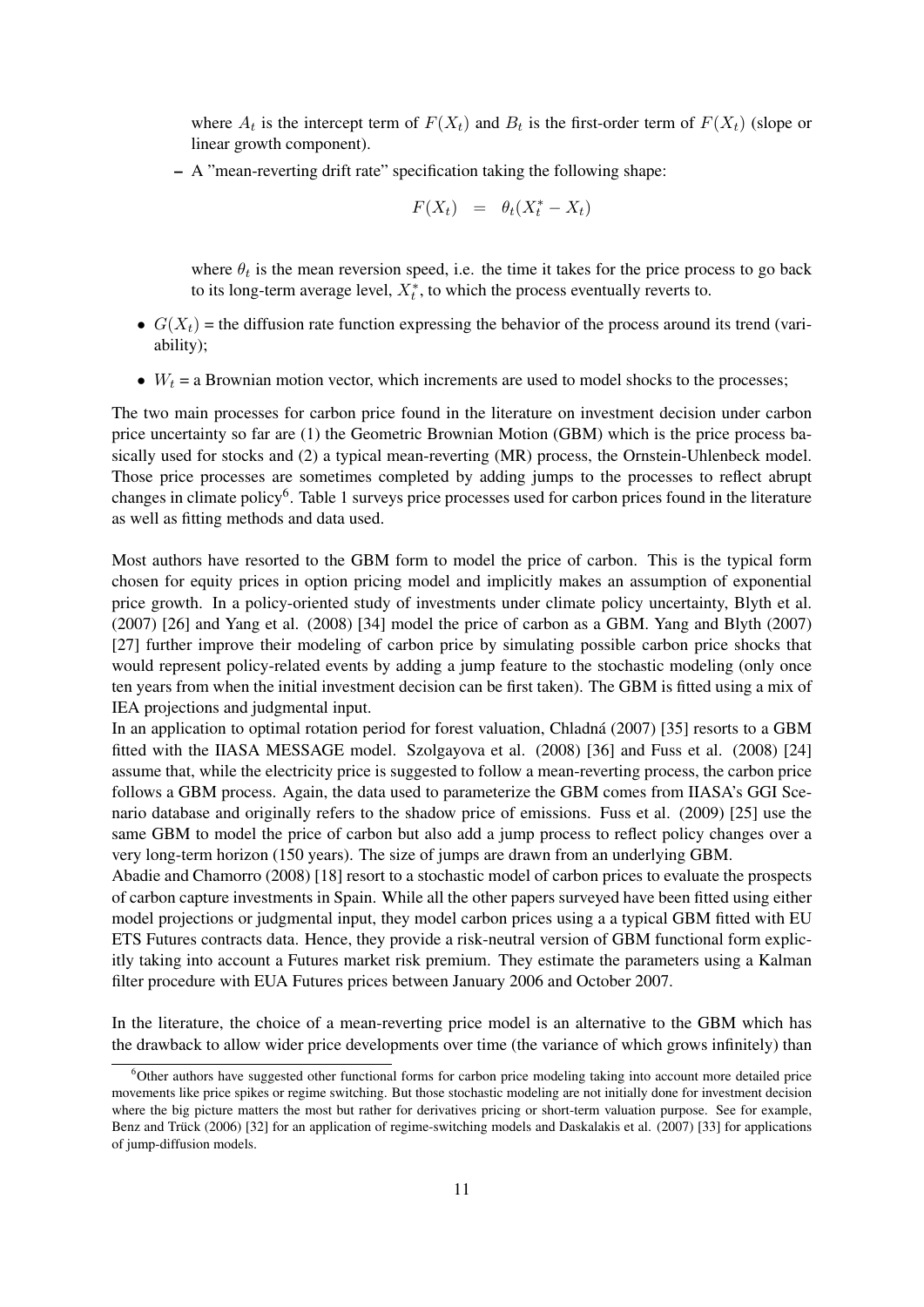|                                                     |           | Fitting data       |            |                     | 1325 daily prices of the  | five Futures contracts | MESSAGE<br>maturing in phase II<br><b>IIASA</b> | model | GHG shadow prices            | <b>GGI</b><br>from IIASA | scenario database | GHG shadow prices<br>GGI<br>from IIASA<br>is from 0 to<br>frequency | scenario database<br>20 years | In order to follow IEA<br>$+/-$ 100% | scenario projections 15<br>and<br>size | years from now<br>$\overline{a}$<br>once | years from | $_{\text{now}}$ | In order to follow IEA | scenario projections 15 | years from now | judgemental input      |            |           |
|-----------------------------------------------------|-----------|--------------------|------------|---------------------|---------------------------|------------------------|-------------------------------------------------|-------|------------------------------|--------------------------|-------------------|---------------------------------------------------------------------|-------------------------------|--------------------------------------|----------------------------------------|------------------------------------------|------------|-----------------|------------------------|-------------------------|----------------|------------------------|------------|-----------|
|                                                     | Diffusion | Instantaneous Jump | volatility | $\sigma^c$          | 46.83%                    |                        | $16.60\%$                                       |       | 2.87%                        |                          |                   | $0$ to $30%$                                                        |                               | 7.75%                                |                                        |                                          |            |                 | 50.00%                 |                         |                | 10 or 40%              |            |           |
|                                                     |           | Reversion          | level      | $(P_t^c)^*$         |                           |                        |                                                 |       |                              |                          |                   |                                                                     |                               |                                      |                                        |                                          |            |                 | 15 <sub>1</sub><br>EUR | 15%<br>nd<br>and        | p.a.           | 20t<br>EUR             | or EUR 1/t | in $2013$ |
| Table 1: Survey of carbon price stochastic modeling |           | Reversion          | speed      | $\theta^c$          |                           |                        |                                                 |       |                              |                          |                   |                                                                     |                               |                                      |                                        |                                          |            |                 | 0.14                   |                         |                | 0.20                   |            |           |
|                                                     | Drift     | Risk-              | adjusted   | $\mu^c - \lambda^c$ | 3.08%                     |                        |                                                 |       |                              |                          |                   |                                                                     |                               | Ţ                                    |                                        |                                          |            |                 |                        |                         |                |                        |            |           |
|                                                     |           | Expected           |            | $\mu^{c}$           |                           |                        | 3.63%                                           |       | 5.68%                        |                          |                   | 5.00%                                                               |                               | undisclosed                          |                                        |                                          |            |                 |                        |                         |                |                        |            |           |
|                                                     |           |                    |            |                     | $\Xi$                     |                        | $\Xi$                                           |       |                              |                          |                   |                                                                     |                               |                                      |                                        |                                          |            |                 | .≊                     |                         |                | .크                     |            |           |
|                                                     |           |                    |            |                     | 18/t                      |                        | $\frac{5}{1}$                                   |       |                              |                          |                   |                                                                     |                               | undisclosed                          |                                        |                                          |            |                 | $USD$ 15/t             |                         |                | $\frac{7}{1}$          |            |           |
|                                                     |           | Start value        |            |                     | EUR                       | 2007                   | <b>CISL</b>                                     | 2010  | EUR <sub>5/t</sub>           |                          |                   | USD 5/t                                                             |                               |                                      |                                        |                                          |            |                 |                        | 2005                    |                | EUR                    | 2005       |           |
|                                                     |           | Process            |            |                     | <b>GBM</b>                |                        | <b>GBM</b>                                      |       | <b>GBM</b>                   |                          |                   | GBM with and<br>without GBM                                         |                               | with<br>NRED<br>CBM                  | Poisson jump                           |                                          |            |                 | МR                     |                         |                | MR                     |            |           |
|                                                     |           |                    |            |                     | Chamorro<br>and<br>Abadie | (2008)                 | Chladná (2007)                                  |       | Fuss et al. (2008) and Szol- | gayova et al. (2008)     |                   | Fuss et al. (2009)                                                  |                               | Yang & Blyth (2007); Blyth           | et al. (2007) and Yang et al.          | (2008)                                   |            |                 | Yang & Blyth (2008)    |                         |                | & Koljonen<br>Laurikka | (2006)     |           |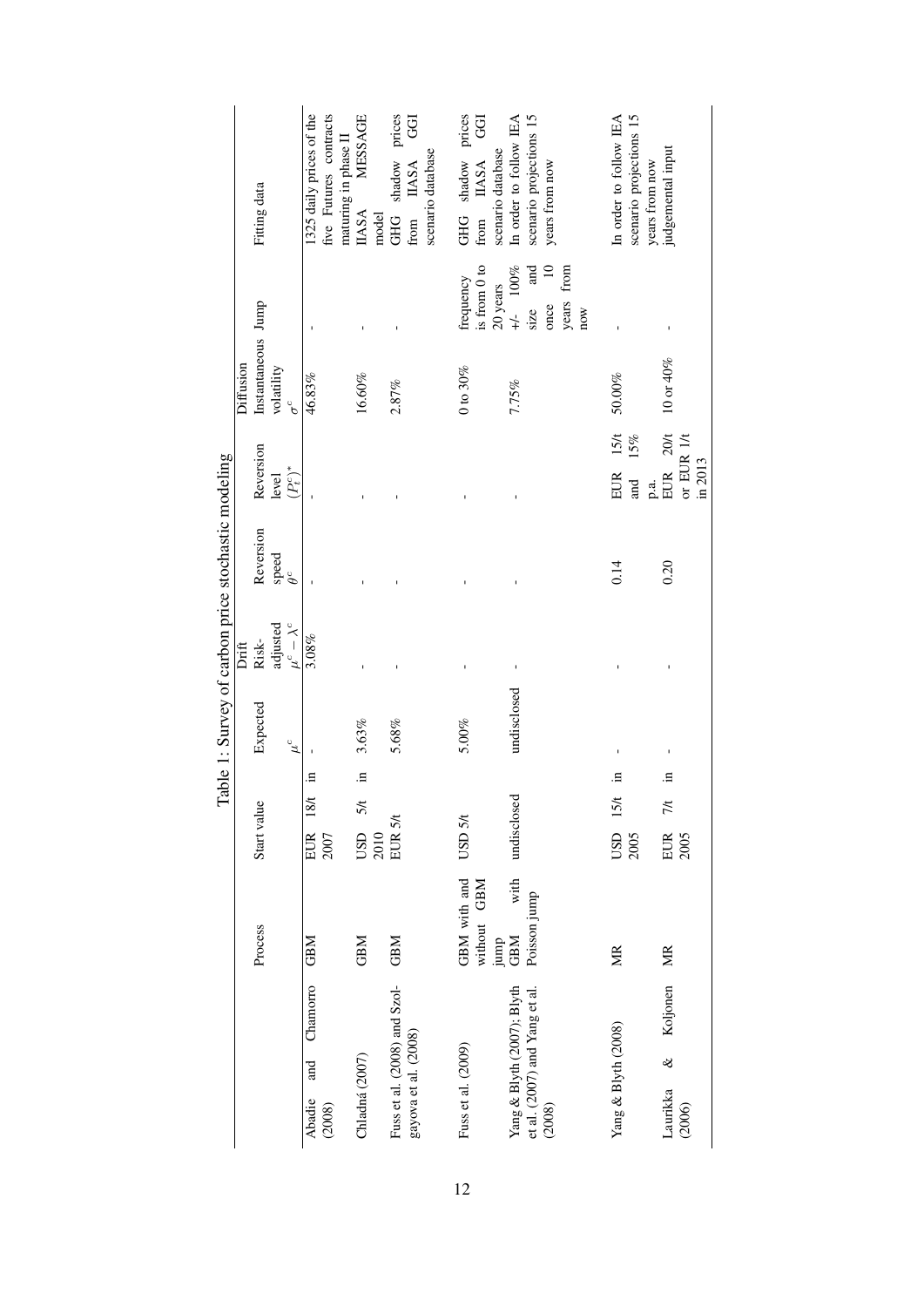mean reverting models. While models based on GBM have been used for tractability and ability to obtain closed-form expressions readily analyzable, mean reversion reflects the long-term equilibrium of production and demand. Laurikka and Koljonen (2006) [23] model the natural logarithm of the price of carbon allowances as a simple mean-reverting Ito process, namely an Ornstein-Uhlenbeck process (continuous state and discrete time). The authors assign two different values to the long-term price level (by 2013) depending on the scenario taken: EUR 20/ton in a high scenario and EUR 1/ton in a low price scenario. Similarly, the variance parameter can take the value of 10% (low volatility scenario) or 40% (high volatility scenario). For fitting the model they use a starting price of EUR 7/ton based on early forward transaction prices reported by Point Carbon in 2004. Laurikka (2005) [22] suggests a simulation model which can simultaneously deal with multiple stochastic variables (emission allowances, electricity and fuels) to estimate the value of flexibility. Again, the stochastic processes used in the simulation mimic the simplest mean-reverting process (the Ornstein-Uhlenbeck process). It is important to remark that both studies were designed prior to the entry into force of the EU ETS.

When it comes to modeling the price of carbon, we contend it is more judicious to model the price of carbon as a mean-reverting process along a linear trend for three main reasons<sup>7</sup>.

First, we argue that carbon price long-term price drivers (the supposedly declining cap feature of the cap-and-trade policy, economic cycles oscillating around a long-term economic growth trend and technological abatement options availability) are such that a mean-reverting around a trend makes sense.

Second, even though there is no mean-reverting level as such, stakeholders actions should ensure not much price deviation (as would be implied by modeling the price of carbon as a GBM for instance) from long-term equilibrium. On the one hand, there are forces that would strive to prevent the price of carbon from reaching extremely high level. Too high a price is the sign of a cap level hardly compatible with a healthy economic activity<sup>8</sup>. On the other hand, there are forces eager to see the price of carbon reach a minimum threshold<sup>9</sup>. As such, market phases negotiations are the occasion to reset the rules in order to adjust any fundamental flaw in the market design (like the implied ban on banking between phase I and II during the trial phase). This is achieved on the regulator side by modifying the cap and other elements of policy design (flexibility, derogations, etc.). On the regulated side, lobbying, pressuring and legal challenges are the tools of the trade.

Third, commodities have often been modeled as MR processes (Pindyck, 1999 [37] and Schwartz, 1997 [38]) allowing to reflect some long-term cost of production, extraction or abatement. Even though it was argued that the GBM was as good as a MR process when applied to a ROA framework, the current carbon spot prices are so remote from what a long-term equilibrium should be that a GBM would not be appropriate. A quick look at other mandatory emissions markets ( $SO_2$  and  $NOx$  markets in the US) long term price evolution confirms our intuition of mean-reverting prices. The strong link with other energy commodity markets known for being mean-reverting goes in the same direction. Regarding the  $SO<sub>2</sub>$  and  $NOx$  markets, it appears that price mean-reverted around a downward trend which can be interpreted as technological breakthroughs to allow for emissions reduction and their penetration among

 $7$ Of course, it is ultimately each decision maker's task to resort to the price process he deems the most appropriate. The same comment applies to the fitting of the process retained.

 ${}^8$ The effect on the economy and society could be disruptive (insufficient power generation capacity, loss of international competitiveness for industries subject to carbon leakage, etc.). There exist a non-observable upper bound for the price of carbon reflecting the acceptability of compliance buyers above which their survival would be at stake (exit threshold).

<sup>&</sup>lt;sup>9</sup>In this respect: the regulators (the EC and EU Member States) are urged to implement successfully the policy to justify their legitimacy to act as such. So are the politics who mandated the regulators and the international community pressuring the EU Member States to respect the engagement to reduce carbon emissions. NGOs and carbon market observers would monitor the evolution of carbon price and would publicly advocate for environmental consciousness in case things go wrong. Carbonreducing and carbon-neutral technology developers are concerned with keeping the incentive to maintain the development of such technologies and ensuring commercial prospects thereafter or own compliance prospects. Finally, regulated entities themselves would push for meaningful carbon prices as a way to establish barriers to entry or at least increase the cost to enter the market.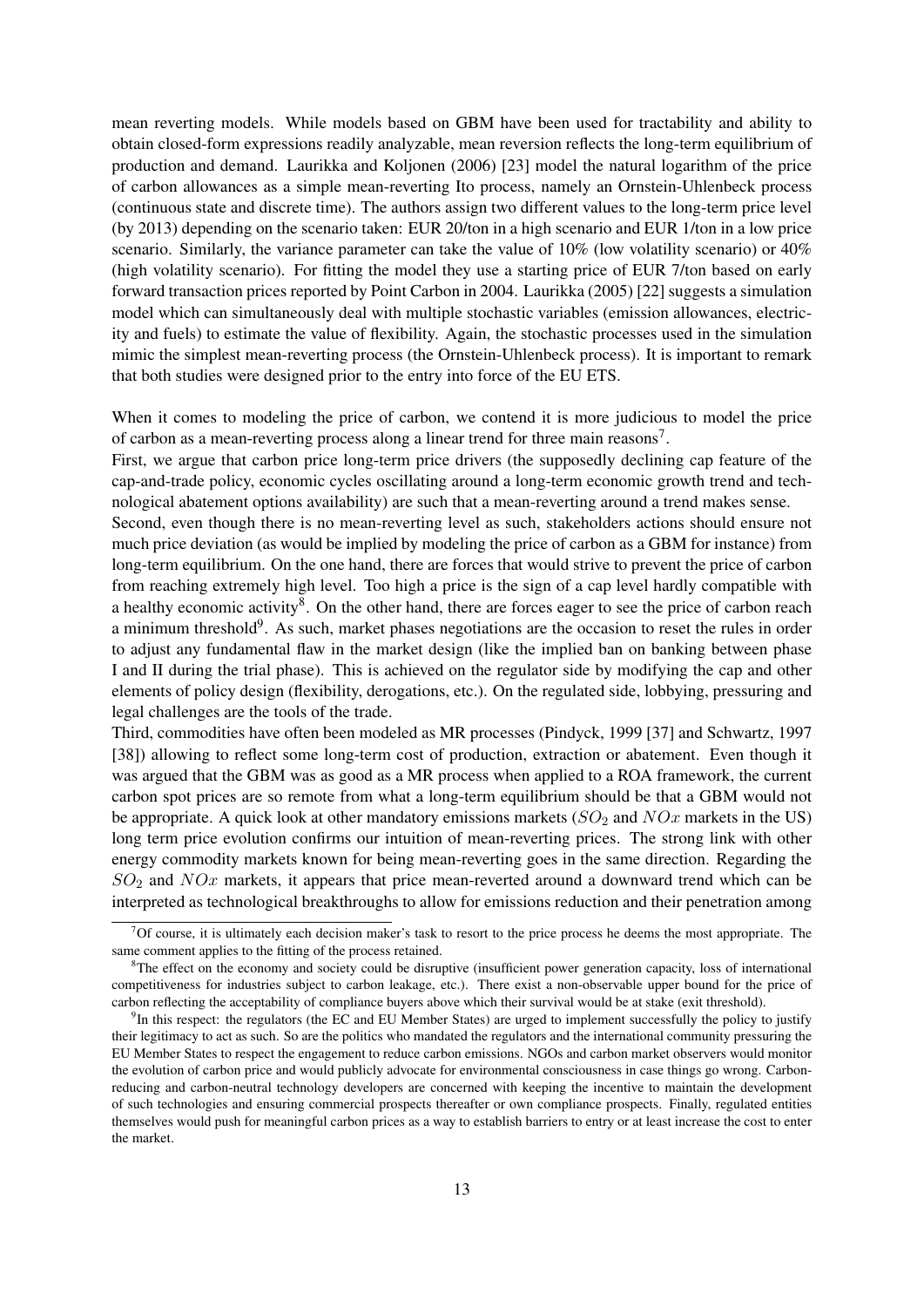compliance buyers.

We now turn to the carbon price modeling retained. Let  $p_t^c$  denote the spot price of a carbon emission allowance (in  $EUR/ tCO_2$ ) at time t. We assume that the  $p_t^c$  is a continuous state stochastic variable following an exogenous mean-reverting continuously-valued process with a linear trend and constant volatility (one-factor model based on the log spot price from Lucia and Schwartz, 2000 [39]):

$$
\begin{cases}\n\ln(p_t^c) &= h_t^{c*} + X_t^c \\
h_t^{c*} &= \alpha^c + \beta^c \cdot t \quad \text{(linear deterministic trend)} \\
dX_t^c &= -\theta^c \cdot X_t^c \cdot dt + \sigma^c dW_t^c\n\end{cases}
$$

In which, the log of the spot carbon price is expressed as the sum of (1) a totally predictable deterministic function of time  $(h_t^{c*})$  and (2) a diffusion stochastic process  $(X_t^c)$  and where:

- $\bullet$   $\theta^c$  is the constant mean reversion speed for the log of the carbon price;
- $h_t^{c*} = \alpha^c + \beta^c t$  is the linear trend for the log of the price of carbon (not a constant as in the Ornstein-Uhlenbeck model);
- $\bullet$   $\sigma^c$  represents the constant volatility of the instantaneous log-price variation;
- $W_t^c$  is a standard Brownian motion for the log of the carbon price (providing unexpected price shocks).

The linear trend for the price of carbon can be interpreted as the long run price depending on time. In our model, this reflects future demand for abatement and future abatement options available in the marginal abatement cost curve.

Given our risk-neutral framework, we express the price of carbon according to:

$$
\begin{cases}\n\ln(\hat{p}_t^c) &= h_t^{c*} + \hat{X}_t^c \\
h_t^{c*} &= \alpha^c + \beta^c \cdot t \quad \text{(linear deterministic trend)} \\
d\hat{X}_t^c &= \theta^c \cdot (-\lambda^c \cdot \frac{\sigma^c}{\theta^c} - \hat{X}_t^c) \cdot dt + \sigma^c d\hat{W}_t^c\n\end{cases}
$$

Where the market price of risk for carbon,  $\lambda^c$ , is assumed to be a constant and the hat superscript used here denotes the move from the real world to the risk-neutral world.

Finally, we note that compliance with the EU ETS is most likely to be achieved by means of forward transactions thereby reflecting expectations and adjustments regarding emissions levels and availability of compliance assets. We assume that emissions allowances are purchased with annual forward or Futures contracts<sup>10</sup>. We decide now of the transaction terms and exchange cash versus allowances at the convened price at the maturity date.

Therefore, following Lucia and Schwartz (2000 [39]), we determine the forward price of carbon (now for a maturity  $T$ :

$$
F_{0,T}^{c} = \mathbb{E}_{0}^{Q}(P_{T}^{c})
$$
  
=  $exp\left[h_{T}^{c*} + \underbrace{(ln(p_{0}^{c}) - h_{0}^{c*}) \cdot e^{-\theta^{c} \cdot T}}_{2} - \underbrace{\lambda^{c} \cdot \frac{\sigma^{c}}{\theta^{c}} \cdot (1 - e^{-\theta^{c} \cdot T})}_{3} + \underbrace{\frac{(\sigma^{c})^{2}}{4 \cdot \theta^{c}} \cdot (1 - e^{-2 \cdot \theta^{c} \cdot T})}_{4}$ 

 $10$ Note that since we use a constant discount rate, there is no difference between both types of contracts [39].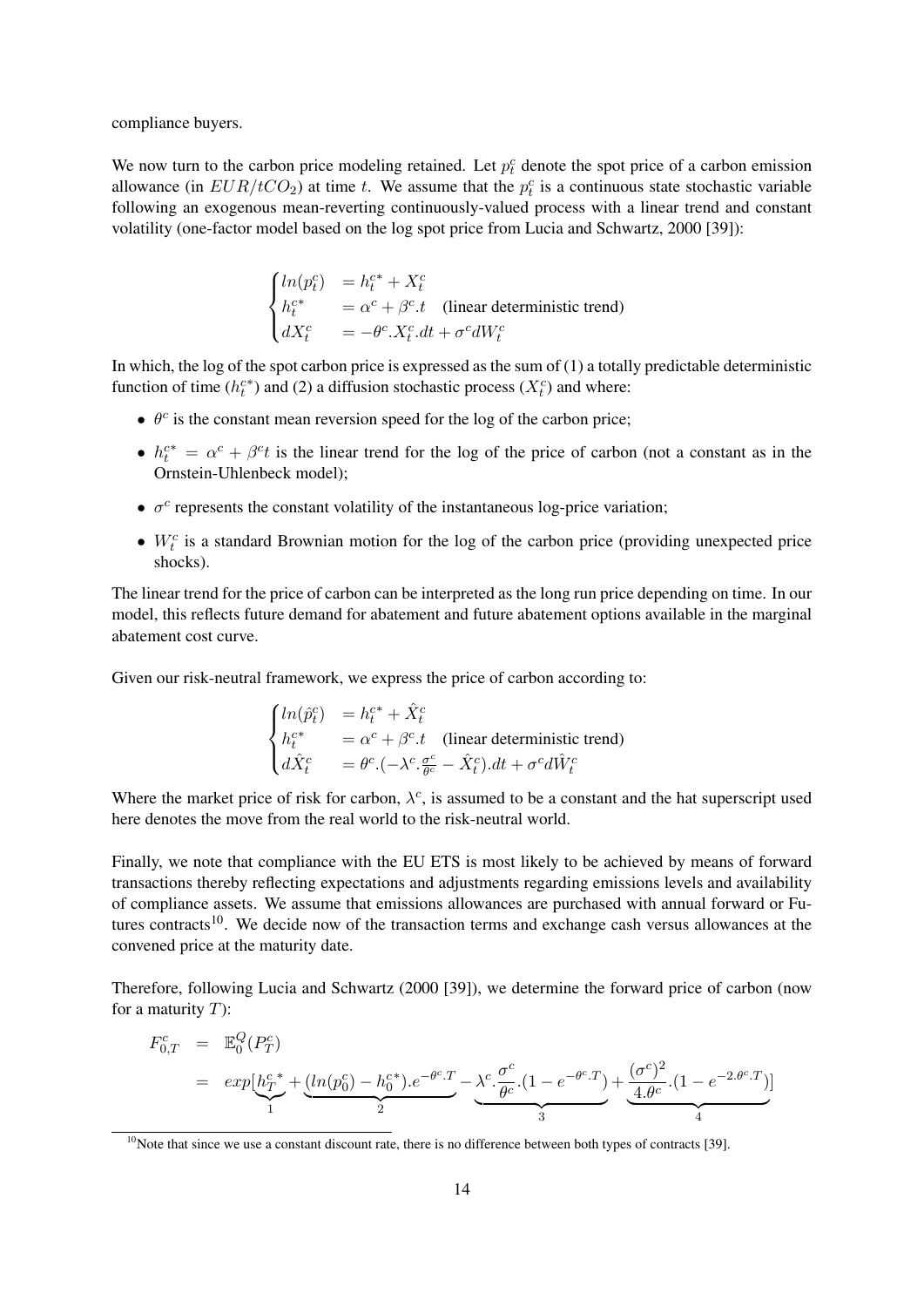In which, the log of the forward price is comprised of  $1!$ :

- 1. a deterministic trend component at time  $T$ ;
- 2. the spot price deviation from trend at  $t=0$  multiplied by an adjustment/discount factor;
- 3. the mean-reverting level of the detrended process multiplied by one minus the adjustment factor;
- 4. the ratio of carbon price variance to its mean-reverting level multiplied by one minus twice the adjustment factor.

#### (3) The prices of electricity

The literature on the stochastic modeling of electricity prices (Geman, 2006 [40]; He, 2007 [2]) identifies that power prices have the following characteristics:

- High spot price volatility and volatility clustering effect (periods of high volatility tend to be followed by similar periods);
- Mean reversion to the marginal cost of production (like most commodities);
- Seasonality (intraday, weekly and annual);
- Price jumps reflecting supply shocks (power plant outage) or unexpected demand;
- Market specific prices (reflecting the existing generation mix, demand profile and incentive policies).

These characteristics pertain most to spot prices. There are two major way to model power spot prices using reduced-form models (i.e. directly modeling the time series, thereby avoiding to build an equilibrium model). First, single factor models are the simplest type of reduced-form models<sup>12</sup>. They basically feature the drift and diffusion components aforementioned. Second, two-factor models build on the previous category and intend to complete the analysis by giving a stochastic behavior to one of the component of the single factor models (drift or diffusion) $^{13}$ .

Given that the spot market in Europe is almost exclusively an adjustment market (the real options literature involving power prices reflects largely a focus on derivatives pricing), we assume that the power plants that would be built would sell their production using exclusively forward transactions. This is quite realistic in the light of current European utilities practice. This basically means that we reduce the volatility, drop the seasonality and price jump features compared to spot price modeling and resort to a single factor model taking into account mean-reversion.

While the price of a ton of carbon is de facto EU-wide, it is not that simple for the price of a MWh generated and sold. The price of a MWh fundamentally depends on the power plant status in the generation merit order related to a given demand source (country-wide most often) and for a given time. Given the power plant investment options suggested in the next section and more exactly the capacity, availability and competing power plants, the plant should either operate as a peakload or as a baseload

 $11$ Note that too high a mean-reversion speed makes forward/Futures prices identical across several process generation - the trend component having an overwhelming influence over the rest.

<sup>&</sup>lt;sup>12</sup>They are composed of Arithmetic Brownian Motion, Geometric Brownian Motion, the Ornstein-Uhlenbeck model, the Geometric Ornstein-Unhlenbeck model (in which the logarithm of the price follows the Ornstein-Uhlenbeck model) and the Inhomogeneous Geometric Brownian Motion (which captures both the mean reversion and the price proportional characteristics of electricity prices).

<sup>&</sup>lt;sup>13</sup>Stochastic volatility, stochastic long-term equilibrium price, etc. This category also features attempts to split short-term behavior from long-term behavior, jump-diffusion models and regime-switching models.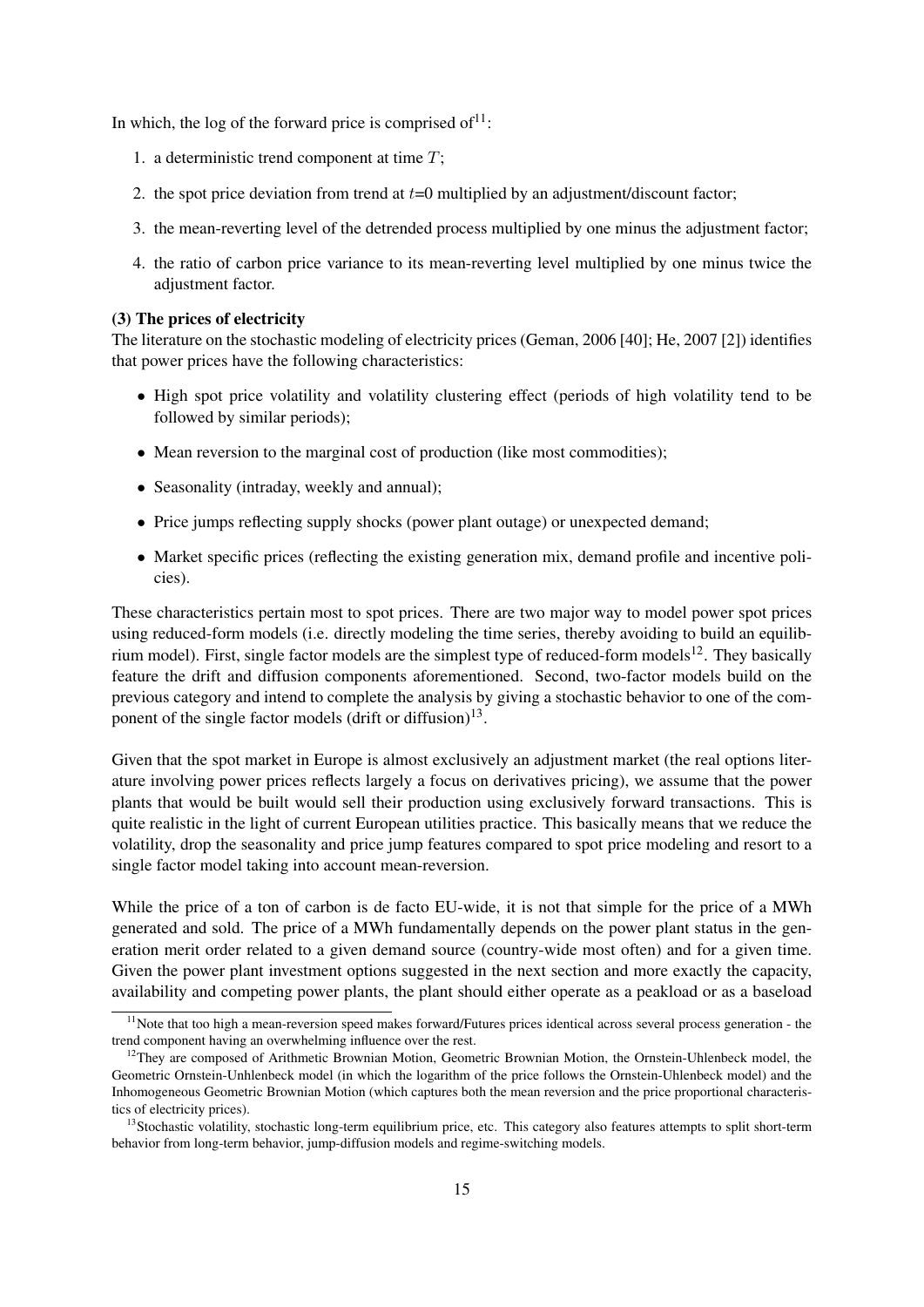plant. In our modeling environment, we assume that the CCGT, pulverized coal and IGCC plants would operate as peakload plants and sell their power at peakload forward prices  $(p_t^p)$  $t_l^p$ ). Conversely, the nuclear plant would operate as a baseload plant and sell its power at baseload forward prices  $(p_t^b)$ . We suggest modeling baseload and peakload power prices as mean-reverting processes with a linear trend (just like we did for carbon). The modeling should remain the same - only the fitting of parameters should change. Additionally, sale of power generated by renewable energy sources often benefits from an incentive regime, be it tradable green certificates as in the UK or feed-in tariffs as in France. For the wind offshore investment alternative considered, we assume that the power generated can be sold at feed-in tariffs  $(p_t^f)$  $t<sub>t</sub><sup>J</sup>$ ) over the applicable period: EUR 130/MWh for the first ten years and EUR 64/MWh for the remaining 10 years reflecting the current French feed-in tariffs<sup>14</sup>.

Further, it should be acknowledged that the introduction of the EU ETS has hardly been neutral on the electricity prices<sup>15</sup>. We thus need to account for the linkages among the price processes. In the literature, two approaches have been suggested.

On the one hand, carbon and power stochastic prices can be positively correlated to account for the relationship between those prices. Szolgayva et al. (2008) [36] and Fuss et al. (2008) [24] explicitly allow for some passthrough via a positive correlation between the noises of the electricity and the carbon price processes. The increments of the Wiener processes of electricity and carbon are assumed correlated at 0.7. They assert that the positive value is implying that disturbances in the carbon price are positively reflected in those of electricity. In Laurikka and Koljonen (2006) [23], the price of carbon allowance is modeled jointly with the price of baseload electricity using a quadrinomial tree. The relationship between the two prices is summarized in a correlation factor which can take the value of either 0 or 0.5. A causality study of carbon, electricity, coal, gas and stock prices (Keppler and Mansanet-Bataller, 2009 [41]) identifies that the Granger causality relationship between carbon and electricity prices evolves from phase I to phase II. This could support the idea that simulation of power and carbon prices need to be more refined than a constant correlation factor<sup>16</sup>.

On the other hand, some authors explicitly modeled the level of passthrough (see Laurikka and Koljonen, 2006 [23]). Consequently, the estimated price of baseload electricity is the simulated baseload price in the absence of an emissions trading scheme (a counterfactual or business-as-usual - BAU - price in other words) to which is added the price of carbon times an estimated transformation factor. That approach has the advantage to account for the potentially directional relationship from carbon prices to electricity prices while having the disadvantage to require the modeling of a forward-looking BAU electricity price. Laurikka and Koljonen (2006) [23] estimate that transformation factor between 0.22 and 0.77 depending upon the prevailing BAU electricity price.

We now turn to the modeling retained for peakload and baseload prices. The approach retained is similar to that of the price of carbon. Moving directly to the risk-neutral world:

$$
\begin{cases}\n\ln(\hat{p}_t^p) &= h_t^{p*} + \hat{X}_t^p \quad \text{(for peakload power spot price)} \\
h_t^{p*} &= \alpha^p + \beta^p.t \quad \text{(linear deterministic trend)} \\
d\hat{X}_t^p &= \theta^p.(-\lambda^p.\frac{\sigma^p}{\theta^p} - \hat{X}_t^p).dt + \sigma^p d\hat{W}_t^p\n\end{cases}
$$
\n
$$
\begin{cases}\n\ln(\hat{p}_t^b) &= h_t^{b*} + \hat{X}_t^b \quad \text{(for baseload power spot price)} \\
h_t^{b*} &= \alpha^b + \beta^b.t \quad \text{(linear deterministic trend)} \\
d\hat{X}_t^b &= \theta^b.(-\lambda^b.\frac{\sigma^b}{\theta^b} - \hat{X}_t^b).dt + \sigma^b d\hat{W}_t^b\n\end{cases}
$$

<sup>&</sup>lt;sup>14</sup>For investment renewal 20 years from initial investment, we assume that the support scheme has ended and that baseload power prices apply for valuation purpose.

<sup>&</sup>lt;sup>15</sup>For instance, refer to the BundesKartellamt decisions in Germany on RWE & E.ON alleged passthrough as early as 2005. <sup>16</sup>We leave this point to further research.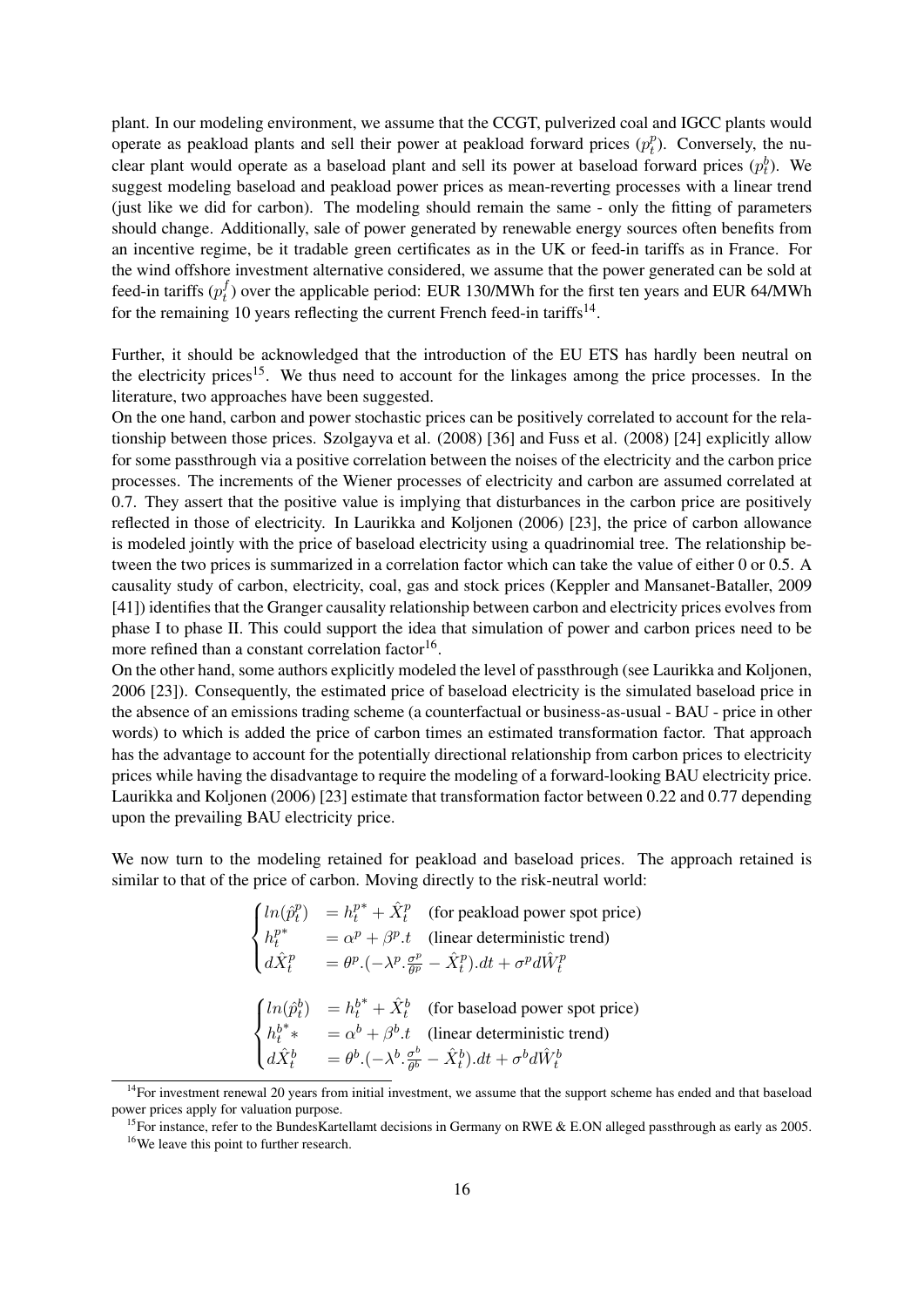where:

- $\theta^p$  and  $\theta^b$  are the constant mean-reversion speeds for the log of peakload and baseload electricity price;
- $\bullet$   $h_t^p$  $t_t^{p*} = \alpha^p + \beta^p \cdot t$  is the linear trend for the log of the price of peakload power;
- $h_t^{b*} = \alpha^b + \beta^b \cdot t$  is the linear trend for the log of the price of baseload power;
- $\sigma^p$  and  $\sigma^b$  representing the constant volatility of the instantaneous log-price variation for peakload and baseload electricity prices;
- $\lambda^p$  and  $\lambda^b$  are the market prices of risk for the log of the peakload and baseload power prices;
- $W_t^p$  $t_t^p$  and  $W_t^b$  are standard Brownian motions for the log of the peakload and baseload power prices.

We now express forward prices for the stochastic processes of power price:

$$
F_{0,T}^p = \mathbb{E}_0^Q(P_T^p)
$$
 (for peakload power forward price)  
=  $exp[h_T^{p*} + (ln(p_0^p) - h_0^{p*}) \cdot e^{-\theta^p \cdot T} - \lambda^p \cdot \frac{\sigma^p}{\theta^p} \cdot (1 - e^{-\theta^p \cdot T})$   
+  $\frac{(\sigma^p)^2}{4 \cdot \theta^p} \cdot (1 - e^{-2 \cdot \theta^p \cdot T})$ ]

$$
F_{0,T}^b = \mathbb{E}_0^Q(P_T^b)
$$
 (for baseball power forward price)

$$
= exp[h_T^{b*} + (ln(p_0^b) - h_0^{p*}) \cdot e^{-\theta^b \cdot T} - \lambda^b \cdot \frac{\sigma^b}{\theta^b} \cdot (1 - e^{-\theta^b \cdot T})
$$

$$
+ \frac{(\sigma^b)^2}{4 \cdot \theta^b} \cdot (1 - e^{-2 \cdot \theta^b \cdot T})]
$$

#### (4) Correlation among stochastic state variables

We also ensured that single price process generation would not deviate from the basic relationship among them. We therefore used constant correlation factors among the increments of the three Brownian motions involved ( $\rho_{p,c}, \rho_{b,c}$  and  $\rho_{p,b}$ ).

#### (5) The price of fossil fuels

In order to simplify the model used and strictly focus on carbon price uncertainty, we assume that fuel prices follow deterministic paths (that is, we know for sure the future prices of fuels).

Coal and natural gas are modeled as deterministic state variables consistent with the IEA 2008 price scenario assumptions (IEA, 2008 [42]). The IEA price scenario assumptions are the results of a top-down assessment of prior needs to encourage sufficient investment in supply and meet projected demand by 2030. In particular, it is assumed that the price of coal remains at USD  $120/ton<sup>17</sup>$  of coal between 2010 and 2015 and linearly goes down to USD 110/ton of coal as new mining and transportation capacity becomes available. We further assume that coal prices remains at that level for the rest of our study horizon.

Similarly, the price of natural gas is expected to follow the following path in USD/MMBTU: 11.15 in 2010, 11.50 in 2015, 12.71 in 2020, 13.45 in 2025 and 14.19 in 2030. A linear interpolation between target prices and current prices is generated for the missing dates. Beyond 2030, we apply an annual

<sup>&</sup>lt;sup>17</sup>We assume that 1.3705 EUR/USD consistent with the average FX rate in 2007 (WEO assumptions are expressed in 2007 USD) according to the ECB.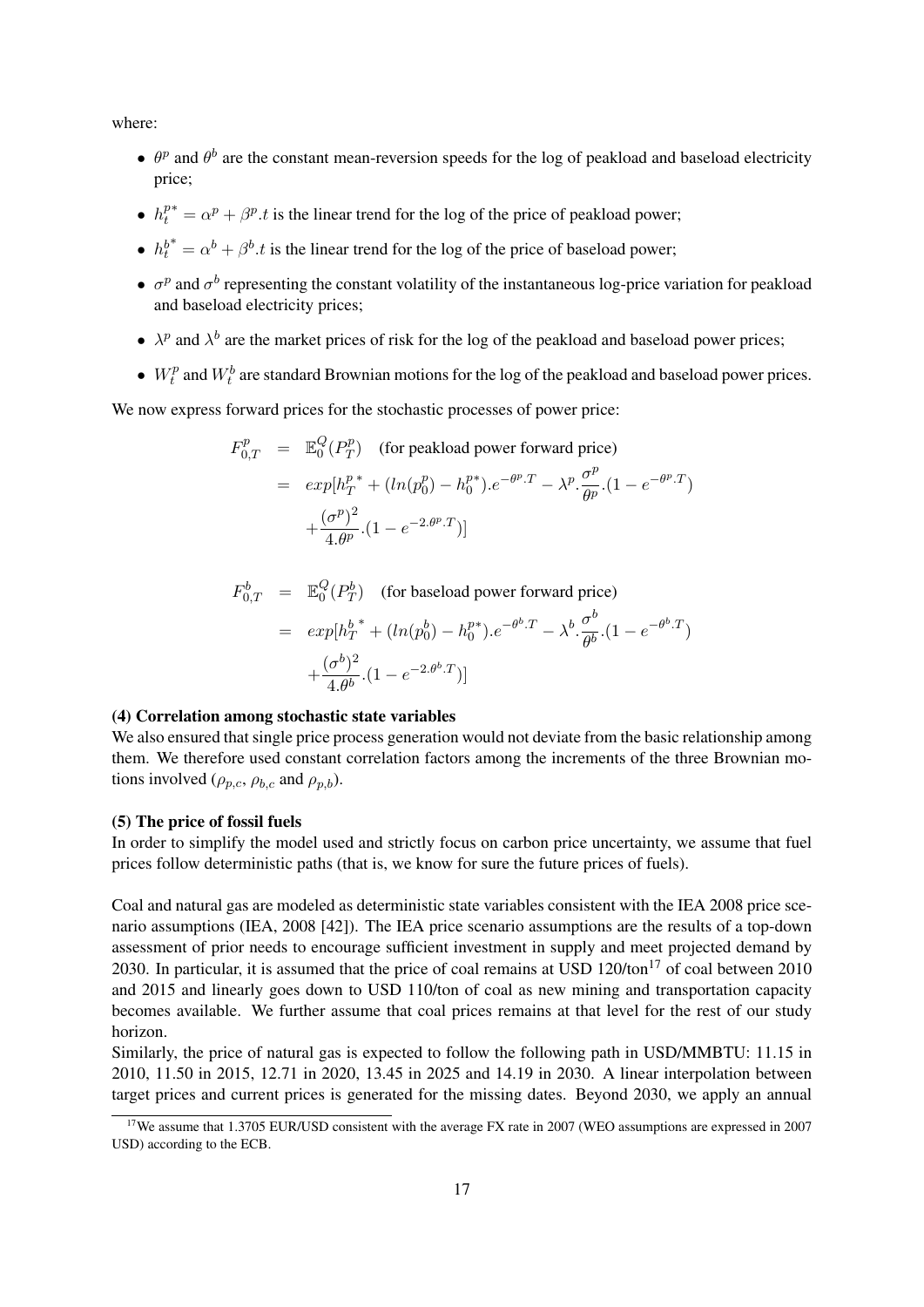

Figure 2: Price trajectories for fossil fuels (IEA, 2008)

growth rate of 1.077% reflecting the average growth rate between the last two target dates. Figure 2 illustrate both price trends.

Regarding uranium, we used a per MWh cost assumption instead of a dedicated price modeling given that (1) nuclear power plants either are supplemented with long-term uranium procurement contracts or the turnkey agreements incorporate such long-term contracts to begin with and (2) the volatility of nuclear ore prices and power plant valuation sensitivity to them is quite low. In particular, we assumed a nuclear fuel cost of EUR 15/MWh.

## (6) Time and discount rate

We assume an investment window of 10 years starting from now  $(t=0)$ . The frequency of decision points in time is annual  $(t \in ||0, 10||)$ . Given that power plant lifetime goes up to 40 years and building time can go up to 5 years, the horizon for simulations reaches 56 years.

The investment window retained makes our model a string of Bermudan call options with lookback features given that exercise is limited to certain dates within the life of the option and that the exercise does not necessarily kill the ability to subsequently invest in other power plants (budget permitting). The risk-free discount rate used,  $r$ , is set at  $4\%$ .

#### 2.2.2 The choice variable

There is a single discrete choice variable, namely the decision to invest in power plants. At any decision node in time, we may invest or wait one more period (for instance to see how the carbon price evolves). Should we wish to invest, we can invest in one power plant or a "basket" of power plants. The investment alternatives are building a CCGT power plant (incur  $I^G$ ), a supercritical pulverized coal power plant (incur  $I^K$ ), an IGCC power plant (incur  $I^I$ ), a nuclear power plant (incur  $I^N$ ), an offshore wind power plant (incur  $I^W$ ) or a combination of those. Once the initial investment cost has been incurred, we are entitled cash flows over the lifetime of the power plant.

Power plant characteristics including capital cost estimates are taken from the NEA, IEA and OECD projections (2005) [43] for European countries and from IEA (2008 [42]) when more up-to-date figures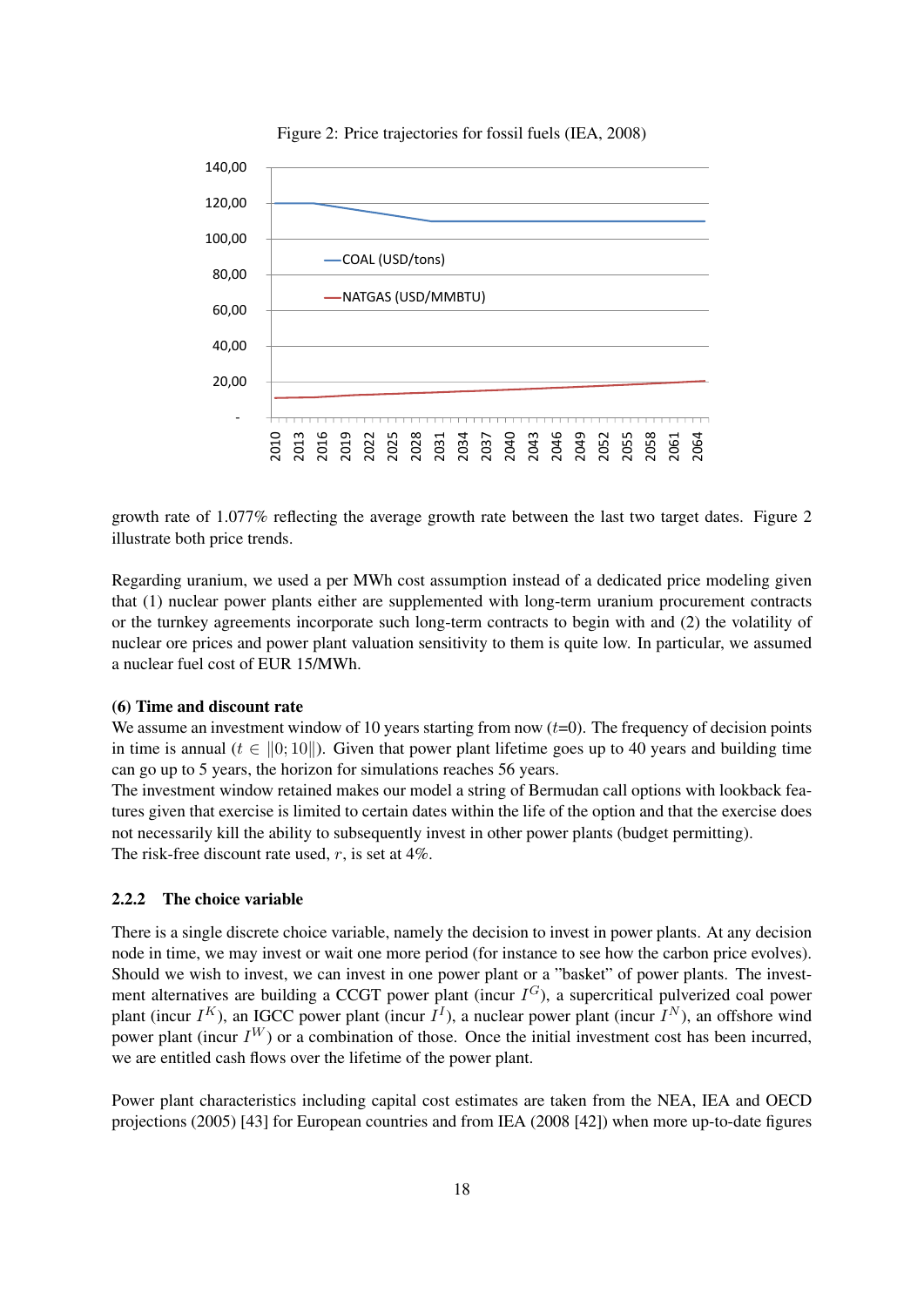make more sense<sup>18</sup>.

For the purpose of the study, we considered five generation technologies:

- CCGT plants basically characterized by a moderate capital cost, high and volatile fuel procurement cost and an average carbon compliance cost;
- Supercritical pulverized coal plants characterized by a higher capital cost than CCGT plants, lower fuel procurement cost but higher carbon compliance cost than CCGT's. These power plants can be further retrofitted with CCS modules;
- IGCC power plants which gasification process makes it possible to switch burning fuel depending on relative costs, especially in the light of carbon emissions factors;
- Nuclear power plants characterized by a very high capital cost but a low fuel procurement cost and no carbon compliance cost;
- An offshore<sup>19</sup> wind park characterized by a high capital cost (relative to capacity) but no fuel procurement cost and no carbon compliance cost. Additionally, we assume that investment in these technologies is favored since they benefit from feed-in tariffs;

For each of those power plants, we report the value range for investment, emissions and technical data.

The CCGT plant total investment cost (initial investment cost and operation and maintenance cost over the life of the plant discounted at 8.5%) amounts to some EUR 914 million (see table 14 in annex for older cost estimates and value range in NEA, IEA and OECD, 2005 [43]). The plant takes 3 years to be built and will operate during 40 years. The thermal capacity of the power plant is set at 900 MW and its thermal efficiency is set at 59%. It is assumed that the plant will deliver power 42.5% of the year (3,723 hours). Based on this availability factor, the expected daily output for the power plant is 9,180 MWh (3.35 GWh per annum). Regarding carbon emissions, the emissions factor of the CCGT plant is assumed at 0.353  $tCO_2/MWh$  (which amounts to 1.168  $MtCO_2$  on annual basis).

The pulverized coal plant represents a typical investment in a supercritical coal-fired plant (see table 15 in annex for value range). The pulverized coal unit total investment cost amounts to circa EUR 1,632 million. Again, the lifetime of the plant is set at 40 years and it only takes 3 years to build the plant. The thermal capacity of the plant is set at 800 MW and its thermal efficiency at 46%. With an availability factor of 42.5%, this represents 8.160 MWh on a daily basis (2.98 GWh p.a.). The emissions factor is higher than for the CCGT plant and reaches  $0.728$  tCO<sub>2</sub>/MWh generated (equivalent to 2.168 MtCO<sub>2</sub> each year).

We also consider an integrated gasification combined cycle (IGCC) as an alternative to the pulverized coal plant (see table 16 in annex for value range). The IGCC plant total investment cost amounts to circa EUR 1,298 million. Lifetime of the plant is set at 40 years and 3 years are required to commission the plant. The thermal capacity of the plant is set at only 450 MW and its thermal efficiency is at 46%. With an availability factor of 42.5%, this represents 4.589 MWh on a daily basis (1.67 GWh p.a.). The emissions factor is lower than the pulverized coal plant's but still higher than the CCGT's and reaches  $0.656$   $tCO_2/MWh$  generated (equivalent to 1.099  $MtCO_2$  each year).

The nuclear power plant is the first of the two carbon-free investment alternatives (see table 17 in annex for value range). The total investment cost (including discounted nuclear waste decommissioning) amounts to EUR 5,896 million. The plant takes 5 years to be built and will operate over 40 years. The

 $18$ Please note that recently power plant investment costs have been strongly rising (cost of materials, components, labor and lack of skilled engineers). We estimate that investment costs have more than doubled among the generation technologies considered in our study.

<sup>&</sup>lt;sup>19</sup>For the sake of comparison among generation technologies in terms of generation capacity.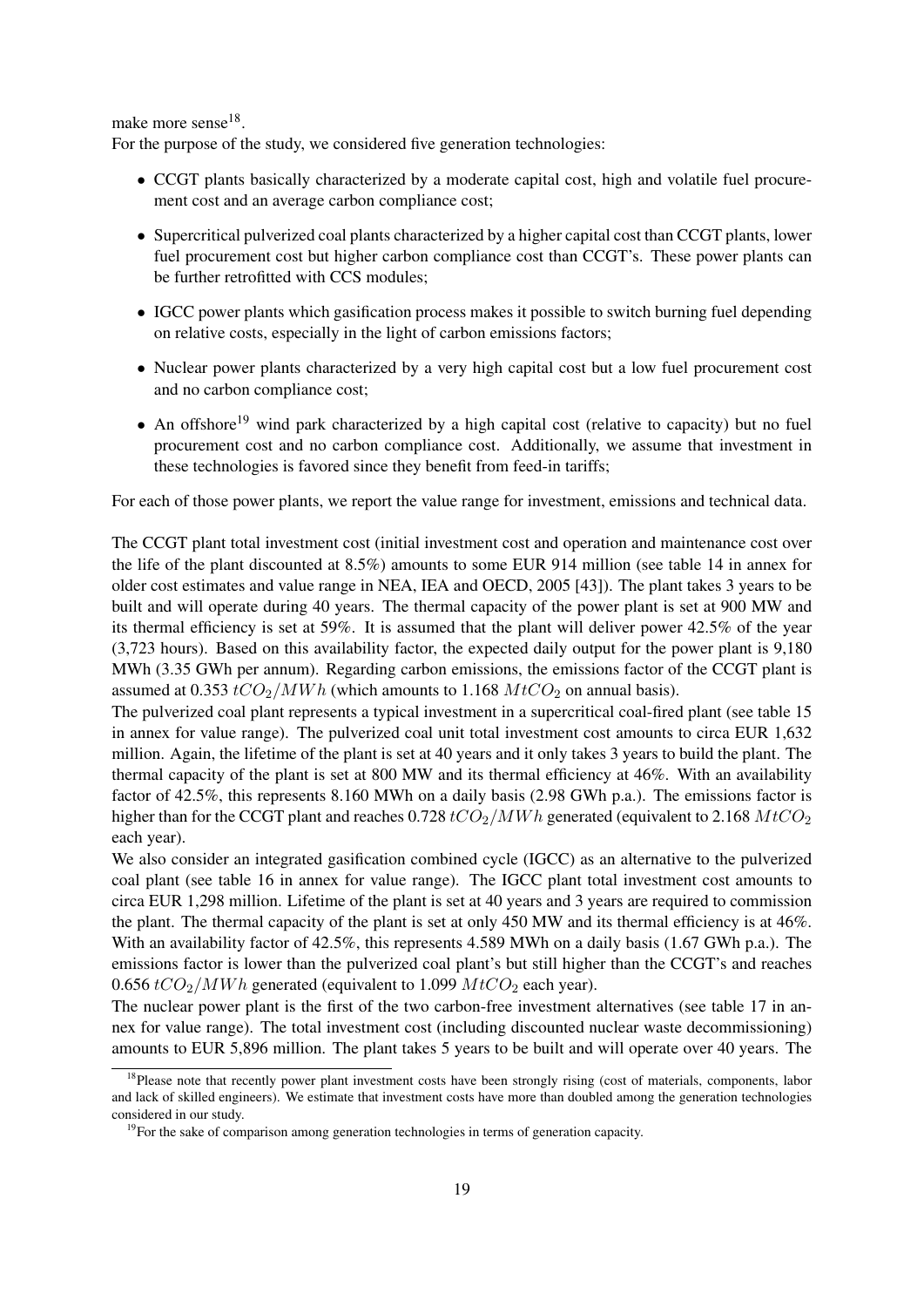thermal capacity of the plant is 1,590 MW. With an availability factor of 85%, this represents 32.438 MWh on a daily basis (11.84 GWh p.a.).

The offshore wind plant is the other carbon-free investment alternative (see table 18 in annex for value range). The total investment cost reaches EUR 792 million. The wind farm takes 1 year to be built and will operate over 20 years. The average load factor of the wind farm is  $42\%$  and the capacity is 300 MW. This amounts to a potential 3.287 MWh on a daily basis (1.20 GWh p.a.).

Table 2 summarizes our assumptions for the power plant investment alternatives.

| Table 2: Power plant assumption data    |                   |       |             |         |       |  |
|-----------------------------------------|-------------------|-------|-------------|---------|-------|--|
|                                         | <b>CCGT</b> Plant | PC.   | <b>IGCC</b> | Nuclear | Wind  |  |
| Construction length - in years          | 3                 | 3     | 3           | 5       |       |  |
| Lifetime - in years                     | 40                | 40    | 40          | 40      | 20    |  |
| Thermal capacity - in MWe               | 900               | 800   | 450         | 1590    | 300   |  |
| Thermal efficiency - in $%$             | 59                | 40    | 46          | 36      |       |  |
| Average load factor - in $%$            |                   |       |             |         | 42    |  |
| Expected annual output - in GWh         | 3.35              | 2.98  | 1.67        | 11.84   | 1.20  |  |
| $CO2$ emissions factor - in $tCO2/MWh$  | 0.353             | 0.728 | 0.656       | 0.000   | 0.000 |  |
| Annual carbon emissions - in $MtCO2$    | 1.168             | 2.168 | 1.099       | 0.000   | 0.000 |  |
| Total investment costs - in EUR million | 914               | 1632  | 1298        | 5896    | 792   |  |

Given an initial budget of EUR 5.9 billion, this implies that the budget variable can take any of the following values:

$$
b_t \in \left\{ \underbrace{4}_{\text{After nuclear x1}}; \dots; \underbrace{5900}_{\text{Untapped}} \right\}, \forall t
$$

and the control variable:

$$
x_t \in \left\{ \underbrace{0}_{\text{Wait}}; \underbrace{792}_{\text{Wait}}; \underbrace{914}_{\text{CCGT x1}}; \dots; \underbrace{5896}_{\text{Nuclear x1}} \right\}, \forall t
$$

#### 2.2.3 The functions

#### The reward function

The reward function  $f_t$  identifies immediate reward from undertaking a specific choice at time  $t$ . This reward corresponds to the net present value (NPV) of given investment combination alternatives. Note that the value taken by this function depends on market prices conditions, the timing of investment, the budget level and the investment combinations decided upon. We identified 121 unique combinations of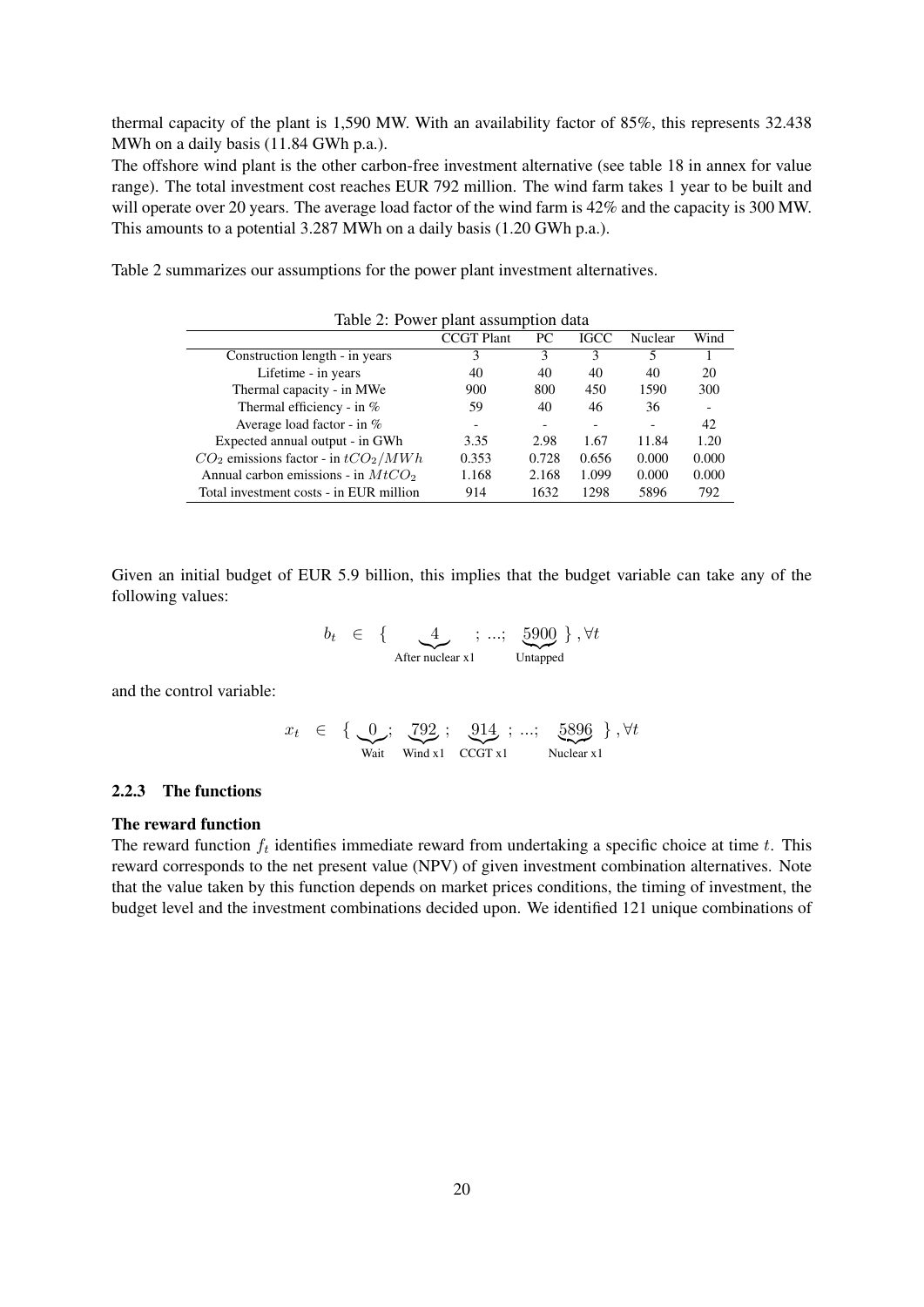generation technologies<sup>20</sup>.

$$
f_t(b_t, x_t, S_t) = \begin{cases} 0 & \text{for } x_t = 0, \\ NPV_t^G & \text{for } x_t = I^G, \\ NPV_t^W & \text{for } x_t = I^W, \\ NPV_t^I & \text{for } x_t = I^I, \\ NPV_t^K & \text{for } x_t = I^K, \\ 2.NPV_t^G & \text{for } x_t = 2.I^G, \\ ..., \\ NPV_t^N & \text{for } x_t = I^N. \end{cases}
$$
  
s.t.  $x_t \le b_t, \forall t$ 

Where the NPV for a given technology at time  $t$  is the sum of discounted annual cash flow minus investment cost:

$$
NPV_t^{tech} = \sum_{j=t+build^{tech} \atop j=t+build^{tech} \atop j=t+build^{tech} \atop k \neq 0}^{t+ceil} [\Pi_j^{tech}.e^{-r.j}] - I^{tech}
$$

In which:

- $\Pi_t^G = q^G \cdot \left[ \left( \frac{\sum_{j=1}^{24} F_{t-j/12, t}^p}{24} \right) p_t^g \right]$  $\frac{g}{t}/TE^G - (\frac{\sum_{j=1}^{24} F_{t-j/12, t}^c}{24} . EF^G)]$  annual cash flow for the CCGT plant;
- $\Pi^W_t = q^W.p^f_t$  $t_t$  annual cash flow for the wind power plant benefiting from feed-in tariffs (first 20 years);
- $\Pi_t^W = q^W \cdot \left[\frac{\sum_{j=1}^{24} F_{t-j/12, t}^b}{24}\right]$  annual cash flow for the wind power plant after having benefited from feed-in tariffs (next 20 years);
- $\Pi_t^I = q^I \cdot \left[ \left( \frac{\sum_{j=1}^{24} F_{t-j/12, t}^p}{24} \right) p_t^k / TE^I \left( \frac{\sum_{j=1}^{24} F_{t-j/12, t}^c}{24} . EF^I \right) \right]$  annual cash flow for the IGCC plant;
- $\Pi_t^K = q^K \cdot \left[ \left( \frac{\sum_{j=1}^{24} F_{t-j/12, t}^p}{24} \right) p_t^k / TE^K \left( \frac{\sum_{j=1}^{24} F_{t-j/12, t}^c}{24} . EF^K \right) \right]$  annual cash flow for the pulverized coal plant;

• 
$$
\Pi_t^N = q^N \cdot \left[ \left( \frac{\sum_{j=1}^{24} F_{t-j/12, t}^b}{24} \right) - 15 \right]
$$
 annual cash flow for the nuclear plant;

And:

- $q^G, q^W, q^I, q^K$ , and  $q^N$  are the annual quantities of electricity (in  $MWh$ ) produced by the CCGT, wind, IGCC, pulverized coal and nuclear plant respectively;
- $F_{t-j/12, t}^c$ ,  $F_{t-j/12, t}^p$ , and  $F_{t-j/12, t}^b$  are the forward prices (agreed upon at  $t-j/12$  and settling in t) for carbon and electricity (peakload and baseload) respectively;
- $\bullet\ p_i^g$  $j^g$ ,  $p_j^k$  and  $p_j^f$  $j$  are the average annual spot prices for natural gas and coal and the feed-in tariff for offshore wind;

<sup>&</sup>lt;sup>20</sup>In case the condition  $x_t \leq b_t$  is not respected, we will assume, for valuation purpose, that  $f_t(b_t, x_t, S_t)$  takes the value of −∞.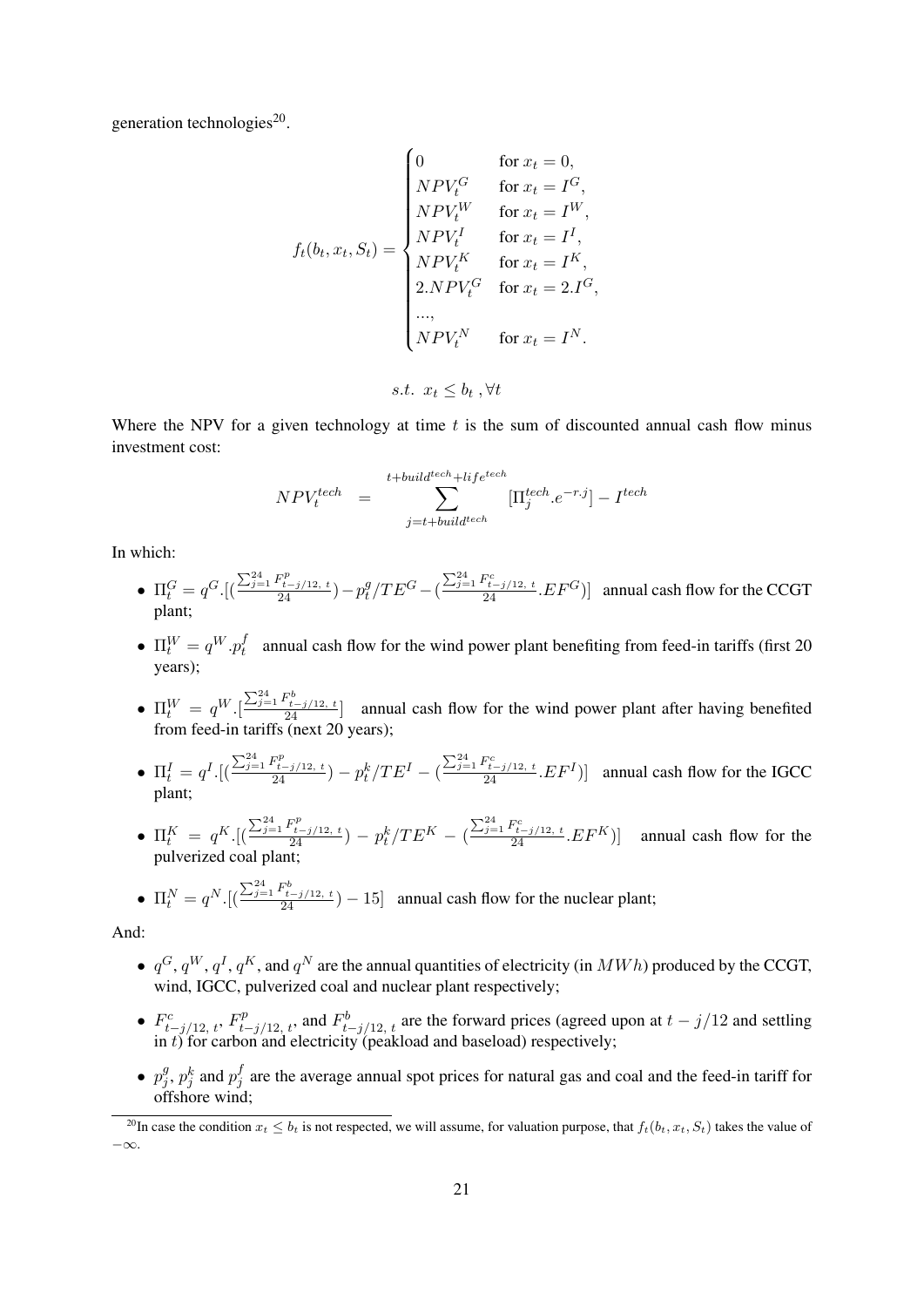- $\bullet$   $TE^{I}$ ,  $TE^{K}$  and  $TE^{G}$  are the thermal efficiencies of the IGCC, pulverized coal and CCGT plants respectively;
- $EF^{I}$ ,  $EF^{K}$  and  $EF^{G}$  are the carbon emissions factors (in  $tCO_{2}/MWh$ ) of the IGCC, pulverized coal and CCGT plant respectively;
- $r$  corresponds to the zero-coupon rate (the risk-free rate);
- $life^G$ ,  $life^W$ ,  $life^I$ ,  $life^K$  and  $life^N$  are the life times of the CCGT, wind, IGCC, pulverized coal and nuclear plant respectively;
- build<sup>G</sup>, build<sup>W</sup>, build<sup>I</sup>, build<sup>K</sup> and build<sup>N</sup> are the construction times of CCGT, wind, IGCC, pulverized coal and nuclear plant respectively;

We acknowledge that the utility, unwilling to remain exposed to price risk, would engage in forward transaction to secure future cash flows. We assume a monthly risk management meeting in which the utility hedge 1/24 of the next two years' expected production for both power and carbon prices. This seems a reasonable assumption in light of calendar contracts liquidity on market places and market practice as indicated by European utilities annual reports<sup>21</sup>. This implies that the price at which the power production is sold at time  $t$  is not the contemporary spot price but rather an average of the last two years calendar forward prices (on the basis of a monthly transaction for 1/24 of the annual production in year t) resulting in a smoother prices less exposed to high spot price volatility.

#### The value function

The principle of optimality applied to our discrete time mixed states decision models yield Bellman's recursive functional equation. Here,  $V_t$  denotes the maximum attainable sum of current and expected future rewards given that the processes are in states  $b_t$  and  $S_t$  in period t:

$$
V_t(b_t, S_t) = \max_{x_t} \left\{ \underbrace{f_t(b_t, x_t, S_t)}_{\text{immediate reward component}} + \underbrace{e^{-r} \cdot \mathbb{E}_t^Q[V_{t+1}(b_t - x_t, \tilde{S}_{t+1})]}_{\text{discounted expected reward component}} \right\}, \forall b_t \text{ and } \forall S_t \quad (1)
$$

The first element of the Bellman equation corresponds to the immediate benefits  $(f)$  while the second element corresponds to the discounted expected future benefits (knowing  $S_t$ ).

This latter component is also known, in the financial option terminology, as the continuation value and is estimated by OLS following the method suggested by Longstaff ans Schwartz (2001, [14]).

#### The post-terminal value function

Since we are in a finite horizon problem, the investor cannot invest after  $T$  periods but may earn a final reward  $V_{T+1}$  which corresponds to the remaining immediate investment opportunity of the possible investment "baskets". We assume no continuation value after  $T$ , so that at expiration:

$$
V_T(b_T, S_T) = \max_{x_T} \left\{ \underbrace{f_T(b_T, x_T, S_T)}_{\text{immediate reward component}} \right\}, \forall b_T \text{ and } \forall S_T \tag{2}
$$

In our backward recursion setting, this will be our starting point. With  $V_T$ , we can find recursively  $V_{T-1}$ for all states ( $b_T$ ,  $S_T$ ). With  $V_{T-1}$ , we can find recursively  $V_{T-2}$  for all states ( $b_{T-1}$ ,  $S_{T-1}$ ) and so on until  $V_0(\bar{b}, S_0)$  is derived and the optimal policy established since there is no uncertainty at  $t=0$  so that we can work our way forward into the recursion.

<sup>&</sup>lt;sup>21</sup>RWE financial statements for 2008 indicates that, in fiscal year 2008, the utility actually hedged nearly  $100\%$  of its expected power production for 2009 and approximately 70% for 2010 (by selling power using forward transaction).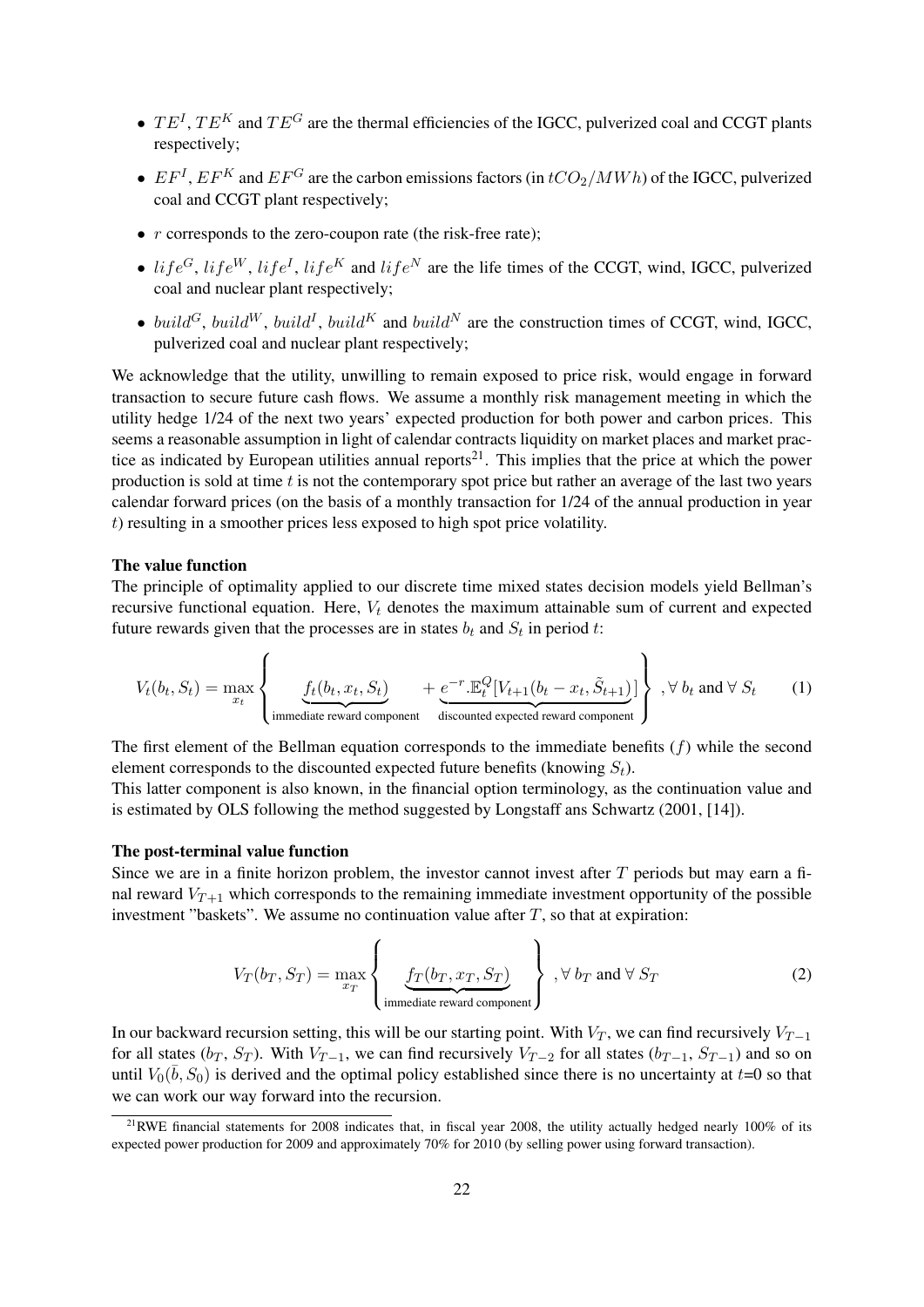### 2.3 Calibrating the stochastic processes

It should be reminded that once the price process has been chosen, a critical step is the calibration thereof. In addition to that, it should be stressed that usually at least 30 years of historical data is required in order to properly calibrate a model (Dixit and Pindyck, 1994 [15]; Keppler et al., 2006 [44]). In our case, this is obviously impossible (in the carbon and power prices cases). Hence, the initial parameters estimated should suffice and would constitute our base case. Later, we will look at the sensitivity of the investments decided upon given the parameters.

#### 2.3.1 Fitting the stochastic price of carbon

The literature shows that the calibration of the carbon price processes is a mix of inputs from econometric analysis of historical data, model output (like the IIASAs GGI Scenario database) and judgmental input be it a shadow price (*valeur tutélaire du carbone* in France for instance) or academic and professional expert price elicitation survey (like in Sekar, 2005 [21] and Bohm et al., 2007 [19]).

We first fit the process with historical data using econometric techniques. We will discuss the economic meaning around those parameters in the later section on parameter sensitivity study.

#### 2.3.2 Fitting the stochastic prices of power

#### 2.3.3 Estimating correlations among stochastic processes

We estimated correlations between the spot price of baseload electricity, peakload electricity and carbon  $(\rho_{p,c}, \rho_{b,c}$  and  $\rho_{p,b})$  using time series employed for fitting the price processes (see table 3 for the estimated correlations).

| Table 3: Correlation among stochastic price processes |  |  |
|-------------------------------------------------------|--|--|
|                                                       |  |  |

| $\rho_{x,y}$ | $dW^p$ | $dW^b$ | $dW^c$ |
|--------------|--------|--------|--------|
| $dW^p$       | 1.00   | 0.95   | 0.49   |
| $dW^b$       |        | 1.0    | 0.55   |
| $dW^c$       |        |        | 1.0    |

## 3 Illustrative cases

In this section, we present simpler case studies to grasp how (1) the capital rationing constraint and (2) the price uncertainty can be handled.

#### 3.1 3-period 2-technology deterministic case

In order to illustrate how to solve the capital rationing issue, we detail calculations for a 3-period deterministic case. We consider two technologies, A and B, with investment costs of  $I^A$  and  $I^B$  irrespective of time. We are constrained by a budget of  $\bar{b}$ . We may invest in a combination of technologies now, next year or two years from now. To do so, we incur investment costs and benefit from resulting NPVs. We assume the following:  $e^{-r} = 0.909$ ;  $\bar{b} = 1,000$ ;  $I^A = 400$ ;  $I^B = 700$ ;  $NPV_t^A = 200$ ,  $\forall t$ ;  $NPV_t^B =$ 300 for  $t = \{0, 1\}$  and  $NPV_t^B = 500$  for  $t=2$ .

#### Finding the allowed investment combinations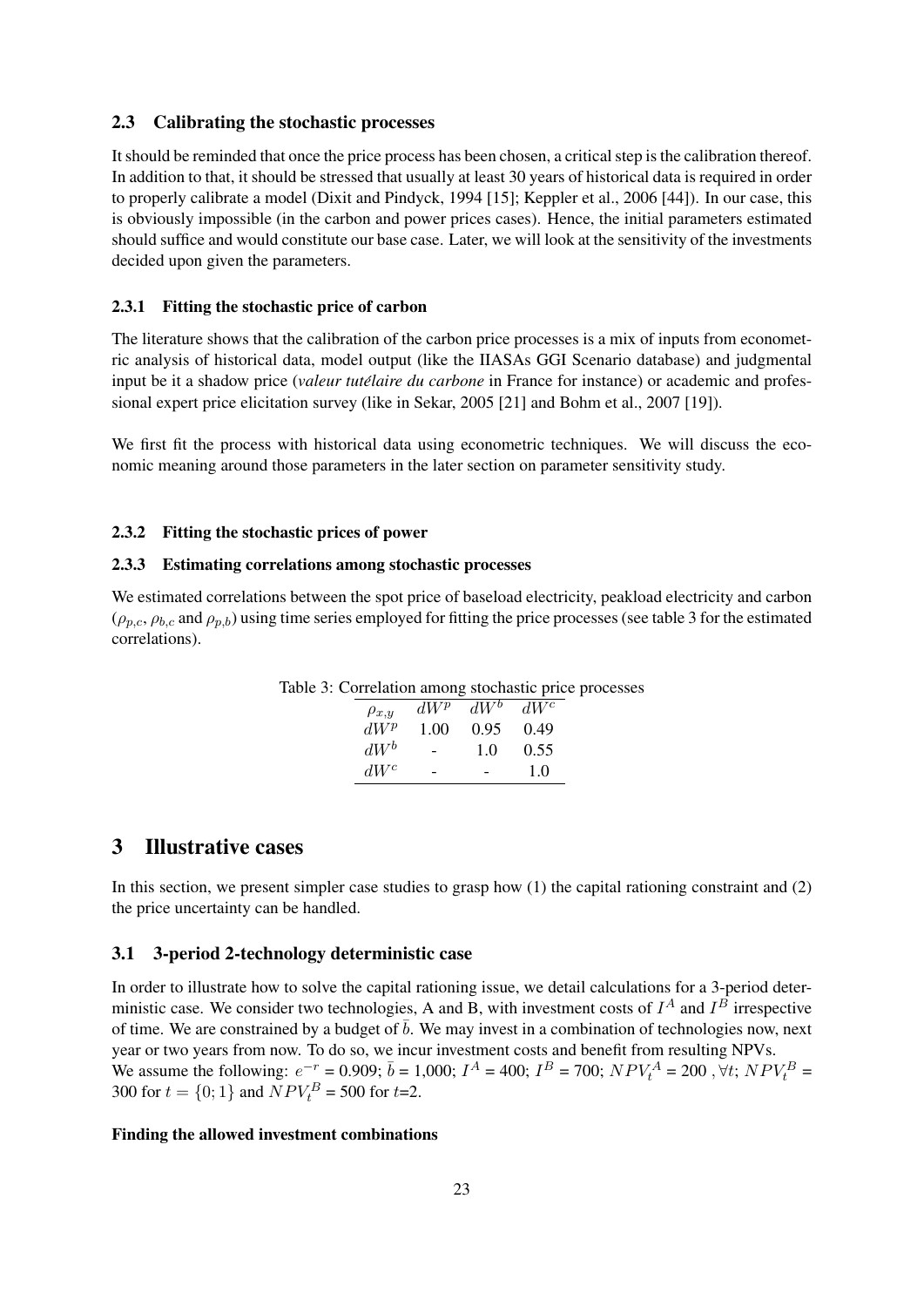The first step entails determining what are the allowed investment combinations. We are constrained by the capital rationing so that  $x_t \leq b_t$ ,  $\forall t$ .

Denoting  $Q^A$  and  $\overline{Q}^B$ , the quantity of technologies we invest in, we must satisfy:

$$
x_t = I^A \cdot Q^A + I^B \cdot Q^B \le b_t
$$

Here, we easily see that the control variable can take the following values:

$$
x_t \in \{0; I^A; I^B; 2.I^A\} \in \{0; 400; 700; 800\}
$$

And the budget can therefore take the following values:

$$
b_t \in \{ \bar{b} - 2 \cdot I^A; \bar{b} - I^B; \bar{b} - I^A; \bar{b} \}
$$
  

$$
\in \{ 200; 300; 600; 1000 \}
$$

## At  $t=2$

We start from the last decision node at  $t=2$ . The value function takes the following form:

$$
V_2(b_2) = \max_{x_2} \{f_2(b_2, x_2)\}\
$$

At the last decision node, we have no continuation value since unused budget is assumed to have no value. We consider all the possible budget levels and determine the value function accordingly<sup>22</sup>:

$$
V_2(\bar{b} - 2I^A) = \max_{x_2} \{f_2(\bar{b} - 2I^A, 0)\}
$$
  
\n
$$
= 0 \text{ with } x_2^* = 0.
$$
  
\n
$$
V_2(\bar{b} - I^B) = \max_{x_2} \{f_2(\bar{b} - I^B, 0)\}
$$
  
\n
$$
= 0 \text{ with } x_2^* = 0.
$$
  
\n
$$
V_2(\bar{b} - I^A) = \max_{x_2} \{f_2(\bar{b} - I^A, 0); f_2(\bar{b} - I^A, I^A)\}
$$
  
\n
$$
= \max_{x_2} \{0; NPV_2^A\}
$$
  
\n
$$
= \max_{x_2} \{0; 200\}
$$
  
\n
$$
= 200 \text{ with } x_2^* = I^A.
$$
  
\n
$$
V_2(\bar{b}) = \max_{x_2} \{f_2(\bar{b}, 0); f_2(\bar{b}, I^A); f_2(\bar{b}, I^B); f_2(\bar{b}, 2. I^A)\}
$$
  
\n
$$
= \max_{x_2} \{0; NPV_2^A; NPV_2^B; 2. NPV_2^A\}
$$
  
\n
$$
= \max_{x_2} \{0; 200; 500; 400\}
$$
  
\n
$$
= 500 \text{ with } x_2^* = I^B.
$$

#### At  $t=1$

We move one step back in time to  $t=1$ . The value function now takes the following form since there is a continuation value component involved:

$$
V_1(b_1) = \max_{x_1} \{ f_1(b_1, x_1) + e^{-r} \cdot V_2(b_1 - x_1) \}
$$

 $22$ For the first two budget levels, only one possibility remains, that is to do nothing/wait. The three other possible choices make us exhaust the budget limit.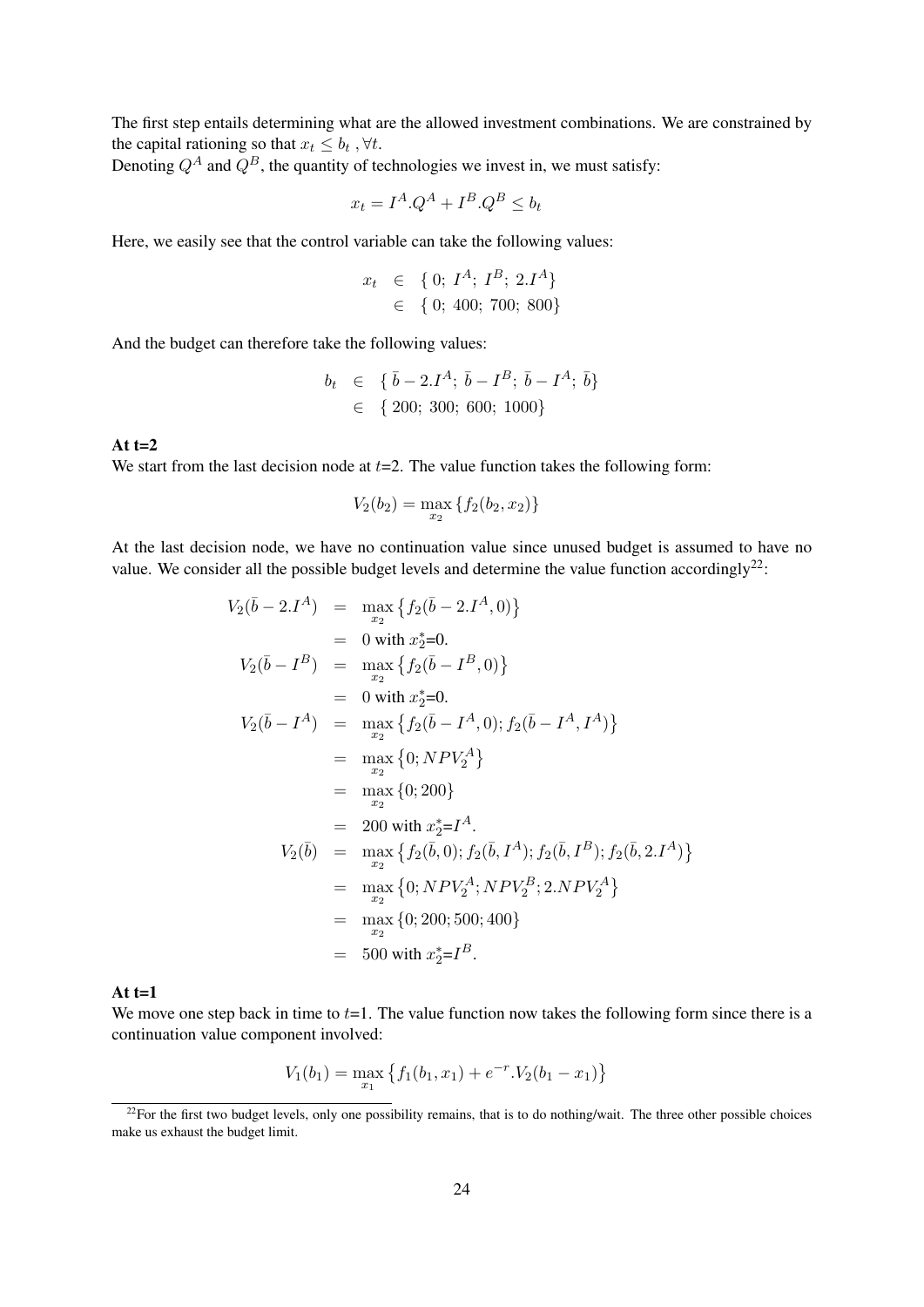We consider all the possible budget levels and determine the value function accordingly:

$$
V_{1}(\bar{b} - 2I^{A}) = \max_{x_{1}} \{f_{1}(\bar{b} - 2I^{A}, 0) + e^{-r} \cdot V_{2}(\bar{b} - 2I^{A})\}
$$
  
\n= 0 with  $x_{1}^{*} = 0$ .  
\n
$$
V_{1}(\bar{b} - I^{B}) = \max_{x_{1}} \{f_{1}(\bar{b} - I^{B}, 0) + e^{-r} \cdot V_{2}(\bar{b} - I^{B})\}
$$
  
\n= 0 with  $x_{1}^{*} = 0$ .  
\n
$$
V_{1}(\bar{b} - I^{A}) = \max_{x_{1}} \{f_{1}(\bar{b} - I^{A}, 0) + e^{-r} \cdot V_{2}(\bar{b} - I^{A}) ; f_{1}(\bar{b} - I^{A}, I^{A}) + e^{-r} \cdot V_{2}(\bar{b} - 2I^{A})\}
$$
  
\n= max  $\{0 + e^{-r} \cdot NPV_{2}^{A}; NPV_{1}^{A} + 0\}$   
\n= max  $\{182; 200\}$   
\n= 200 with  $x_{1}^{*} = I^{A}$ .  
\n
$$
V_{1}(\bar{b}) = \max_{x_{1}} \{f_{1}(\bar{b}, 0) + e^{-r} \cdot V_{2}(\bar{b}) ; f_{1}(\bar{b}, I^{A}) + e^{-r} \cdot V_{2}(\bar{b} - I^{A}) ;
$$
  
\n
$$
f_{1}(\bar{b}, I^{B}) + e^{-r} \cdot V_{2}(\bar{b} - I^{B}) ; f_{1}(\bar{b}, 2I^{A}) + e^{-r} \cdot V_{2}(\bar{b} - 2I^{A})\}
$$
  
\n= max  $\{0 + e^{-r} \cdot NPV_{2}^{B}; NPV_{1}^{A} + e^{-r} \cdot NPV_{2}^{A}; NPV_{1}^{B} + 0; 2.NPN_{1}^{A} + 0\}$   
\n= max  $\{455; 381; 300; 400\}$   
\n= 455 with  $x_{1}^{*} = 0$ .

#### At  $t=0$

We move one step back in time to  $t=0$  (now). The value function again takes the following form:

$$
V_0(b_0) = \max_{x_0} \{ f_0(b_0, x_0) + e^{-r} . V_1(b_0 - x_0) \}
$$

Compared to  $t=1$  and  $t=2$ , we only have one possible budget level,  $\overline{b}$ , the initial endowment.

$$
V_0(\bar{b}) = \max_{x_0} \{ f_0(\bar{b}, 0) + e^{-r} \cdot V_1(\bar{b}); f_0(\bar{b}, I^A) + e^{-r} \cdot V_1(\bar{b} - I^A); \nf_0(\bar{b}, I^B) + e^{-r} \cdot V_1(\bar{b} - I^B); f_0(\bar{b}, 2I^A) + e^{-r} \cdot V_1(\bar{b} - 2I^A) \} = \max_{x_0} \{ 0 + e^{-2r} \cdot NPV_2^B; NPV_0^A + e^{-r} \cdot NPV_1^A; NPV_0^B + 0; 2.NPV_0^A + 0 \} = \max_{x_0} \{ 413; 381; 300; 400 \} = 413 \text{ with } x_0^* = 0.
$$

#### The optimal path

 $V_0(\bar{b})$  represents the maximum value that can be attained in the investment framework considered. The optimal path represents the decisions that must be taken sequentially in order to realize that maximum value. At  $t=0$ , the optimal decision is to wait  $(x_0^*=0)$ , the budget remains intact. Moving forward in the tree, we look for  $V_1(\bar{b})$  and again the optimal decision is to wait  $(x_1^*=0)$ . Moving to the last decision node, we look for  $V_2(\bar{b})$  and find that the optimal decision is to invest in one unit of technology B  $(x_2^* = I^B)$ . The maximum attainable gain is realized by purchasing one unit of technology B two years from now. A now-or-never DCF framework would have yield a myopic investment in two units of technology A now, EUR 13 million less than accounting for the timing option.

### 3.2 3-period 2-technology stochastic case

We now add uncertainty to the NPV of one of the technologies. In particular, we generate eight price paths for one source of uncertainty (the price of baseload power). This source of uncertainty only pertains to technology B. Technology A has the same NPV whenever we decide to invest:  $NPV_t^A = 250$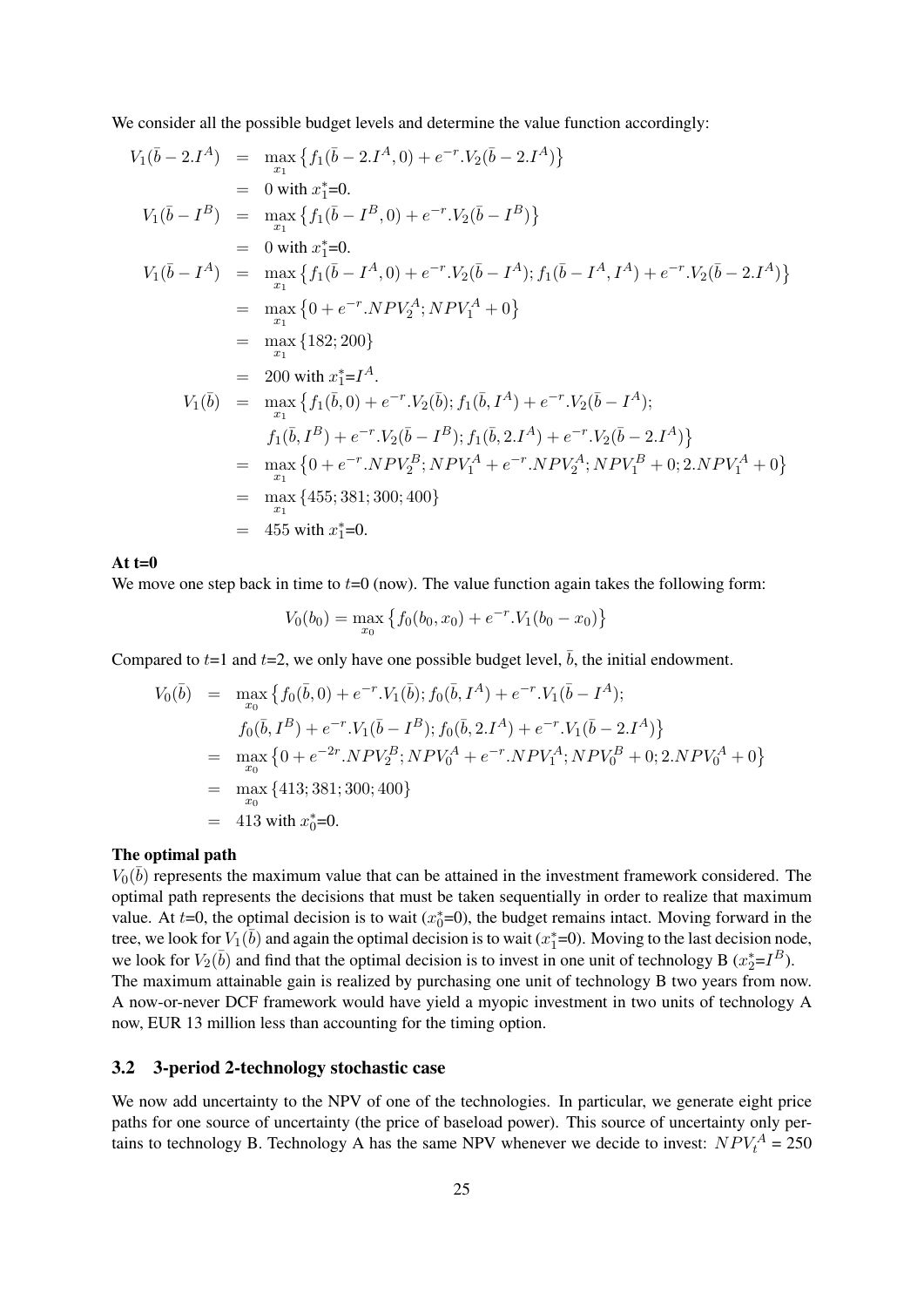, ∀t. Table 4 compiles the eight price paths generated for the source of uncertainty assumed here. Note that the price of baseload power at  $t=0$  is known for sure<sup>23</sup>. The set of stochastic state variables,  $S_t^i$ , denotes here solely the price of baseload power at time  $t$  on price path  $i$ .

| $S^i_t$ | $t=0$ | $t=1$ | $t=2$ | $t=3$ | $\ddotsc$ | $t = 43$ |
|---------|-------|-------|-------|-------|-----------|----------|
| 1       | 50.52 | 53.29 | 54.80 | 57.51 |           | 150.89   |
| 2       | 50.52 | 54.05 | 55.92 | 58.43 |           | 159.45   |
| 3       | 50.52 | 54.24 | 55.87 | 58.72 |           | 154.30   |
| 4       | 50.52 | 53.20 | 56.18 | 59.57 |           | 167.61   |
| 5       | 50.52 | 53.81 | 56.04 | 57.90 |           | 151.14   |
| 6       | 50.52 | 54.69 | 57.89 | 59.35 |           | 154.80   |
| 7       | 50.52 | 53.04 | 54.84 | 57.08 |           | 153.14   |
| 8       | 50.52 | 53.88 | 57.08 | 59.80 |           | 152.36   |

Table 4: Illustrative case - Price paths for baseload power

Based on those price paths, we obtain eight NPV paths for technology B. We denote  $NPV_t^{B,i}$ , the NPV of technology B at time t on path i. Table 5 presents the hypothesized eight NPV paths for technology B.

| $NPV^{B,i}_*$ | $t=0$ | $t=1$ | $t=2$ |
|---------------|-------|-------|-------|
| 1             | 278   | 372   | 461   |
| 2             | 495   | 598   | 699   |
| 3             | 321   | 417   | 508   |
| 4             | 751   | 865   | 976   |
| 5             | 261   | 354   | 444   |
| 6             | 573   | 674   | 767   |
| 7             | 241   | 337   | 430   |
| 8             | 502   | 597   | 686   |

Table 5: Illustrative case - Implied NPV paths for technology B

The value function now takes the following form:

$$
V_t(b_t, S_t^i) = \max_{x_t} \left\{ f_t(b_t, x_t, S_t^i) + e^{-r} \cdot \mathbb{E}_t^Q [V_{t+1}(b_t - x_t, \tilde{S}_{t+1}^i)] \right\}, \forall i \text{ and } \forall t.
$$

And at expiration

$$
V_T(b_T, S_T^i) = \max_{x_T} \left\{ f_T(b_T, x_T, S_T^i) \right\}, \forall i.
$$

#### At  $t=2$

We start from the last decision node at  $t=2$ . The value function takes the following form:

$$
V_2(b_2, S_2^i) = \max_{x_2} \{ f_2(b_2, x_2, S_2^i) \}, \forall i.
$$

 $^{23}$ A high growth rate has been retained for illustrative purpose.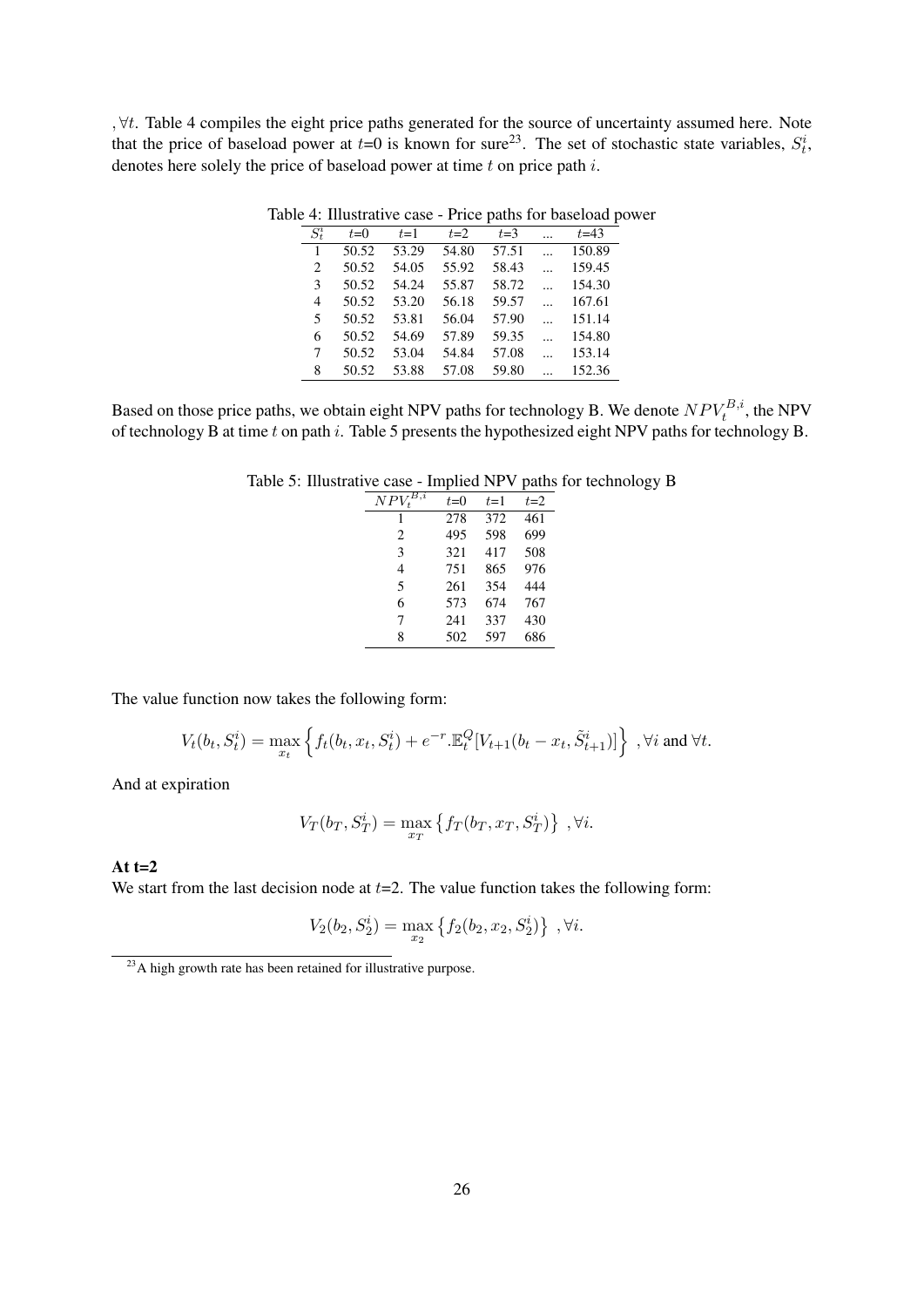At the last decision node, we have no continuation value since unused budget is assumed to have no value. We consider all the possible budget levels and determine the value function accordingly:

$$
V_2(\bar{b} - 2I^A, S_2^i) = \max_{x_2} \{ f_2(\bar{b} - 2I^A, 0, S_2^i) \}
$$
  
\n= 0 with  $x_2^*$ =0 and  $\forall i$ .  
\n
$$
V_2(\bar{b} - I^B, S_2^i) = \max_{x_2} \{ f_2(\bar{b} - I^B, 0, S_2^i) \}
$$
  
\n= 0 with  $x_2^*$ =0 and  $\forall i$ .  
\n
$$
V_2(\bar{b} - I^A, S_2^i) = \max_{x_2} \{ f_2(\bar{b} - I^A, 0, S_2^i); f_2(\bar{b} - I^A, I^A, S_2^i) \}
$$
  
\n= \max\_{x\_2} \{ 0; NPV\_2^A \}  
\n= \max\_{x\_2} \{ 0; 250 \}  
\n= 250 with  $x_2^* = I^A$  and  $\forall i$ .

The untapped budget level case  $(b_2=\overline{b})$  is the only one allowing investment in technology B and hence featuring uncertainty.

$$
V_2(\bar{b}, S_2^i) = \max_{x_2} \{ f_2(\bar{b}, 0, S_2^i); f_2(\bar{b}, I^A, S_2^i); f_2(\bar{b}, I^B, S_2^i); f_2(\bar{b}, 2I^A, S_2^i) \}
$$
  
= 
$$
\max_{x_2} \{ 0; N P V_2^A; N P V_2^{B,i}; 2. N P V_2^A \}
$$

In table 6, we detail the investment alternatives at  $t=2$  when the budget is full and highlight in bold the maximum value and associated decision taken.

| Path    | 0 | $N P V_2^A$ | B, i<br>N P V | $2. NPV_2^{\overline{A}}$ | $x_2^*$ |
|---------|---|-------------|---------------|---------------------------|---------|
|         | 0 | 250         | 461           | 500                       | $2.I^A$ |
| 2       | 0 | 250         | 699           | 500                       | $I^B$   |
| 3       | 0 | 250         | 508           | 500                       | $I^B$   |
| 4       | 0 | 250         | 976           | 500                       | $I^B$   |
| 5       | 0 | 250         | 444           | 500                       | $2.I^A$ |
| 6       | 0 | 250         | 767           | 500                       | $I^B$   |
| 7       | 0 | 250         | 430           | 500                       | $2.I^A$ |
| 8       | 0 | 250         | 689           | 500                       | ŢВ      |
| average |   | 250         | 622           | 500                       | τВ      |

Table 6: Illustrative case - Decision nodes at t=2 and optimal decision for untapped budget

In tables 7 and 8, we summarize the value functions and optimal decisions for each budget level and each path at  $t=2$ .

| Path           | $b_2 = b - 2.I^A$ | $I^B$<br>$b_2 = b -$ | $I^A$<br>$b_2 = b -$ | $b_2=b$ |
|----------------|-------------------|----------------------|----------------------|---------|
|                |                   |                      | 250                  | 500     |
| 2              |                   |                      | 250                  | 699     |
| 3              |                   |                      | 250                  | 508     |
| $\overline{4}$ |                   |                      | 250                  | 976     |
|                |                   | 0                    | 250                  | 500     |
| 6              |                   | $\mathbf{\Omega}$    | 250                  | 767     |
|                |                   |                      | 250                  | 500     |
|                |                   |                      | 250                  | 689     |

Table 7: Illustrative case - Value function vs. budget level at t=2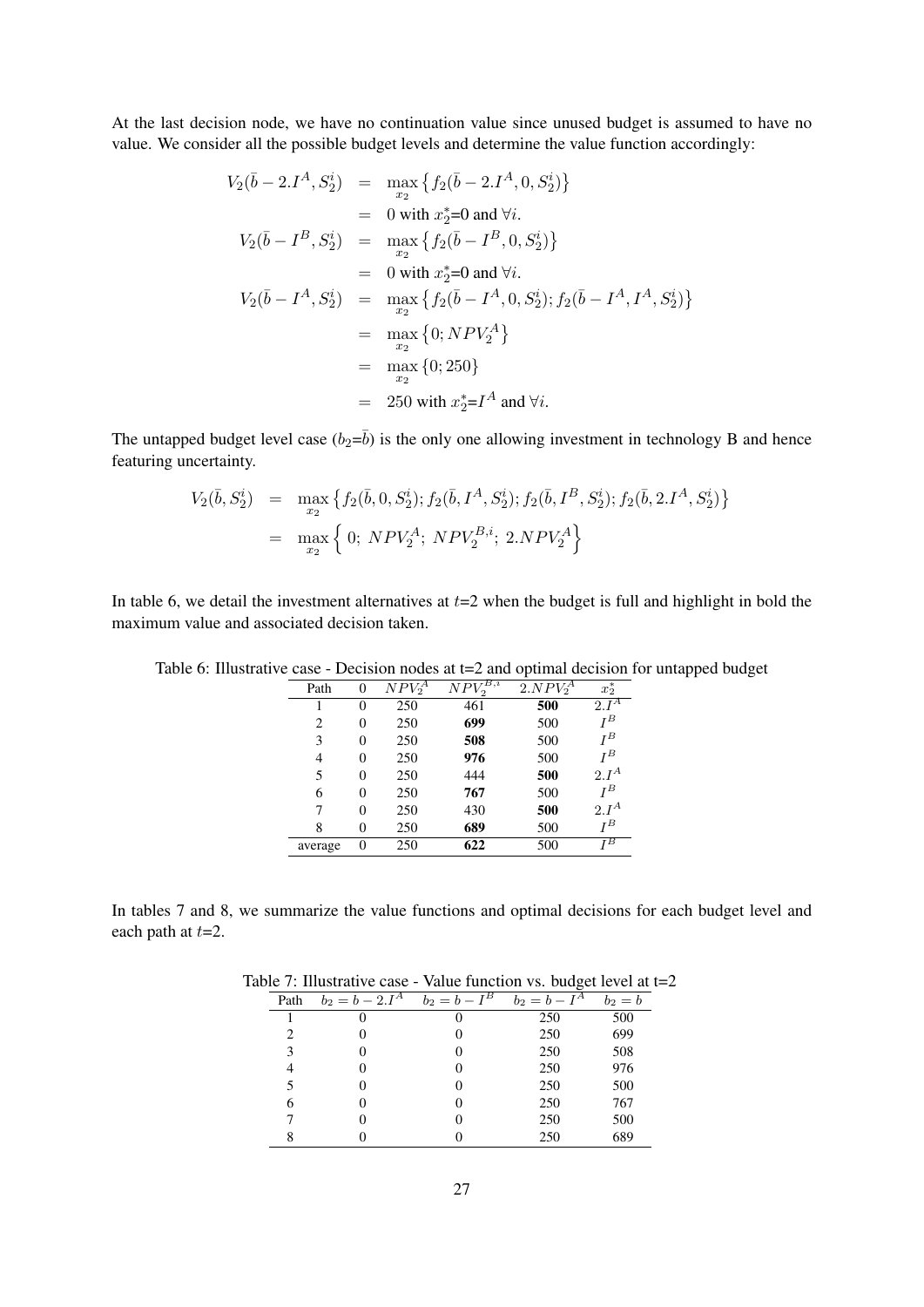| Path | $b_2 = b - 2.\overline{I^A}$ | $b_2 = \overline{b - I^B}$ | $b_2=\overline{b}-\overline{I^A}$ | $b_2 = b$ |
|------|------------------------------|----------------------------|-----------------------------------|-----------|
|      |                              |                            | TА                                | $2.I^A$   |
|      |                              |                            | ŢА                                | $I^B$     |
|      |                              |                            | $I^A$                             | $I^B$     |
|      |                              |                            | $I^A$                             | $I^B$     |
|      |                              |                            | ŢА                                | $2.I^A$   |
| 6    |                              |                            | ΤА                                | $I^B$     |
|      |                              |                            | ŢА                                | $2.I^A$   |
|      |                              |                            | ΤА                                | τВ        |

Table 8: Illustrative case - Optimal decision vs. budget level at t=2

## At  $t=1$

The value function now takes the following form:

$$
V_1(b_1, S_1^i) = \max_{x_1} \left\{ f_1(b_1, x_1, S_1^i) + e^{-r} \mathbb{E}_1^Q [V_2(b_1 - x_1, \tilde{S}_2^i)] \right\}, \forall i.
$$

Note that the exercise decision at  $t=1$  cannot exploit knowledge of the future (i.e. the value taken at  $t=2$ ) on a given path. We are not replacing a stochastic problem by 8 deterministic problems. Rather, we are regressing value functions discounted back at  $t=1$  against the value of  $S_t^i$ . We are using our set of scenarios to build an approximation of the conditional expectation continuation value component. That is the key idea of the Longstaff and Schwartz method. Note that we only do so when stochasticity is involved, i.e. when we may invest in technology  $B^{24}$ .

We proceed like in the deterministic case by detailing the value function in  $t=1$  for all the budget combinations.

$$
V_{1}(\bar{b}-2.I^{A}, S_{1}^{i}) = \max_{x_{1}} \left\{ f_{1}(\bar{b}-2.I^{A}, 0, S_{1}^{i}) + e^{-r} \cdot \mathbb{E}_{1}^{Q} [V_{2}(\bar{b}-2.I^{A}, \tilde{S}_{2}^{i})] \right\}
$$
  
\n
$$
= \max_{x_{1}} \left\{ f_{1}(\bar{b}-2.I^{A}, 0, S_{1}^{i}) + e^{-r} \cdot V_{2}(\bar{b}-2.I^{A}, S_{2}^{i}) \right\}
$$
  
\n
$$
= 0 \text{ with } x_{1}^{*} = 0 \text{ and } \forall i.
$$
  
\n
$$
V_{1}(\bar{b}-I^{B}, S_{1}^{i}) = \max_{x_{1}} \left\{ f_{1}(\bar{b}-I^{B}, 0, S_{1}^{i}) + e^{-r} \cdot \mathbb{E}_{1}^{Q} [V_{2}(\bar{b}-I^{B}, \tilde{S}_{2}^{i})] \right\}
$$
  
\n
$$
= \max_{x_{1}} \left\{ f_{1}(\bar{b}-I^{B}, 0, S_{1}^{i}) + e^{-r} \cdot V_{2}(\bar{b}-I^{B}, S_{2}^{i}) \right\}
$$
  
\n
$$
= 0 \text{ with } x_{1}^{*} = 0 \text{ and } \forall i.
$$
  
\n
$$
V_{1}(\bar{b}-I^{A}, S_{1}^{i}) = \max_{x_{1}} \left\{ f_{1}(\bar{b}-I^{A}, 0, S_{1}^{i}) + e^{-r} \cdot \mathbb{E}_{1}^{Q} [V_{2}(\bar{b}-2.I^{A}, \tilde{S}_{2}^{i})] \right\}
$$
  
\n
$$
= \max_{x_{1}} \left\{ f_{1}(\bar{b}-I^{A}, 0, S_{1}^{i}) + e^{-r} \cdot V_{2}(\bar{b}-2.I^{A}, \tilde{S}_{2}^{i}) \right\}
$$
  
\n
$$
= \max_{x_{1}} \left\{ f_{1}(\bar{b}-I^{A}, 0, S_{1}^{i}) + e^{-r} \cdot V_{2}(\bar{b}-2.I^{A}, \tilde{S}_{2}^{i}) \right\}
$$
  
\n
$$
= \max_{x_{1}} \left\{ f_{1}(\
$$

<sup>&</sup>lt;sup>24</sup>In our general case, this will be almost always the case.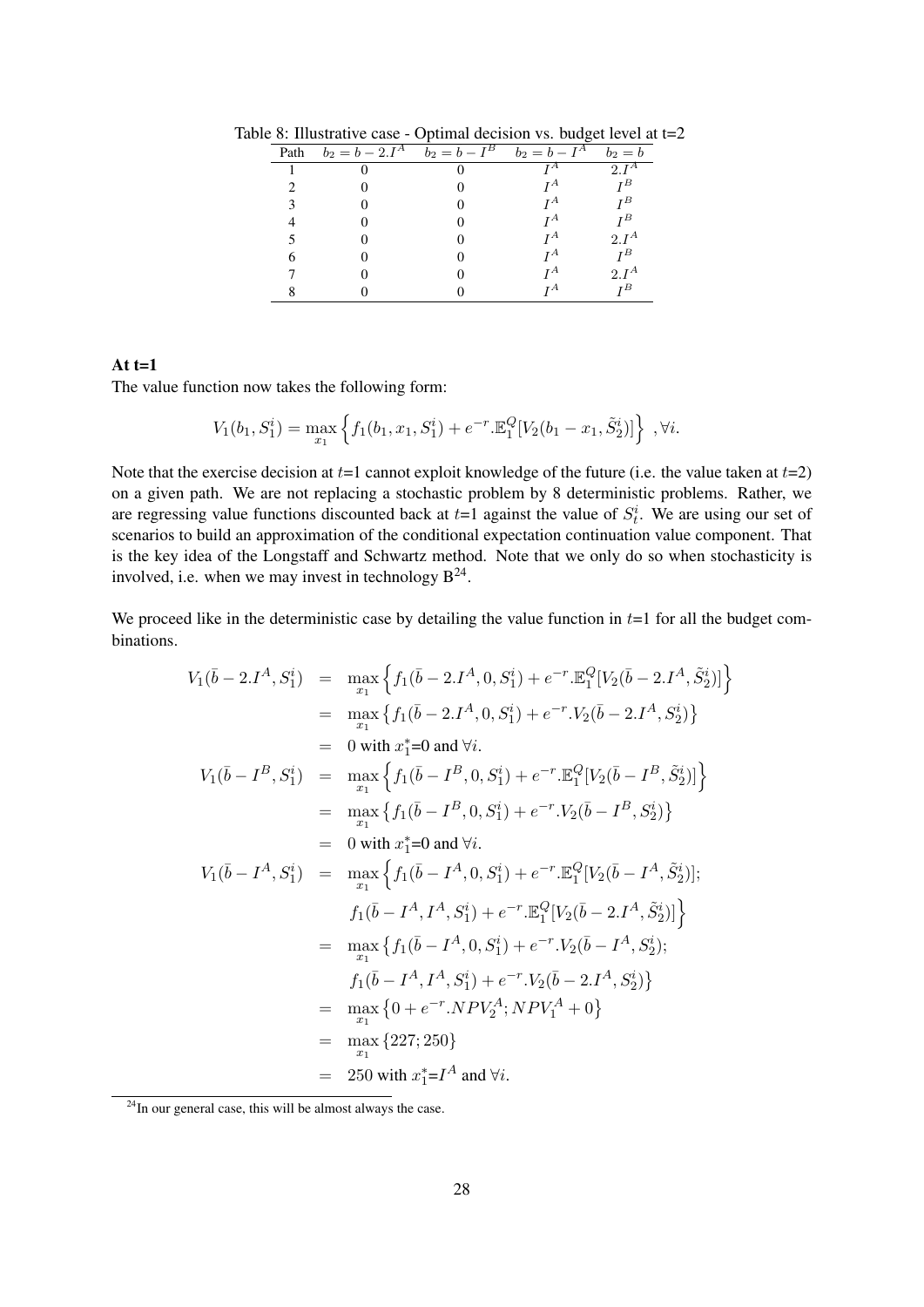We move to the  $b_1 = \overline{b}$  case.

$$
V_{1}(\bar{b}, S_{1}^{i}) = \max_{x_{1}} \left\{ f_{1}(\bar{b}, 0, S_{1}^{i}) + e^{-r} \cdot \mathbb{E}_{1}^{Q}[V_{2}(\bar{b}, \tilde{S}_{2}^{i})]; \right\}f_{1}(\bar{b}, I^{A}, S_{1}^{i}) + e^{-r} \cdot \mathbb{E}_{1}^{Q}[V_{2}(\bar{b} - I^{A}, \tilde{S}_{2}^{i})];f_{1}(\bar{b}, I^{B}, S_{1}^{i}) + e^{-r} \cdot \mathbb{E}_{1}^{Q}[V_{2}(\bar{b} - I^{B}, \tilde{S}_{2}^{i})];f_{1}(\bar{b}, 2I^{A}, S_{1}^{i}) + e^{-r} \cdot \mathbb{E}_{1}^{Q}[V_{2}(\bar{b} - 2I^{A}, \tilde{S}_{2}^{i})] \right\}= \max_{x_{1}} \left\{ f_{1}(\bar{b}, 0, S_{1}^{i}) + e^{-r} \cdot \mathbb{E}_{1}^{Q}[V_{2}(\bar{b}, \tilde{S}_{2}^{i})];f_{1}(\bar{b}, I^{A}, S_{1}^{i}) + e^{-r} \cdot [V_{2}(\bar{b} - I^{A}, S_{2}^{i})];f_{1}(\bar{b}, I^{B}, S_{1}^{i}) + e^{-r} \cdot [V_{2}(\bar{b} - I^{B}, S_{2}^{i})];f_{1}(\bar{b}, 2I^{A}, S_{1}^{i}) + e^{-r} \cdot [V_{2}(\bar{b} - 2I^{A}, S_{2}^{i})] \right\}
$$

In our illustrative case, only one investment decision is problematic (do not invest/wait at  $t=1$  in blue) and we will approximate the expected continuation value by performing a linear regression of  $e^{-r} N_{2,i}(\bar{b})$ against a set of basis functions for this decision. The basis functions retained in this example are the first and second powers of the power price paths.

We consider the following regression model:

$$
e^{-r} \cdot \mathbb{E}^Q_1[V_2(\bar{b}, \tilde{S}_2^i)] \approx \phi_2(\bar{b}, S_2^i) = c_{0,1} + c_{1,1} \cdot S_1^i + c_{2,1} \cdot (S_1^i)^2 + e_i
$$

Table 9 compiles data for the regression (dependent and independent variables). The linear regression

|      |                                 |         | ⊷–∽         |
|------|---------------------------------|---------|-------------|
| Path | $^{r}.V_{2,i}(b)$<br>$\epsilon$ | $S_1^i$ | $(S_1^i)^2$ |
| 1    | 455                             | 53.29   | 2.840       |
| 2    | 635                             | 54.05   | 2,922       |
| 3    | 462                             | 54.24   | 2,942       |
| 4    | 887                             | 53.20   | 2,831       |
| 5    | 455                             | 53.81   | 2,896       |
| 6    | 697                             | 54.69   | 2,991       |
| 7    | 455                             | 53.04   | 2,813       |
| 8    | 624                             | 53.88   | 2,903       |

Table 9: Illustrative case - Sample OLS regression data

yields the following<sup>25</sup>:

$$
e^{-r} \cdot \mathbb{E}^Q_1[V_2(\bar{b}, \tilde{S}^i_2)] \quad \approx \quad \phi_2(\bar{b}, S^i_2) = 357,959 - 13,302(S^i_1) + 123.77(S^i_1)^2
$$

Coming back to the value function, we replace the conditional expectation component by its approximation (in blue):

$$
V_1(\bar{b}, S_1^i) \approx \max_{x_1} \{ f_1(\bar{b}, 0, S_1^i) + \phi_2(\bar{b}, S_2^i); f_1(\bar{b}, I^A, S_1^i) + e^{-r}.[V_2(\bar{b} - I^A, S_2^i)];
$$
  
\n
$$
f_1(\bar{b}, I^B, S_1^i) + e^{-r}.[V_2(\bar{b} - I^B, S_2^i)]; f_1(\bar{b}, 2. I^A, S_1^i) + e^{-r}.[V_2(\bar{b} - 2. I^A, S_2^i)] \}
$$
  
\n
$$
\approx \max_{x_1} \{ 0 + \phi_2(\bar{b}, S_2^i); NPV_1^A + e^{-r}.NPV_2^A; NPV_1^B + 0; 2. NPV_1^A + 0 \}
$$

In table 10, we detail the investment alternatives at  $t=1$  and highlight in bold the maximum value.

 $25$ To improve the quality of the linear regression and the computation speed in more complex cases, we may exclude paths favoring investments in technology A or waiting over investment in technology B for the linear regression estimation. We would therefore build on the moneyness criteria idea used for American option pricing in the Longstaff and Schwartz paper. We do not detail that here but will consider doing so in later sections / versions of this paper.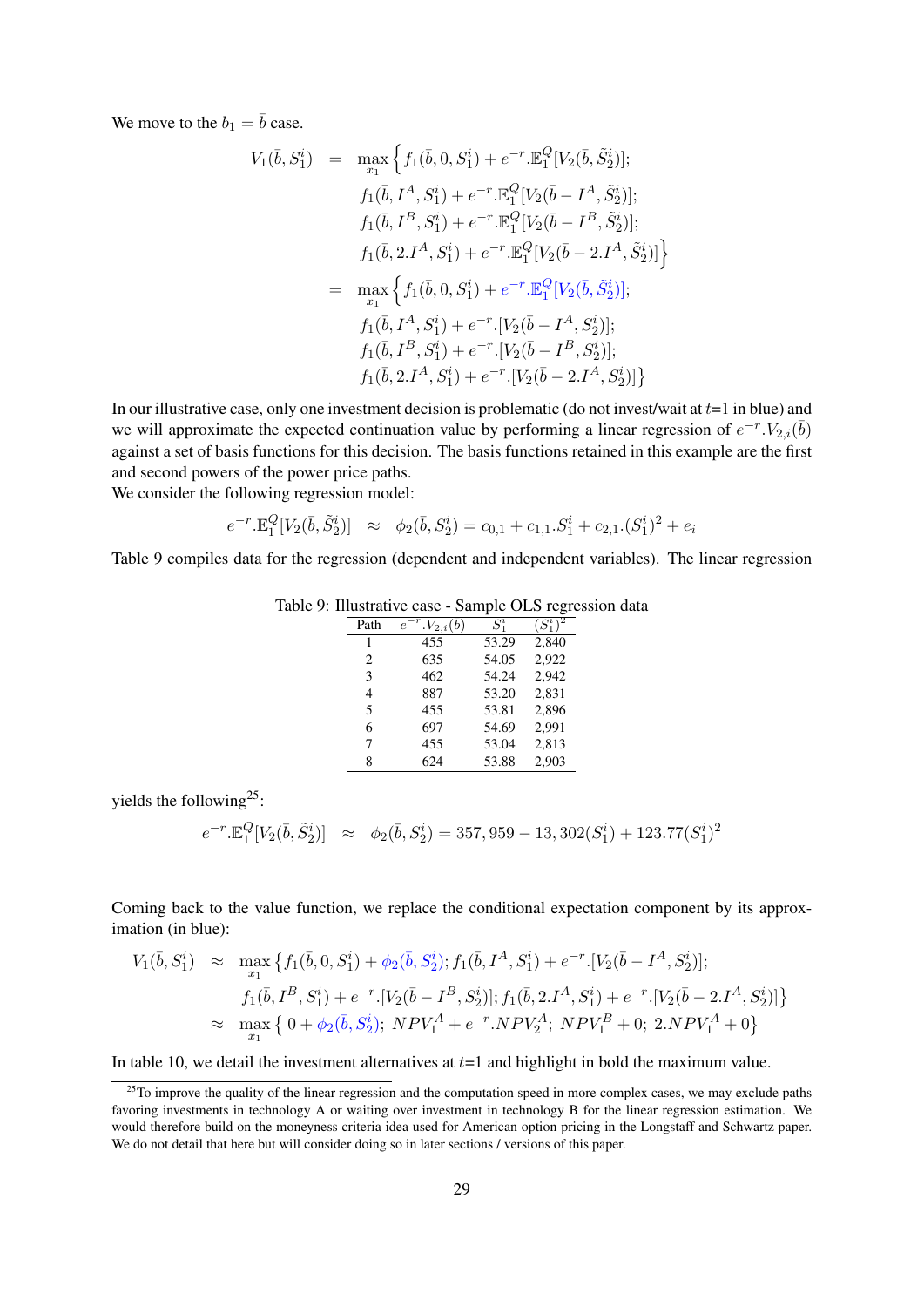| Path    | $\phi_2(\bar{b},S_2^i)$ | $NPV_1^A + e^{-r} . NPV_2^A$ | $NPV^{{\overline{B}},i}_i$ | 2.NPV <sub>1</sub> <sup>A</sup> | $x_1^*$  |
|---------|-------------------------|------------------------------|----------------------------|---------------------------------|----------|
|         | 573                     | 477                          | 372                        | 500                             |          |
| 2       | 561                     | 477                          | 598                        | 500                             | $I^B$    |
| 3       | 580                     | 477                          | 417                        | 500                             | $\Omega$ |
| 4       | 584                     | 477                          | 865                        | 500                             | ŢВ       |
| 5       | 549                     | 477                          | 354                        | 500                             | 0        |
| 6       | 662                     | 477                          | 674                        | 500                             | $I^B$    |
|         | 608                     | 477                          | 337                        | 500                             | $\Omega$ |
| 8       | 551                     | 477                          | 597                        | 500                             | ŢВ       |
| average | 584                     | 477                          | 527                        | 500                             | $\theta$ |

Table 10: Illustrative case - Decision nodes at t=1 and optimal decision for untapped budget

In tables 11 and 12, we summarize the value functions and optimal decisions for each budget level and each path at  $t=1$ .

Table 11: Illustrative case - Value function vs. budget level at  $t=1$ 

|      |                                | ▱                          |                 |           |  |  |
|------|--------------------------------|----------------------------|-----------------|-----------|--|--|
| Path | $b_1 = b - 2.I^{\overline{A}}$ | $b_1 = \overline{b - I^B}$ | $b_1 = b - I^A$ | $b_1 = b$ |  |  |
|      |                                |                            | 250             | 573       |  |  |
| 2    |                                |                            | 250             | 598       |  |  |
| 3    |                                |                            | 250             | 580       |  |  |
| 4    |                                |                            | 250             | 865       |  |  |
| 5    |                                |                            | 250             | 549       |  |  |
| 6    |                                |                            | 250             | 674       |  |  |
|      |                                |                            | 250             | 608       |  |  |
| 8    |                                |                            | 250             | 597       |  |  |
|      |                                |                            |                 |           |  |  |

Table 12: Illustrative case - Optimal decision vs. budget level at t=1

|      |                                                          | -                      |         |
|------|----------------------------------------------------------|------------------------|---------|
| Path | $b_1 = \bar{b} - 2.I^A$ $\overline{b_1 = \bar{b} - I^B}$ | $b_1=\overline{b-I^A}$ | $b_1 =$ |
|      |                                                          |                        |         |
|      |                                                          |                        | τВ      |
|      |                                                          | ŢА                     |         |
|      |                                                          | ŢА                     | τВ      |
|      |                                                          | ŢА                     |         |
|      |                                                          | ŢА                     | тВ      |
|      |                                                          |                        |         |
|      |                                                          |                        | ΓB      |

## At  $t=0$

Moving step back in time to  $t=0$ , the value function again takes the following form:

$$
V_0(b_0, S_0^i) = \max_{x_0} \left\{ f_0(b_0, x_0, S_0^i) + e^{-r} \mathbb{E}_0^Q[V_1(b_0 - x_0, \tilde{S}_1^i)] \right\}, \forall i.
$$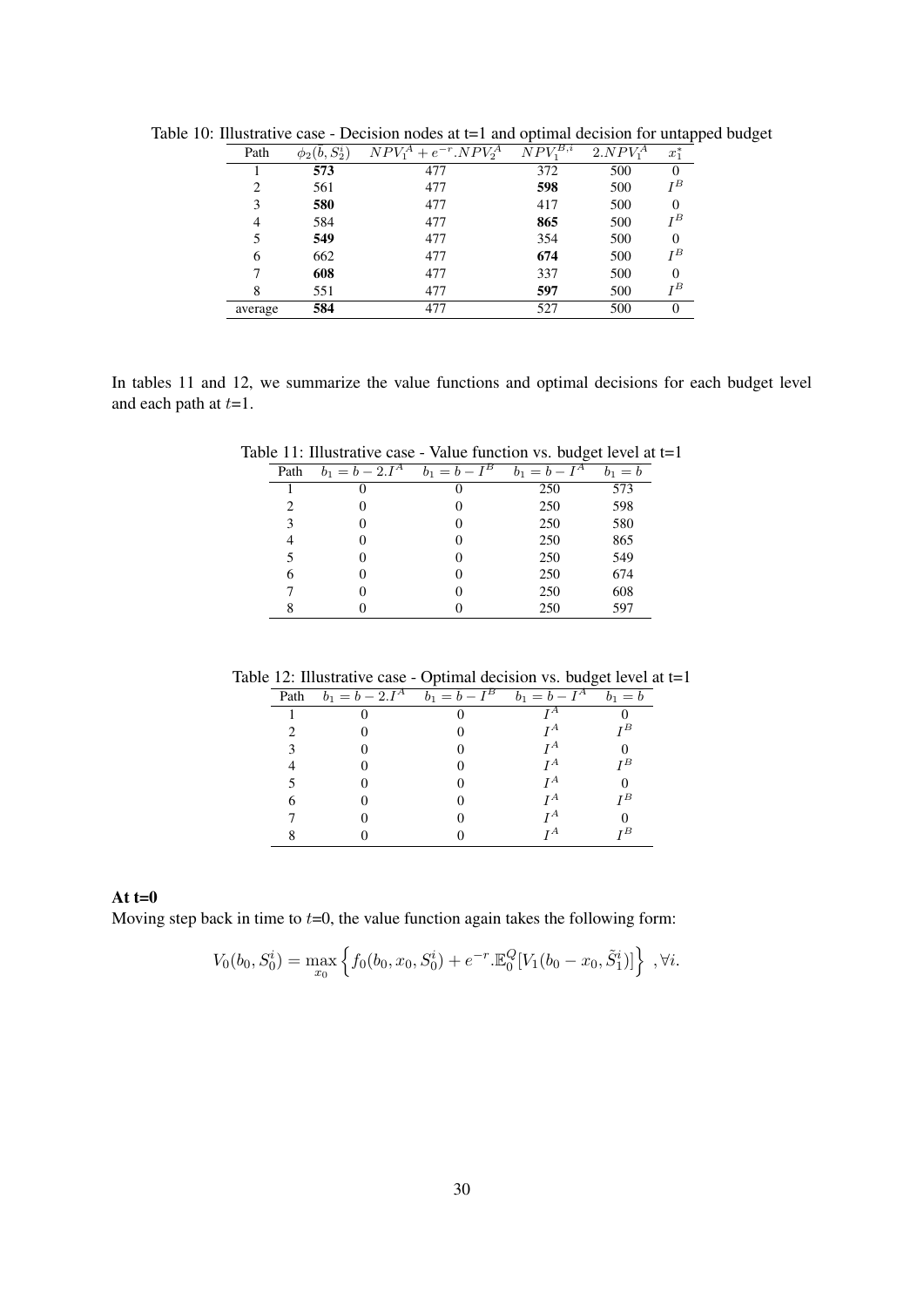At  $t=0$ , we only have one possible budget level,  $\overline{b}$ , the initial endowment.

$$
V_{0}(\bar{b}, S_{0}^{i}) = \max_{x_{0}} \left\{ f_{0}(\bar{b}, 0, S_{0}^{i}) + e^{-r} \cdot \mathbb{E}_{0}^{Q}[V_{1}(\bar{b}, \tilde{S}_{1}^{i})]; \right\}f_{0}(\bar{b}, I^{A}, S_{0}^{i}) + e^{-r} \cdot \mathbb{E}_{0}^{Q}[V_{1}(\bar{b} - I^{A}, \tilde{S}_{1}^{i})];f_{0}(\bar{b}, I^{B}, S_{0}^{i}) + e^{-r} \cdot \mathbb{E}_{0}^{Q}[V_{1}(\bar{b} - I^{B}, \tilde{S}_{1}^{i})];f_{0}(\bar{b}, 2. I^{A}, S_{0}^{i}) + e^{-r} \cdot \mathbb{E}_{0}^{Q}[V_{1}(\bar{b} - 2. I^{A}, \tilde{S}_{1}^{i})] \right\}= \max_{x_{0}} \left\{ f_{0}(\bar{b}, 0, S_{0}^{i}) + e^{-r} \cdot \mathbb{E}_{0}^{Q}[V_{1}(\bar{b}, S_{1}^{i})];f_{0}(\bar{b}, I^{A}, S_{0}^{i}) + e^{-r} \cdot V_{1}(\bar{b} - I^{A}, S_{1}^{i});f_{0}(\bar{b}, I^{B}, S_{0}^{i}) + e^{-r} \cdot V_{1}(\bar{b} - I^{B}, S_{1}^{i});f_{0}(\bar{b}, 2. I^{A}, S_{0}^{i}) + e^{-r} \cdot V_{1}(\bar{b} - 2. I^{A}, S_{1}^{i}) \right\}= \max_{x_{0}} \left\{ 0 + e^{-r} \cdot \mathbb{E}_{0}^{Q}[V_{1}(\bar{b}, \tilde{S}_{1}^{i})]; N P V_{0}^{A} + e^{-r} \cdot N P V_{1}^{A};N P V_{0}^{B,i} + 0; 2. N P V_{0}^{A} + 0 \right\}= \max_{x_{0}} \left\{ e^{-r} \cdot \mathbb{E}_{0}^{Q}[V_{1}(\bar{b}, \tilde{S}_{1}^{i})]; 477; N P V_{0}^{B,i}; 500 \right\}
$$

Now simply discounting all cash flows back to time  $t=0$  and averaging over the eight sample paths, we get an estimate of  $e^{-r} \mathbb{E}_0^Q$  ${}_{0}^{Q}[V_{1}(\bar{b}, \tilde{S}_{1}^{i})]$  <sup>26</sup>. We obtain in table 13 the maximum value and associated optimal decisions:

Table 13: Illustrative case - Decision nodes at t=0 and optimal decision for initial budget

| Path    | õί<br>е | $NPV_0^A + e^{-r} . NPV_1^A$ | $NP\overline{V_{\alpha}^{B,i}}$ | 2.NPV <sub>0</sub> <sup>A</sup> | $x_0^*$  |
|---------|---------|------------------------------|---------------------------------|---------------------------------|----------|
|         | 521     | 477                          | 278                             | 500                             | 0        |
| ∍       | 544     | 477                          | 495                             | 500                             | 0        |
| 3       | 527     | 477                          | 321                             | 500                             | 0        |
| 4       | 786     | 477                          | 751                             | 500                             | 0        |
|         | 500     | 477                          | 261                             | 500                             | $2.I^A$  |
| 6       | 613     | 477                          | 573                             | 500                             | 0        |
|         | 553     | 477                          | 241                             | 500                             | 0        |
| 8       | 543     | 477                          | 502                             | 500                             | 0        |
| average | 573     | 477                          | 436                             | 500                             | $\Omega$ |

#### The optimal path

The optimal path represents the decisions that must be taken sequentially in order to realize that maximum average value. At  $t=0$ , we find that the optimal decision is to wait  $(\hat{x}_0^*=0)$  by looking at the column average in table 13. Based on this optimal decision to wait, we move forward in the tree and look for the permissible decision that maximize  $V_1(\overline{b})$  on average in table 10. Again the approximated optimal decision is to wait ( $\hat{x}_1^*$ =0). Knowing that, we look for the permissible decision that maximize  $V_2(\bar{b})$  on average in table 6 and find that the approximated optimal decision is to invest in one unit of technology  $B(\hat{x}_2^* = I^B).$ 

The approximated optimal path  $(\hat{x}_0^*=0; \hat{x}_1^*=0; \hat{x}_2^*=I^B)$  is to wait two periods and then invest in one unit of technology B. It is important to note that is not the optimal decision for all the paths generated

<sup>&</sup>lt;sup>26</sup>The results are identical with a linear regression in which the dependent variable is  $e^{-r}$ .  $\mathbb{E}^Q_0[V_1(\bar{b},\tilde{S}^i_1)]$  and the independent variables are the first and second power of the known price of power at  $t=0$ . Unsurprisingly, only the intercept, equal to the average of discounted  $V_1(\overline{b})$ , is non null.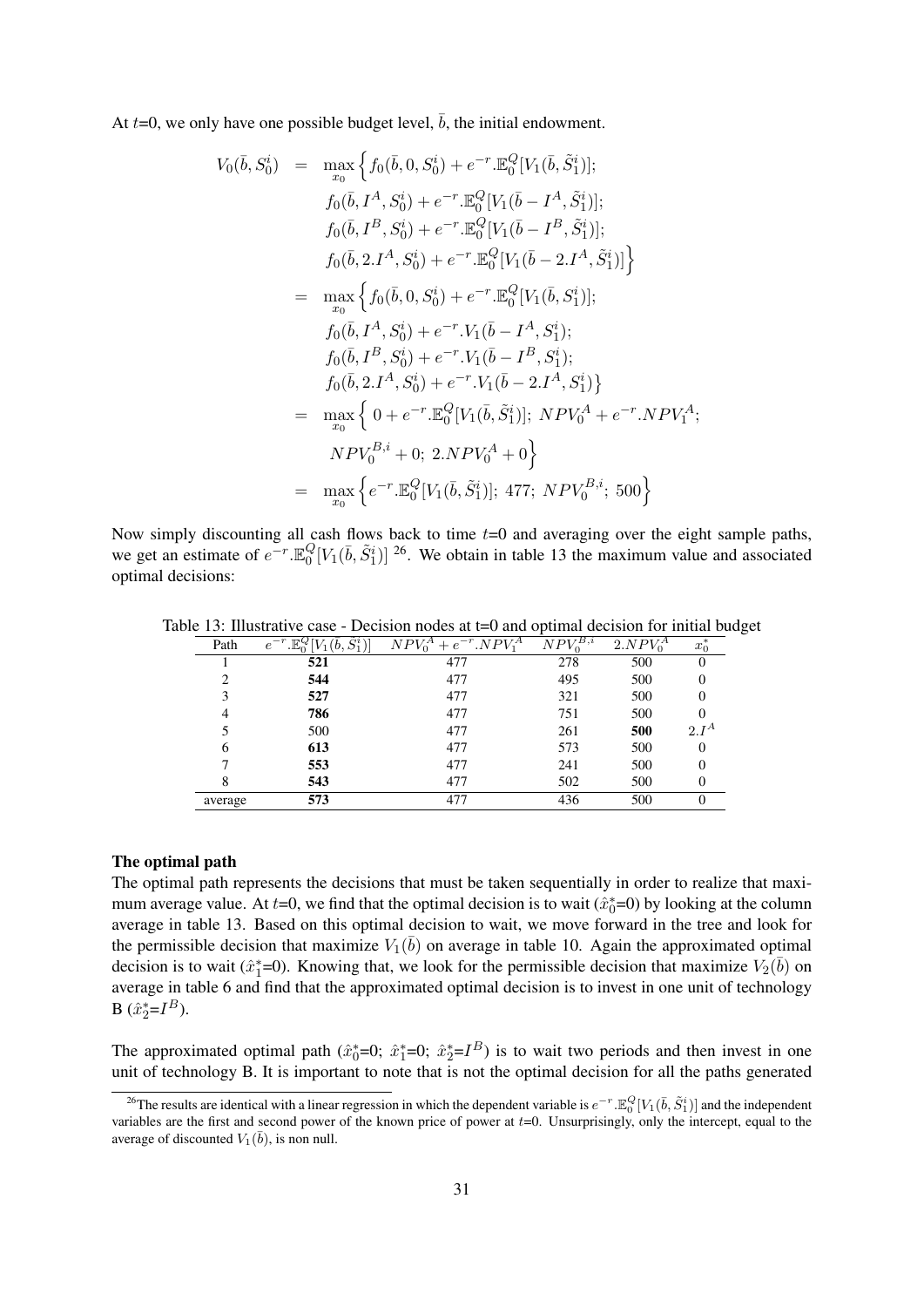but an approximation of the optimal decision based on a sample of i paths. In particular, looking back in tables 13, 10 and 6, we find that the optimal decisions coincides in only one of the eight paths we generated - the others paths favor investment in technology B as early as in  $t=1$  or investment in two units of technology A now or in  $t=2^{27}$ . But since we have no knowledge of the price paths, the approximated optimal path is the best proxy we have for decision-making.

## 4 General case

In this section, we jump to the general case presented in section 1 and 2. We begin by describing the general procedure employed and then present the results of the initial calibration. Finally, we perform sensitivity tests to the carbon price parameters.

## 4.1 Procedure



Figure 3 describe our general procedure to determine optimal decisions in our real options framework. We now look in details at each of the steps involved.

#### Step 1 - Simultaneously generate  $\Gamma$  risk-neutral paths for the stochastic state variables

We are generating jointly (since the price processes are correlated)  $\Gamma$  sample paths for the three price processes considered (carbon  $P_t^{c,i}$  $p_t^{c,i}$ , baseload power  $P_t^{b,i}$  $P_t^{b,i}$  and peakload power  $P_t^{p,i}$  $t^{p,n}$ , with  $i \in ||1;\Gamma||$ according to the calibration retained over the necessary horizon (longest investment decision node + longest construction time + longest lifetime), i.e. over 672 months (56 years). We obtain an "Γ x 672 x 3" matrix with the price paths depicted in figure 4. Note that  $\Gamma$  is typically a large number (10,000).

As a general check, we generate plots of a sub-sample of price paths for the three stochastic state variables and report descriptive statistics on them.

Based on the Γ price paths generated and the formula for forward prices aforementioned, we compute one-year and two-year forward prices that will be subsequently used in valuation and OLS regression.

 $27$ Note that this is not exactly a deterministic decision framework since we resort to the OLS estimation of continuation values but this should give the general idea.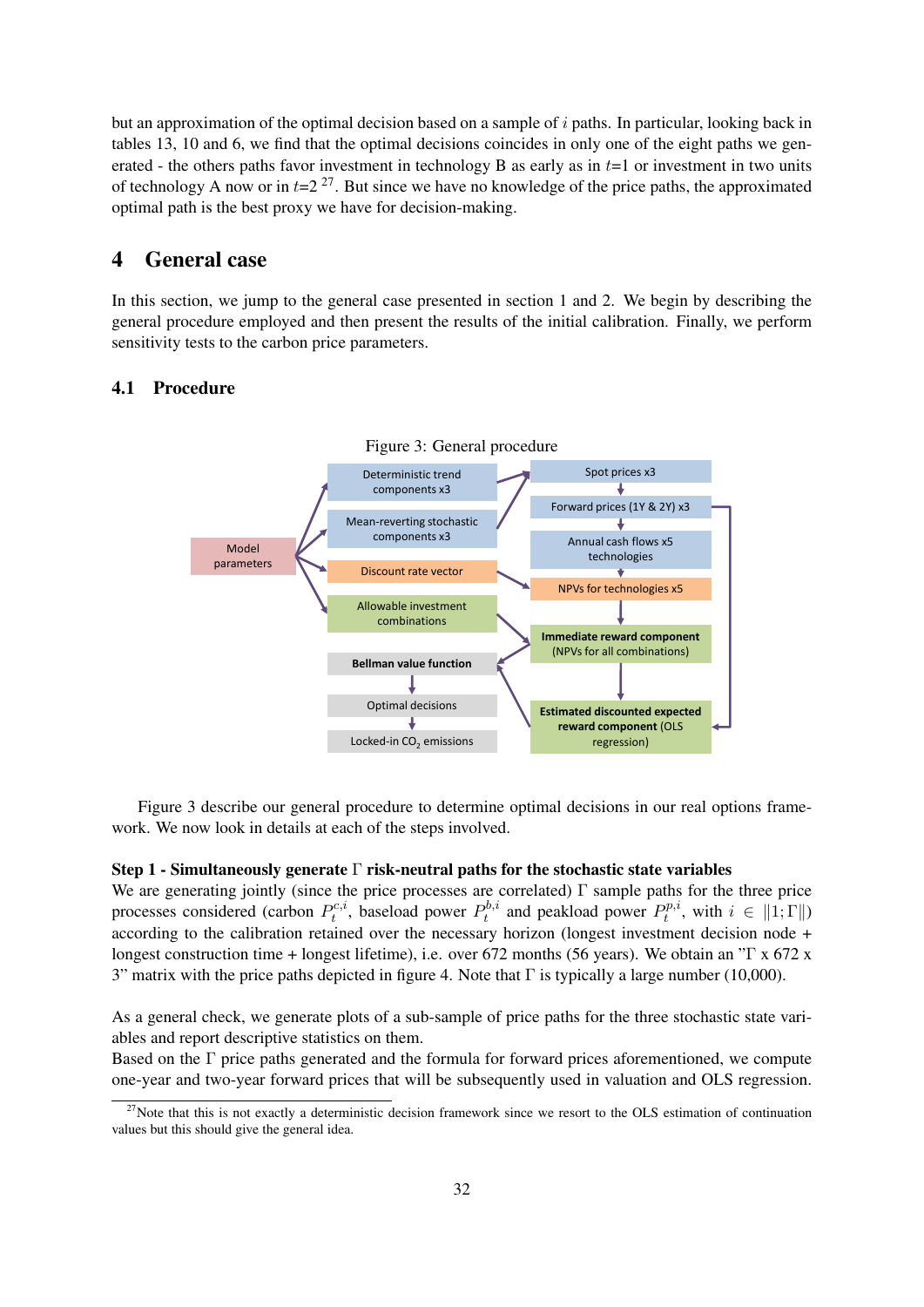Figure 4: Sample risk-neutral spot price paths



These paths are stored in the set  $F_t^i$ :

$$
F^i_t \quad = \quad (F^{c,i}_{t,t+1}; F^{c,i}_{t,t+2}; F^{p,i}_{t,t+1}; F^{p,i}_{t,t+2}; F^{b,i}_{t,t+1}; F^{b,i}_{t,t+2}) \,\, , \forall i \text{ and } \forall t
$$

#### Step 2 - Calculate Γ NPV paths for the five technologies

Based on the Γ forward sample price paths generated, we compute the NPVs for the five different technologies (nuclear  $NPV_t^{N,i}$ , pulverized coal  $NPV_t^{K,i}$ , IGCC  $NPV_t^{I,i}$ , wind offshore  $NPV_t^{W,i}$  and CCGT,  $NPV_t^{G,i}$ ) every year from now to ten years from now (11 investment decision nodes). With those NPVs, we are able to value any of the 104 investment combinations that can be undertaken at any time  $t \in [0; 10]$  (budget permitting). We obtain an "Γ x 11 x 5" matrix (depicted in figure 5) with the NPVs for the five technologies considered.





Again as a general check, we generate a distribution plot of the NPVs of different technology at  $t=0$ ,  $t=5$ and  $t=10$ . We report descriptive statistics on the distribution of NPVs which are important to indicate potential candidates for investment<sup>28</sup>.

Step 3 - Determining the allowed investment combinations Given the initial budget constraint  $\bar{b}$  and investment costs  $I^N$ ,  $I^K$ ,  $I^I$ ,  $I^W$  and  $I^G$  and denoting  $Q^{tech}$ 

<sup>&</sup>lt;sup>28</sup>This step might even be used as a screening procedure to eliminate consistently negative NPVs technologies to facilitate calculations.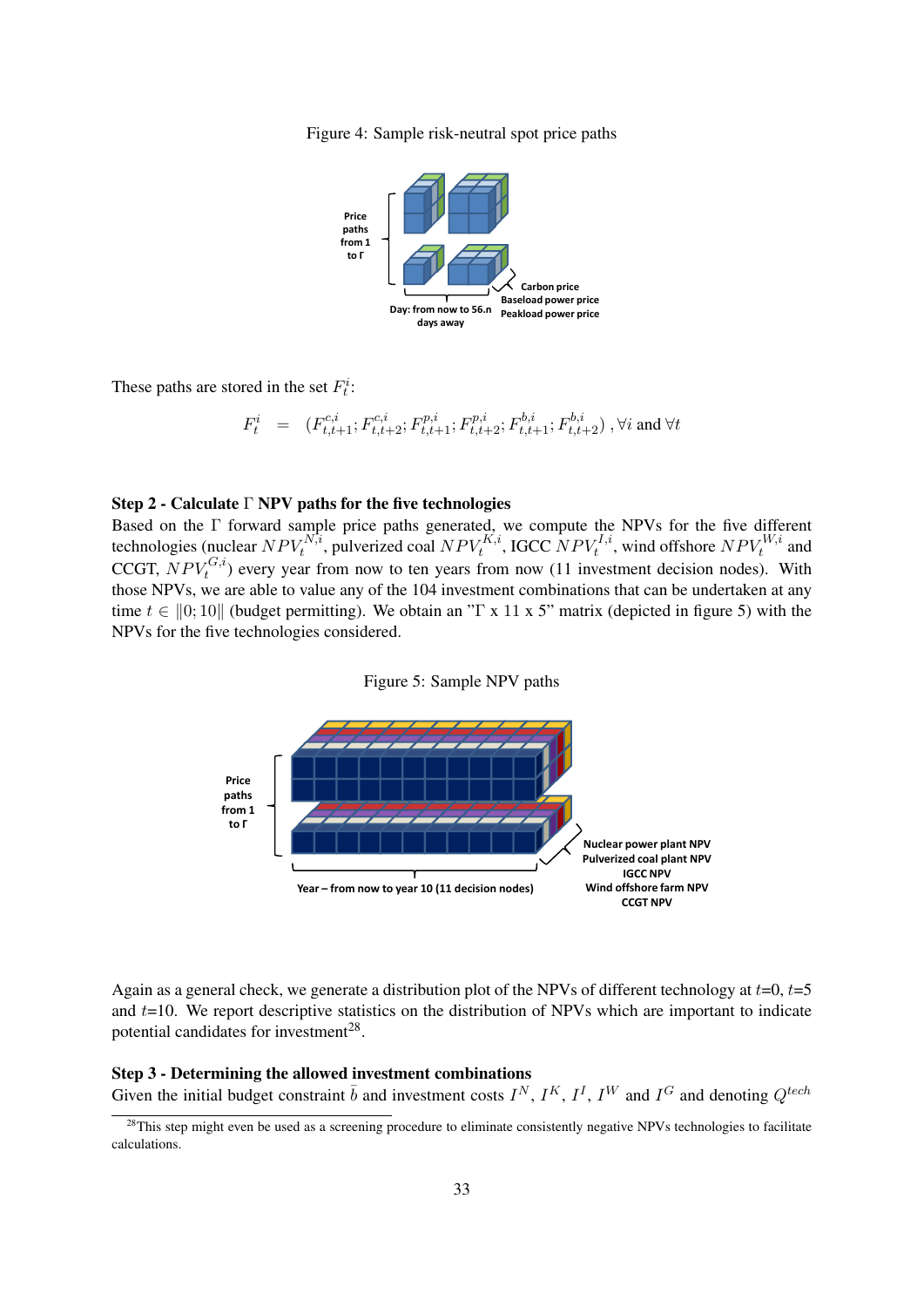the quantity of a given technology we invest in  $Q^{tech}$  being an integer), we recognize that at any time, the following relation must be satisfied:

$$
x_t = I^N.Q^N + I^K.Q^K + I^I.Q^I + I^W.Q^W + I^G.Q^G \leq b_t, \forall t.
$$

We identify that the control variable can take one of the following 121 values:

$$
x_t \in \{0; I^W; I^G; \dots; I^N\} \in \{0; 792; 914; \dots; 5896\}
$$

And the budget can therefore take one of the following 121 values:

$$
b_t \in \{ \bar{b} - I^N; \dots; \bar{b} - I^G; \bar{b} - I^W; \bar{b} \}
$$
  

$$
\in \{ 4; \dots; 4996; 5108; 5900 \}
$$

#### Step 4 - Start from the last decision node at  $t=10$

We start from  $t=10$ , the last time we are able to invest during the investment window. At this last decision node, the continuation value is assumed to be zero. That is to say - once the investment opportunity is missed, there is no ability to generate cash flows from it. The value function takes the following form in which  $S_{10}^i$  is a set of stochastic state variables at  $t=10$  and on path *i*:

$$
V_{10}(b_{10}, S_{10}^i) = \max_{x_{10}} \{f_{10}(b_{10}, x_{10}, S_{10}^i)\}, \forall i.
$$

For all the possible budget levels at  $b_{10}$  (121) and on all the  $\Gamma$  paths, we compute  $V_{10}(b_{10}, S_{10}^i)$ . We obtain 121 "Γ paths x 121 possible decisions" tables in which we identify the immediate reward components  $f_{10}(b_{10}, x_{10}, S_{10}^i)$ . These are stored in the matrix  $MR_{10}$  (the matrix storing the reward functions). Based on those tables, we determine the maximum value among  $f_{10}(b_{10}, x_{10}, S_{10}^i)$  and associated investment decision for a given remaining budget level and on a given paths. These are consigned in two "Γ paths x 121 budget levels" matrices, one for the maximum value ( $\mathcal{M}V_{10}$ ) and one for the corresponding optimal decision  $(\mathcal{M}x_{10}^*)$ .

Note that the condition,  $x_{10} \leq b_{10}$ , must be satisfied. Therefore, the calculations are eased when the remaining budget actually limits the possible investment combinations (for instance when the budget does not allow any additional investment, the only suitable course of action is to wait).

We end up this step with the matrices  $MR_{10}$ ,  $MV_{10}$  and  $Mx_{10}^*$  (check matrices  $MR_t$ ,  $MV_t$  and  $Mx_t^*$ in appendix for more details) in hands.

#### Step 5 - Moving backward in the decision-making process (from  $t=9$  to  $t=1$ )

The value function now incorporates a continuation value and takes the following form:

$$
V_9(b_9, S_9^i) = \max_{x_9} \left\{ f_9(b_9, x_9, S_9^i) + e^{-r} \mathbb{E}_9^Q[V_{10}(b_9 - x_9, \tilde{S}_{10}^i)] \right\}, \forall i \text{ and } \forall ti.
$$

In order to determine the value maximizing choice for all the remaining budget level  $(b<sub>9</sub>)$  and each sample paths, we have to:

- compute  $f_9(b_9, x_9, S_9^i)$   $\forall i$  and  $\forall b_9$  like we did in step 4 and store the resulting 121 "T paths x 121 possible decisions" reward functions in matrix  $MR_9$ ;
- estimate  $e^{-r}$ .  $\mathbb{E}_9^Q$  ${}^Q_9[V_{10}(b_9 - x_9, \tilde{S}_{10}^i)]$   $\forall i$  and  $\forall b_9$  using OLS regressions like we did in the preliminary stochastic case study (else that would be clairvoyance and we would be replacing a stochastic problem by a deterministic one) and store the resulting 121 "Γ paths x 121 possible decisions" estimated continuation value functions in matrix  $\mathcal{M}C_9$ ;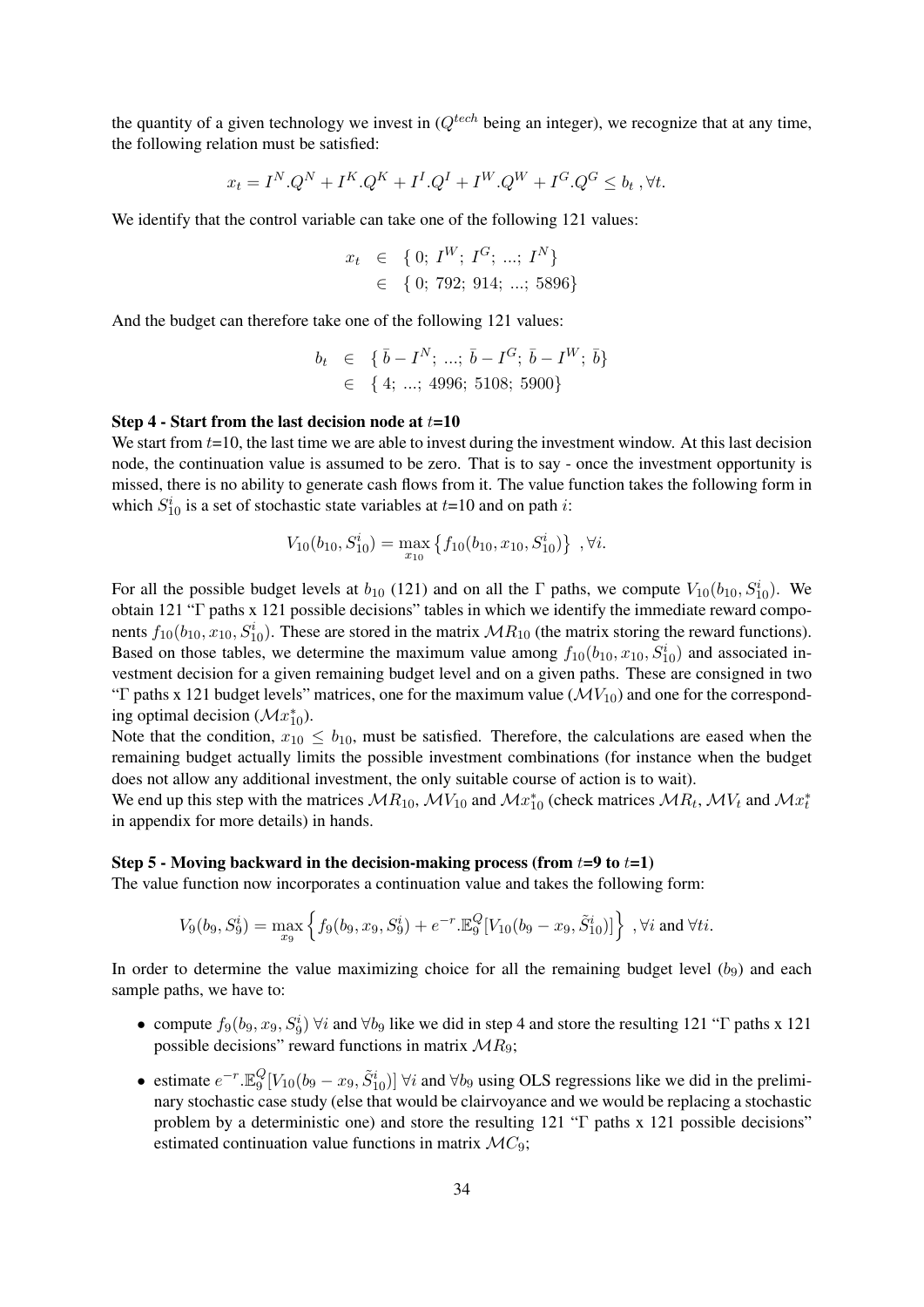Following Cortazar et al. (2008) [45], we stress that the optimal exercise of options rather depends on expected spot prices and volatilities than on regressors being powers of all state variables (as was suggested in the reference papers by Longstaff and Schwartz, 2001 [14] and Gamba, 2003 [46]). They suggest using functions on Futures, European options or bond prices that have economic meaning. Doing so, they find that the root mean square deviation computed is lower using this reduced form function (with various number of regressors) than using Chebyshev cross products as proposed in [14]. This also partially solves the OLS regression instability and performance problems present in high-dimensional problems as is the case here.

In particular, we consider the following OLS regression model:

$$
e^{-r} \cdot \mathbb{E}_t^Q \left[ V_{t+1}(b_t - x_t, \tilde{S}_{t+1}^i) \right] \approx \phi_{t+1}(b_t - x_t, S_{t+1}^i)
$$
  
\n
$$
= c_{0,t}^{b_t - x_t} + c_{1,t}^{b_t - x_t} \cdot F_{t,t+1}^{c,t} + c_{2,t}^{b_t - x_t} \cdot F_{t,t+1}^{p,i}
$$
  
\n
$$
+ c_{3,t}^{b_t - x_t} \cdot F_{t,t+1}^{b,i} + c_{4,t}^{b_t - x_t} \cdot F_{t,t+2}^{c,i}
$$
  
\n
$$
+ c_{5,t}^{b_t - x_t} \cdot F_{t,t+2}^{p,i} + c_{6,t}^{b_t - x_t} \cdot F_{t,t+2}^{b,i} + e_t^{b_t - x_t}
$$

We regress discounted continuation value (contingent on the decision taken at t) to be found in  $\mathcal{M}V_{10}$ against a set of one-year and two-year forward prices for carbon, baseload power and peakload power. It should be stressed that, contrary to the preliminary stochastic case study, we do not have to estimate a single continuation value but rather up to 121. Once estimated, we store  $\phi_{10}(b_9 - x_9, S_{10}^i)$  in matrix  $\mathcal{M}C_9$  (check  $\mathcal{M}C_t$  in appendix for more details).

Finally, we have to:

- combine matrices  $MR_9$  and  $MC_9$  to determine  $V_9(b_9, S_9^i)$ ,  $\forall i$  and  $\forall b_9$ . This entails adding the  $MR_9$  and  $MC_9$  matrices and keep the maximum combined value ,  $\forall i$  and  $\forall b_9$ ;
- store the resulting maximum combined value, i.e.  $V_9(b_9, S_9^i)$ , in  $\mathcal{M}V_9$  and related optimal decisions in  $\mathcal{M}x_9^*$ ;
- repeat the process for  $t = 8$  until  $t = 1$ .

#### Step  $6$  - The first decision  $(t=0)$

At  $t = 0$ , the budget variable uncertainty is resolved, we know for sure that  $b_0 = \overline{b}$ . The value function hence takes the following form:

$$
V_0(\bar{b}, S_0^i) = \max_{x_0} \left\{ f_0(\bar{b}, x_0, S_0^i) + e^{-r} \mathbb{E}_0^Q [V_1(\bar{b} - x_0, \tilde{S}_1^i)] \right\}, \forall i.
$$

In order to determine the value maximizing choice for each sample paths, we do the followings:

- We compute  $f_0(\bar{b}, x_0, S_0^i)$   $\forall i$  and store the resulting " $\Gamma$  paths x 121 possible decisions" reward functions in matrix  $MR_0$ . Note that this matrix is smaller to the other  $MR_t$  matrices since only one budget level is possible at  $t=0$ ;
- $\bullet$  At  $t=0$ , the one-year and two-year forward prices for carbon, baseload and peakload power are known as well since they are estimated based on current prices. This means that we cannot estimate  $e^{-r}$ . $\mathbb{E}_0^Q$  ${}_{0}^{Q}[V_{1}(\bar{b}-x_{0}, \tilde{S}_{1}^{i})]$  using OLS regressions like we did in step 5 (as that would imply regressing NPV combinations varying upon  $i$  against static one-year forward prices independent of i). Instead, following Longstaff and Schwartz  $(2001 \mid 14)$  and like we did in the illustrative case study, we simply discount one year back  $V_1(\bar{b} - x_0)$   $\forall i$  to be found in  $\mathcal{M}V_1$ . The resulting approximated continuation value is stored in  $\mathcal{M}C_0$ ;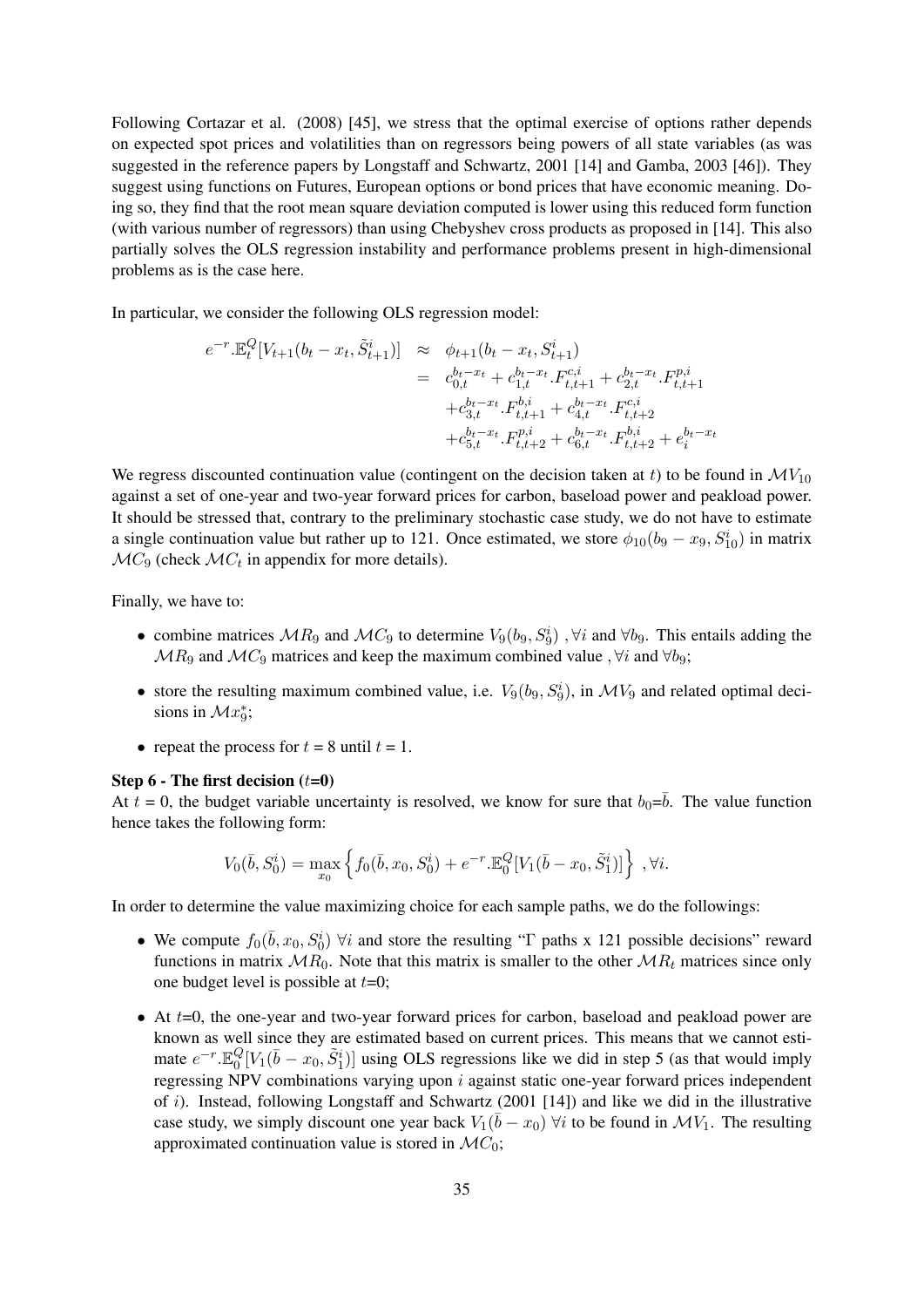- We combine matrices  $MR_0$  and  $MC_0$  to determine  $V_0(\bar{b}, S_0^i)$ ,  $\forall i$ . This entail adding the  $MR_0$ and  $\mathcal{M}C_0$  matrices;
- We store the resulting value for  $V_0(\bar{b}, S_0^i)$  in  $\mathcal{M}V_0$  and related optimal decisions in  $\mathcal{M}x_0^*$ .

#### Step 7 - The optimal path and implied emissions

At this point, we have a set of eleven matrices  $\mathcal{M}V_t$  and  $\mathcal{M}x_t^*$  indicating maximum value and optimal decisions ,  $\forall t$  and  $\forall i$ .

We start from t=0 and compute averages over all paths in matrix  $\mathcal{M}V_0$  (Γ x  $x_0$  value function matrix at  $t=0$ , i.e. when budget is full). Here, we look for:

$$
V_0(\bar{b}) = \max_{x_0} \left\{ \frac{1}{\Gamma} \sum_{i=1}^{\Gamma} [f_0(\bar{b}, x_0, S_0^i) + \phi_1(\bar{b} - x_0, S_1^i)] \right\}
$$

The result suggests a peculiar optimal decision  $(\hat{x}_0^*)$  that is expected to maximize  $V_0$  (which needs not be identical to what is to be found in  $\mathcal{M}x_0^*$ ).

We move forward in time, and solve recursively the following equation  $\forall t \in [1; 9]$ :

$$
V_t(\bar{b} - \sum_{k=0}^{t-1} \hat{x}_k^*) = \max_{x_t} \left\{ \frac{1}{\Gamma} \sum_{i=1}^{\Gamma} [f_t(\bar{b} - \sum_{k=0}^{t-1} \hat{x}_k^*, x_t, S_t^i) + \phi_{t+1}(\bar{b} - \sum_{k=0}^{t-1} \hat{x}_k^* - x_t, S_{t+1}^i)] \right\}, \forall t
$$

When at  $t=10$ , we solve the following equation (no estimated discounted continuation value):

$$
V_{10}(\bar{b} - \sum_{k=0}^{9} \hat{x}_{k}^{*}) = \max_{x_{10}} \left\{ \frac{1}{\Gamma} \sum_{i=1}^{\Gamma} [f_{10}(\bar{b} - \sum_{k=0}^{9} \hat{x}_{k}^{*}, x_{10}, S_{10}^{i})] \right\}
$$

We find a set comprised of optimal decisions  $(\hat{x}_0^*, \hat{x}_1^*, ..., \hat{x}_{10}^*)$ .

Given the optimal path, we expect a given amount of locked-in  $CO<sub>2</sub>$  emissions. That amount can be estimated based on (1) the carbon emission factor of the technology we invest in, (2) the expected annual production and (3) the life length of the plants.

#### 4.2 Model results

#### Price path generation

Recalling that the logarithm of the stochastic price processes are expressed as the sum of (1) a deterministic linear trend and (2) a mean-reverting stochastic component, we generate deterministic log-linear trends for the three stochastic processes based on:

$$
\begin{cases}\nh_t^{c*} = \alpha^c + \beta^c \cdot t = 2.5992 + 0.0250 \cdot t \quad \text{(Carbon)} \\
h_t^{p*} = \alpha^p + \beta^p \cdot t = 3.9821 + 0.0075 \cdot t \quad \text{(Peakload)} \\
h_t^{b*} = \alpha^b + \beta^b \cdot t = 3.8061 + 0.0075 \cdot t \quad \text{(Baseload)}\n\end{cases}
$$

Figure 6 depicts the long-term trends suggested for the three processes:

We now move to the stochastic component of the sources of uncertainty:

$$
\begin{cases}\n d\hat{X}^c_t &= \theta^c. (-\lambda^c. \frac{\sigma^c}{\theta^c} - \hat{X}^c_t).dt + \sigma^c d\hat{W}^c_t \quad \text{(Carbon)} \\
 d\hat{X}^p_t &= \theta^p. (-\lambda^p. \frac{\sigma^p}{\theta^p} - \hat{X}^p_t).dt + \sigma^p d\hat{W}^p_t \quad \text{(Peakload)} \\
 d\hat{X}^b_t &= \theta^b. (-\lambda^b. \frac{\sigma^b}{\theta^b} - \hat{X}^b_t).dt + \sigma^b d\hat{W}^b_t \quad \text{(Baseload)}\n\end{cases}
$$

The following parameters have been estimated jointly based on a common historical sample: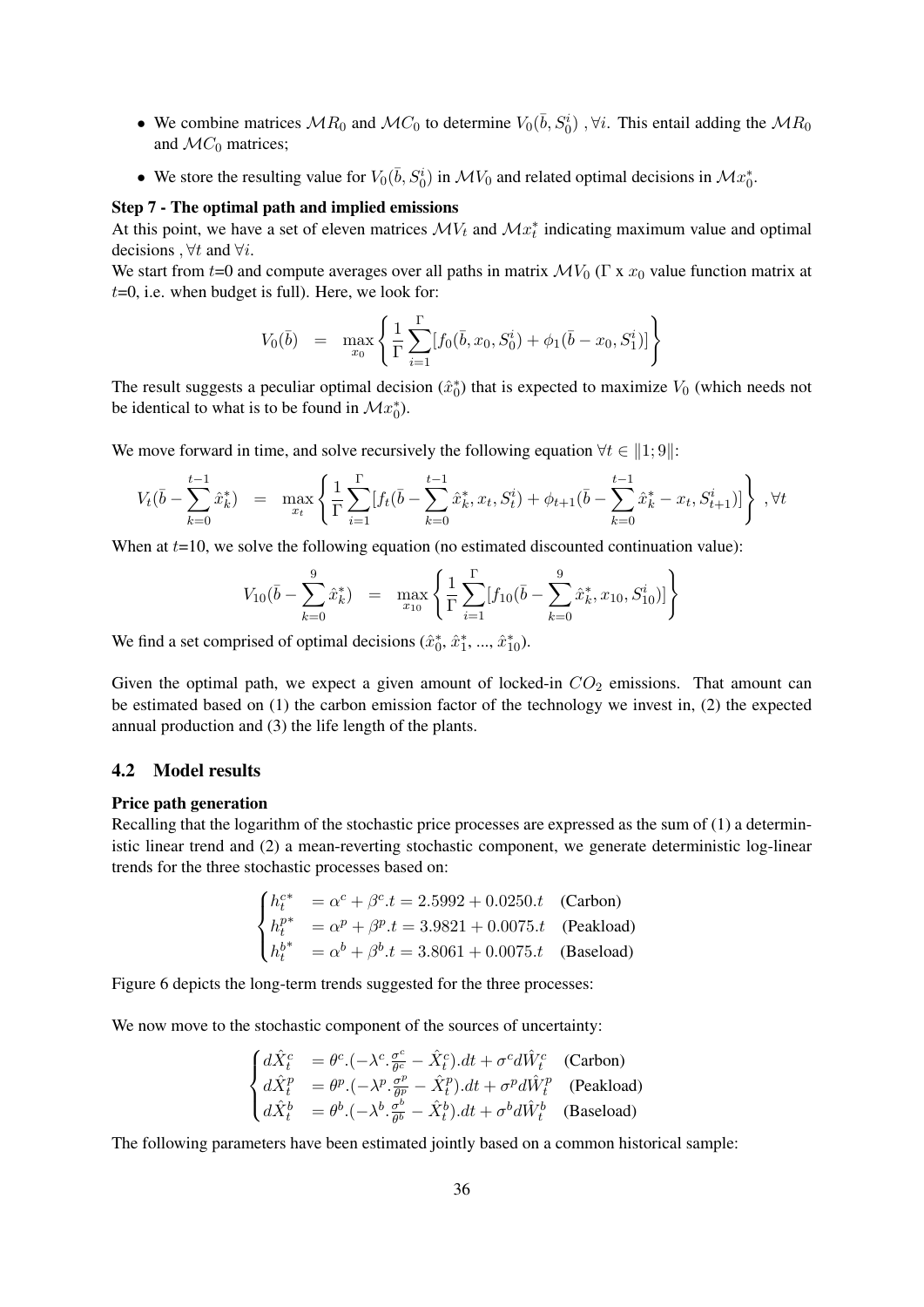Figure 6: Assumed price trends over the investment lifetime



• Mean-reverting speed parameter matrix:  $\sqrt{ }$  $\overline{1}$  $\theta^c$  0 0  $0 \quad \theta^p \quad 0$  $0 \t 0 \t \theta^b$  $\setminus$  $\Bigg) =$  $\sqrt{ }$  $\overline{1}$ 2.4519 0 0 0 72.8955 0 0 0 53.6616  $\setminus$  $\bigcup$ 

• Mean-reverting level parameter matrix:  $\sqrt{ }$  $\overline{1}$  $-\lambda^c \cdot \frac{\sigma^c}{\theta^c}$  $\overline{\theta_{x}^{c}}$  $-\lambda^p \cdot \frac{\sigma^p}{\theta^p}$  $\overline{\theta^p}$  $-\lambda^b \cdot \frac{\sigma^b}{ab}$  $\overline{\theta^b}$  $\setminus$  $\Big\} =$  $\sqrt{ }$  $\overline{1}$ 0.0814 0.0022 0.0030  $\setminus$ Note that the mean-reverting

levels are quite low since we are dealing with a detrended variable;

• Volatility parameter matrix:  $\sqrt{ }$  $\mathcal{L}$  $\sigma^c$  0 0  $0 \quad \sigma^p \quad 0$  $0 \quad 0 \quad \sigma^b$  $\setminus$  $\Big\} =$  $\sqrt{ }$  $\overline{1}$ 0.4396 0 0 0 3.4488 0 0 0 2.7786  $\setminus$  $\vert$ 

• Correlation matrix: 
$$
\begin{pmatrix} \rho_{c,c} & \rho_{c,p} & \rho_{c,b} \\ \rho_{p,c} & \rho_{p,p} & \rho_{p,b} \\ \rho_{b,c} & \rho_{b,p} & \rho_{b,b} \end{pmatrix} = \begin{pmatrix} 1.0000 & 0.3599 & 0.2933 \\ 0.3599 & 1.0000 & 0.9781 \\ 0.2933 & 0.9781 & 1.0000 \end{pmatrix}.
$$

We generate 10,000 paths based on the stochastic processes retained and the calibration parameters. One such set of sample paths is depicted in figure  $7<sup>29</sup>$ . We compute spot, one-year and two-year forward contracts (see figure 8). We then compute NPV distribution (see figure 9) We run the model which indicates that the optimal decision is to invest in six CCGT plants now which locks in 284 million tons of carbon over their lifetime.

<sup>&</sup>lt;sup>29</sup>We simultaneously generated paths for carbon, peakload power and baseload power mean-reverting stochastic processes. We then added the generated paths to the linear trend and took the sum to the exponential to derive three sample price paths.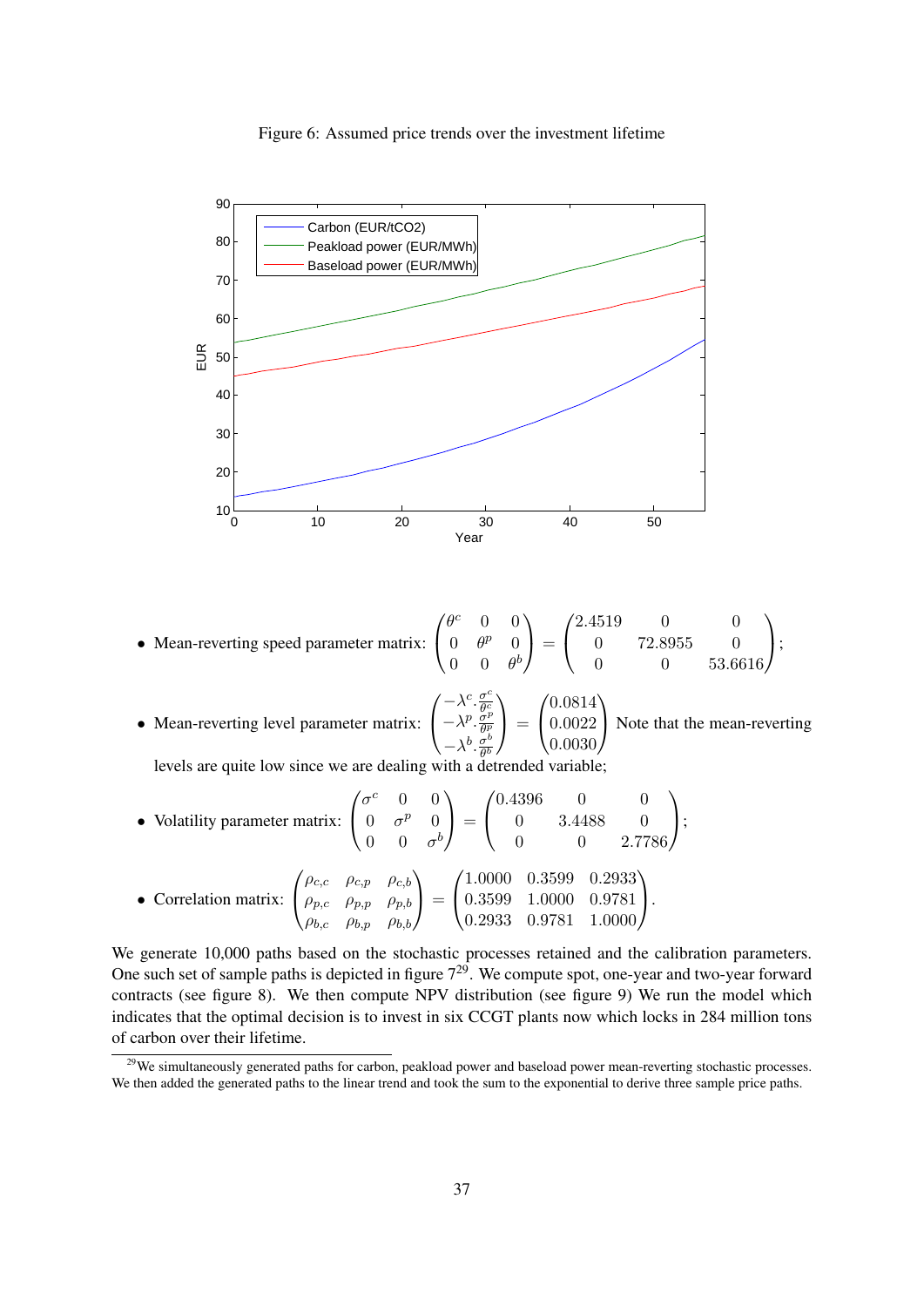

Figure 7: Sample spot price paths over the investment lifetime





## 4.3 Sensitivity study to carbon price parameters

## SECTION TO BE WRITTEN.

## 4.3.1 Ceteris paribus

## SECTION TO BE WRITTEN.

- (1)  $\alpha$  the intercept of the linear time trend for the carbon price (suggested range for sensitivity study: 2; 3; 4 and even higher). That would correspond to cap level or carbon reduction engagements (from G8 or from the EU for instance).
- (2)  $\beta$  the slope of the linear time trend for the carbon price (suggested range for sensitivity study: -0.10;-0.05; 0.00; 0.05; 0.10). That would correspond to the annual incremental effort required by the policy.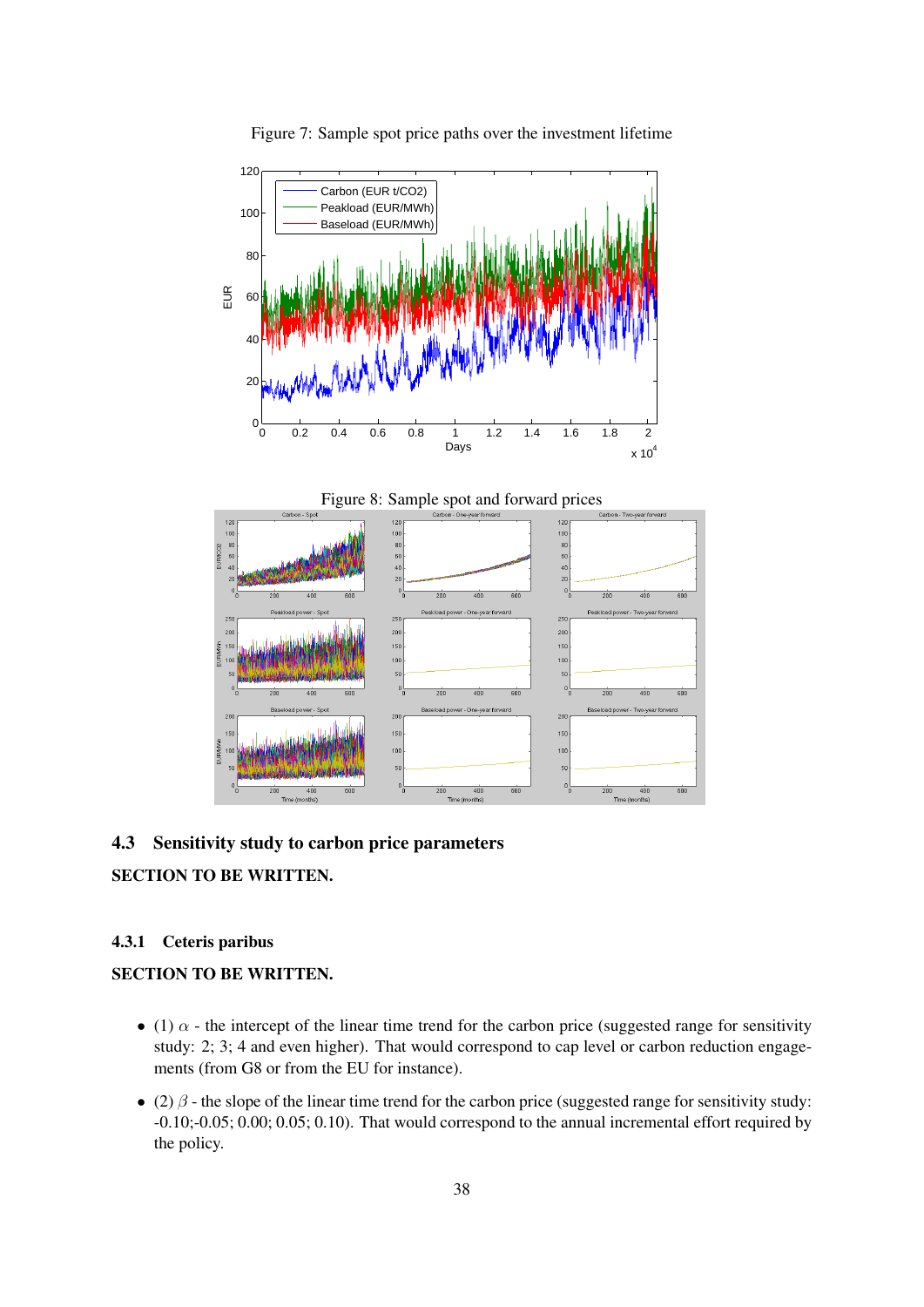

- (3)  $\theta$  the mean-reversion speed to the linear time trend for the carbon price (suggested range for sensitivity study:  $0; 2; 4; 6$
- (4)  $\sigma^2$  the instantaneous volatility for the price of carbon (suggested range for sensitivity study : 0.00 for the deterministic case; 0.10; 0.20; 0.30; 0.40)

Versus to following results from the dynamic programming part & emissions calculation:

- Parameter (x-axis) vs. overall profit (left y-axis) and implied emissions (right y-axis).
- Composition of the investment portfolio
- Option value for waiting
- Range  $(+/- 1)$  standard deviation around mean value) of expected prices for the expected NPV of power plant alternatives for the 11 decision periods.

#### Expectations:

- The higher  $\alpha$ , the higher the cost of carbon, the less likely the investor will choose to invest in CF & CCGT, the lower the profit, the lower the emissions
- The higher  $\beta$ , the higher the cost of carbon, the less likely the investor will choose to invest in CF & CCGT, the lower the profit, the lower the emissions
- The higher  $\theta$ , the less sensitive to price shocks and the further we move to the deterministic case (?) and the higher the profit, the higher the emissions
- The higher  $\sigma^2$ , the higher the NPV range for the CCGT and the coal-fired plant, (the less likely we will invest in them) and thus the lower the profit and the lower the emissions

#### 4.3.2 Stylized scenarios

## SECTION TO BE WRITTEN.

Parameterize at best to match the trading regime

• phase I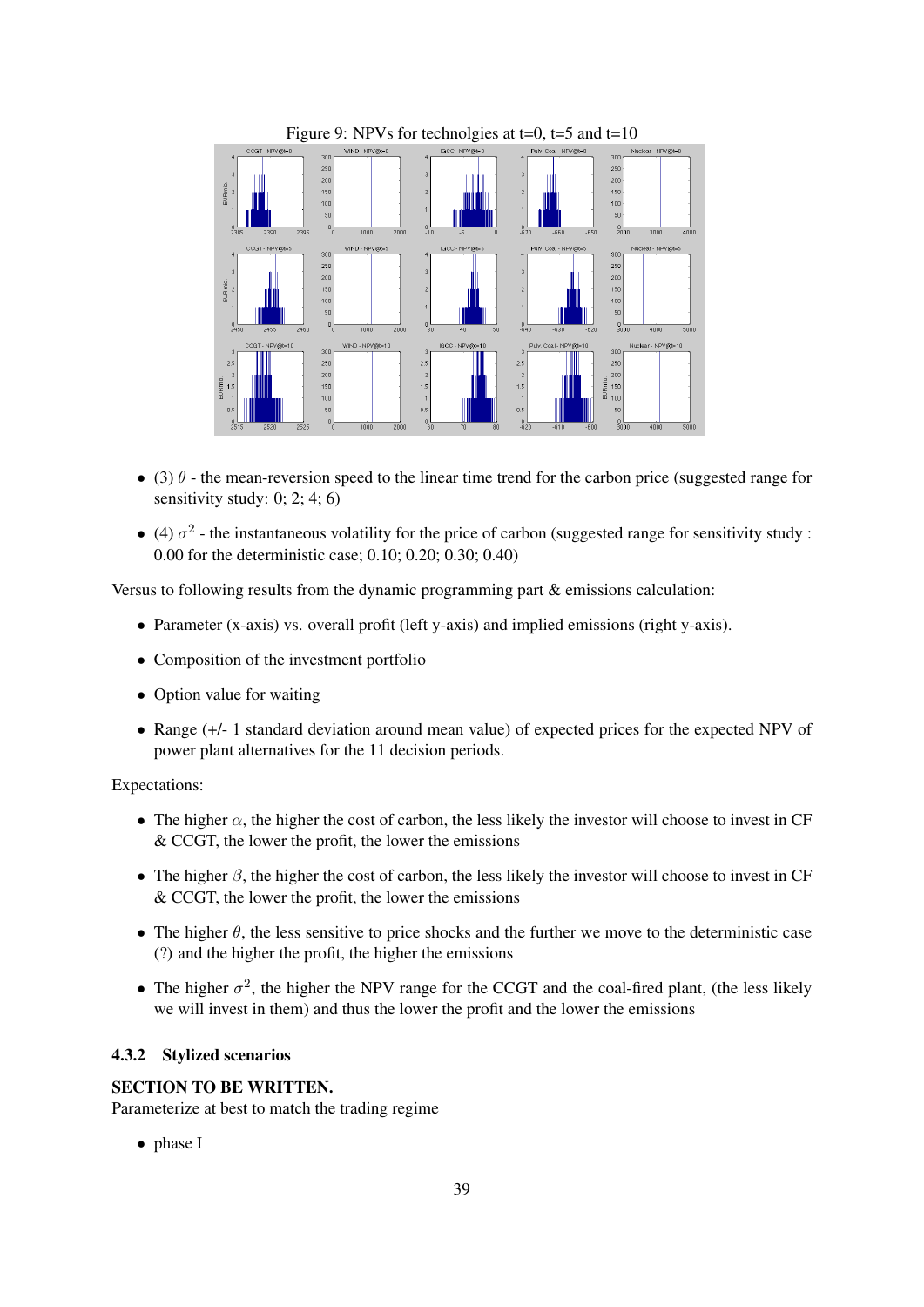- phase II
- phase III
- termination of the ETS policy
- replacement by a tax

## 5 Discussion

## SECTION TO BE WRITTEN.

Of course, in no way would price be "administrated" still, prices can be supported by means of support policies to make sure that the climate policy objective remains intact. In particular, we consider:

- Cap-setting (Declining-cap within & between trading phases)
- NER & allowances fate in case of installation closure
- More flexibility mechanisms (Offset Projects & intertemporal adjustments)
- Horizon
- free-allocation vs. the impact of auctioning
- Price cap (with mean reversion speed)
- Price floor (with mean reversion speed)
- Other polices like renewables and energy efficiency (with volatility parameter)
- Help correct capital market inefficiencies (better market liquidity better informational efficiency)
- Evolution of coverage or linking to a "superior" cap-and-trade market (more constrained) (see paper by Ellis et al.).

## 6 Conclusion

## SECTION TO BE WRITTEN.

## References

- [1] F. Olsina, F. Garcés, and H.-J. Haubrich. Modeling long-term dynamics of electricity markets. *Energy Policy*, 34:1411–1433, 2006.
- [2] Y. He. *Real Options in the Energy Markets*. PhD thesis, University of Twente, 2007.
- [3] R. Trotignon and A. Delbosc. Allowance Trading Patterns During the EU ETS Trial Period: What does the CITL Reveal? *Climate Report, Mission Climat of Caisse des Depots*, 2008.
- [4] A.D. Ellerman and B. Buchner. Over-Allocation or Abatement? A Preliminary Analysis of the EU Emissions Trading Scheme Based on the 2006 Emissions Data. *MIT Joint Program on the Science and Policy of Global Change Report No. 141*, 2006.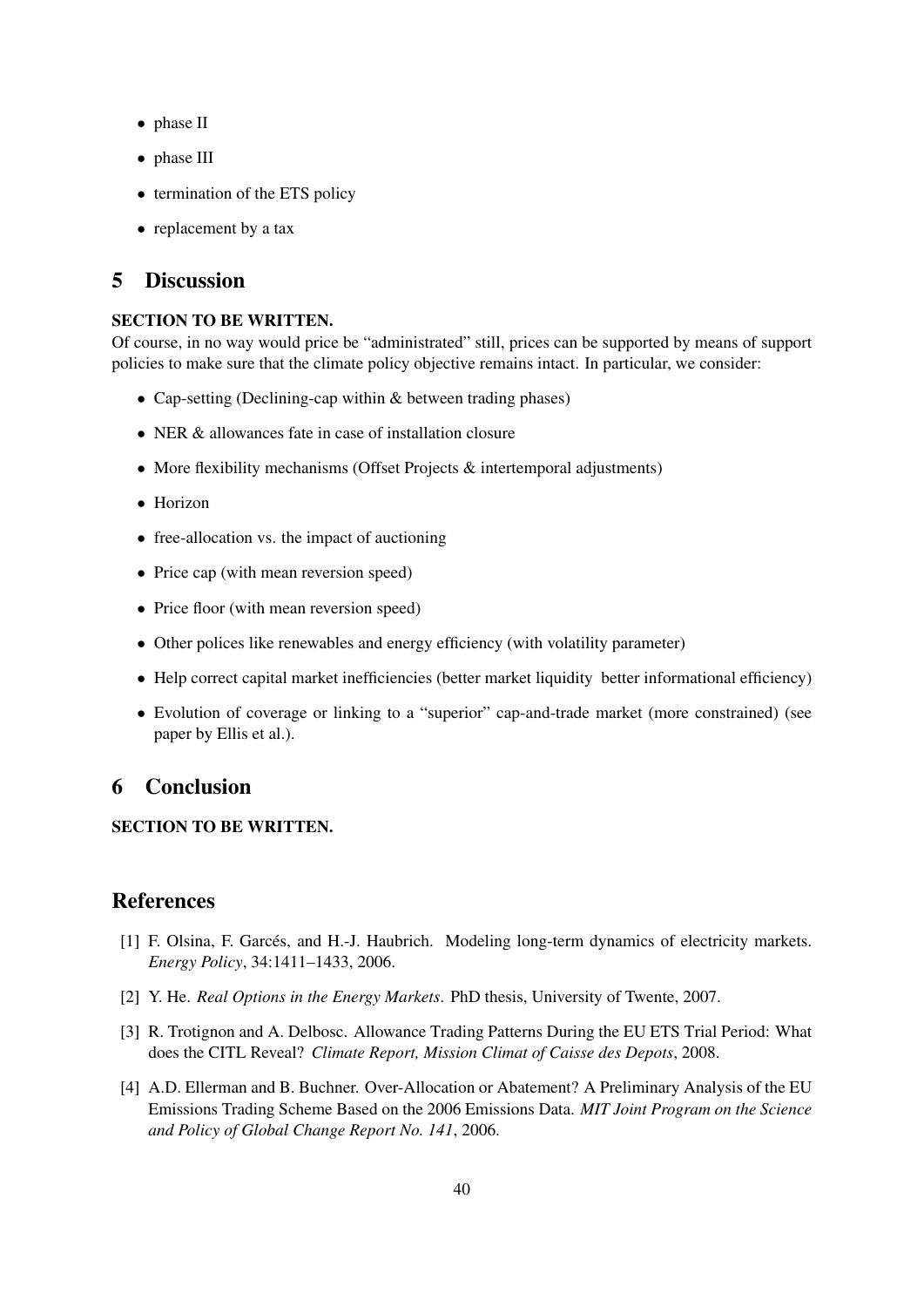- [5] V.H. Hoffmann. EU ETS and Investment Decisions: The Case of the German Electricity Industry. *European Management Journal*, 25(6):464–474, 2007.
- [6] A.D. Ellerman. New Entrant and Closure Provisions: How do they distort? *CEEPR (MIT) Working Paper 06-013 WP*, 2006.
- [7] P.L. Joskow. Lessons Learned From Electricity Market Liberalization. *The Energy Journal*, Special issue:9–42, 2008.
- [8] J.-M. Chevalier and J. Percebois. Gaz et électricité : un défi pour l'Europe et pour la France. Technical report, Conseil d'Analyse Economique, 2008.
- [9] M. Ventosa, A. Baillo, A. Ramos, and M. Rivier. Electricity market modeling trends. *Energy Policy*, 33:897–913, 2005.
- [10] L. Trigeorgis. *Real Options: Managerial Flexibility and Strategy in Resource Allocation*. The MIT Press, 1996.
- [11] S.E. Shreve. *Stochastic Calculus for Finance I: The Binomial Asset Pricing Model*. Springer Finance, 2004.
- [12] S.E. Shreve. *Stochastic Calculus for Finance II: Continuous-Time Models*. Springer Finance, 2006.
- [13] R. Bellman. *Dynamic Programming*. Dover Publications Inc., 1957.
- [14] F.A. Longstaff and E.S. Schwartz. Valuing American options by simulation: a simple least-squares approach. *The Review of Financial Studies*, 14:113–147, 2001.
- [15] A.K. Dixit and R.S. Pindyck. *Investment under Uncertainty*. Princeton University Press, New Jersey, 1994.
- [16] M.J. Brennan and Schwartz E.S. Evaluating Natural Resource Investments. *Journal of Business*, 58(2):135–157, 1985.
- [17] R. Pindyck. Irreversible Investment, Capacity Choice, and the Value of the Firm. *American Economic Review*, 78(5):969–985, 1988.
- [18] L.M. Abadie and J.M. Chamorro. European CO<sup>2</sup> prices and carbon capture investments. *Energy Economics*, 30:2992–3015, 2008.
- [19] M.C. Bohm, H.J. Herzog, J.E. Parsons, and R.C. Sekar. Capture-ready coal-plants Options, technologies and economics. *International Journal of Greenhouse Gas Control*, 1:113–120, 2007.
- [20] R.C. Sekar, J.E. Parsons, H.J. Herzog, and H.D. Jacoby. Future carbon regulations and current investment in alternative coal-fired power plant technologies. *Energy Policy*, 35:1064–1074, 2007.
- [21] R.C. Sekar. Carbon Dioxide Capture from Coal-Fired Power Plants: A Real Options Analysis. Technical report, MIT LFEE 2005-002 RP, May 2005 Report, 2005.
- [22] H. Laurikka. Option value of gasification technology within an emissions trading scheme. *Energy Policy*, 2005.
- [23] H. Laurikka and T. Koljonen. Emissions trading and investment decisions in the power sector a case study in Finland. *Energy Policy*, 34:1063–1074, 2006.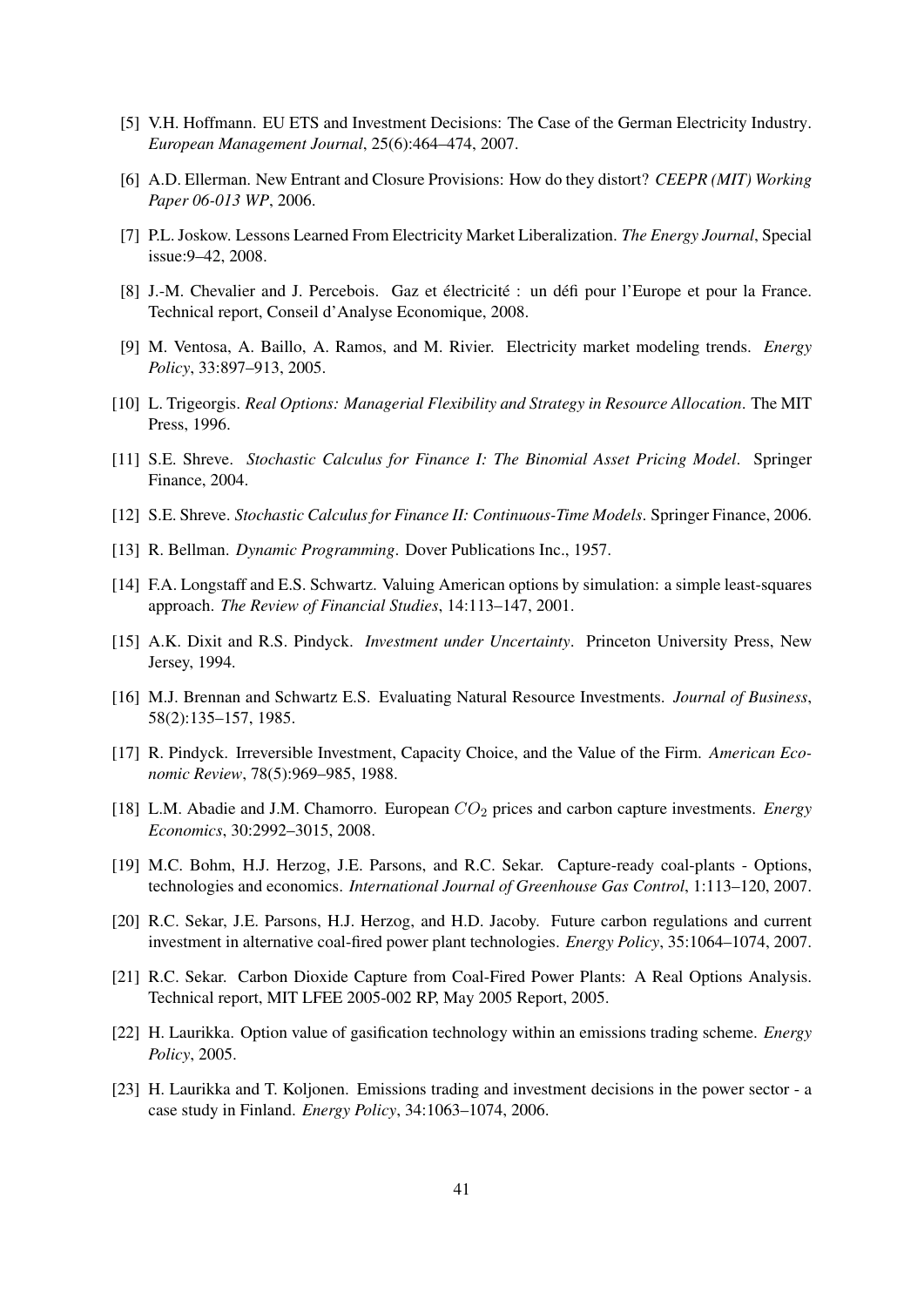- [24] S. Fuss, J. Szolgayova, M. Obersteiner, and M. Gusti. Investment under market and climate policy uncertainty. *Applied Energy*, 85:708–721, 2008.
- [25] S. Fuss, D.J.A. Johansson, J. Szolgayova, and M. Obersteiner. Impact of climate policy uncertainty on the adoption of electricity generating technologies. *Energy Policy*, 37(2):733–743, 2009.
- [26] W. Blyth, R. Bradley, D. Bunn, C. Clarke, T. Wilson, and M. Yang. Investment risks under climate change policy. *Energy Policy*, 35:5766–5773, 2007.
- [27] M. Yang and W. Blyth. Modeling Investment Risks and Uncertainties with Real Options Approach A Working Paper for an IEA Book: Climate Policy Uncertainty and Investment Risk. Technical report, Paris Number LTO/2007/WP01 IEA Working Paper, 2007.
- [28] E. Alberola, J. Chevallier, and B. Cheze. Price Drivers and Structural Breaks in European Carbon ` Prices 2005-07. *Energy Policy*, 36(2):787–797, 2008.
- [29] M. Mansanet-Bataller, A.P. Tornero, and E.V. Mico.  $CO<sub>2</sub>$  Prices, Energy and Weather. *University of Valencia working paper*, 2006.
- [30] E. Alberola and J. Chevallier. European Carbon Prices and Banking Restrictions: Evidence from Phase I (2005-2007). *The Energy Journal*, 30(3):107–136, 2009.
- [31] M. Mansanet-Bataller and Pardo A. The Effects of National Allocation Plans on Carbon Markets. *University of Valencia working paper*, 2007.
- [32] E. Benz and S. Trück. Modeling  $CO<sub>2</sub>$  Emission Allowance Prices. *SSRN Working Paper*, 2006.
- [33] G. Daskalakis, D. Psychoyios, and R.N. Markellos. Modeling  $CO_2$  Emission Allowance Prices and Derivatives: Evidence from the European Markets. *Athens University of Economics and Business Working Paper*, 2007.
- [34] M. Yang, W. Blyth, R. Bradley, D. Bunn, C. Clarke, and T. Wilson. Evaluating the power investment options with uncertainty in climate policy. *Energy Economics*, 30:1933–1950, 2008.
- [35] Z. Chladná. Determination of optimal rotation period under stochastic wood and carbon prices. *Forest Policy and Economics*, 9(8):1031–1045, 2007.
- [36] J. Szolgayova, S. Fuss, and M. Obersteiner. Assessing the effects of  $CO<sub>2</sub>$  price caps on electricity investments - A real option analysis. *Energy Policy*, 36:3974–3981, 2008.
- [37] R.S. Pindyck. The Long-Run Evolution of Energy Prices. *Working paper MIT*, 1999.
- [38] E.S. Schwartz. The Stochastic Behavior of Commodity Prices: Implications for Valuation and Hedging. *The Journal of Finance*, 52:923–973, 1997.
- [39] J.J. Lucia and E.S. Schwartz. Electricity prices and power derivatives: Evidence from the Nordic Power Exchange. *UC Los Angeles: Anderson Graduate School of Management*, 2000.
- [40] H. Geman. *Commodities and Commodity Derivatives: Modeling and Pricing for Agriculturals, Metals, and Energy*. John Wiley & Sons - The Wiley Finance Series, 2006.
- [41] M. Mansanet-Bataller and J.H. Keppler. Causalities between  $CO<sub>2</sub>$ , Electricity, and other Energy Variables during Phase I and Phase II of the EU ETS. *Mission Climat Working Paper*, 2, 2009.
- [42] IEA. World Energy Outlook 2008. Technical report, OECD/IEA, 2008.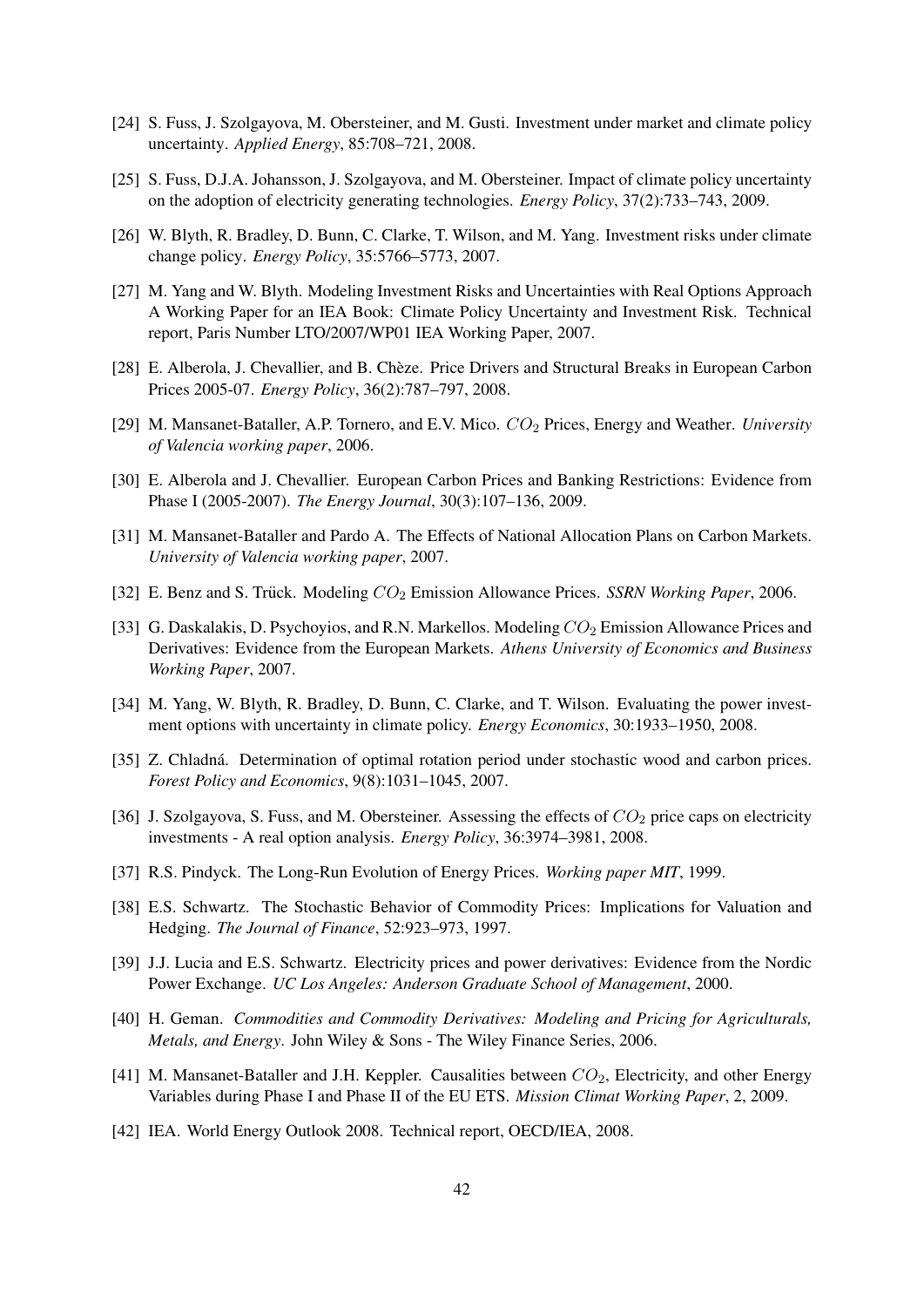- [43] OECD, NEA, and IEA. Projected Costs of Generating Electricity 2005 Update. Technical report, OECD/IEA/NEA, 2008.
- [44] J.H. Keppler, R. Bourbonnais, and J. Girod. *The Econometrics of Energy Systems*. Palgrave, 2006.
- [45] G. Cortazar, M. Gravet, and J. Urzua. The valuation of multidimensional American real options using the LSM simulation method. *Computers & Operations Research*, 35:113–129, 2008.
- [46] A. Gamba. Real Options: a Monte Carlo approach. *Working Paper University of Verona*, 2003.

## Appendices

| Table 14: Appendix - CCGT plant data - 85% availability assumed |                               |       |           |                            |
|-----------------------------------------------------------------|-------------------------------|-------|-----------|----------------------------|
|                                                                 | Min                           | Max   | Estimates | Comments                   |
| Construction length - in years                                  | $\mathfrak{D}_{\mathfrak{p}}$ | 5     | 3         | French CCGT                |
| Lifetime - in years                                             | 40                            | 40    | 40        | Common assumption          |
| Thermal capacity - in MWe                                       | 250                           | 1200  | 900       | French CCGT                |
| Thermal efficiency - in $%$                                     | 52                            | 60    | 59        | French CCGT                |
| Availability factor - in $%$                                    | 85                            | 85    | 85        | Common assumption          |
| Expected annual output - in GWh                                 | 1.86                          | 8.94  | 6.70      |                            |
| ON construction costs - in EUR/kWe                              | 318                           | 900   | 524       | French CCGT                |
| O&M costs - per kWe                                             | 4                             | 41    | 32        | Average of French & German |
| $CO2$ emissions factor - in $tCO2/MWh$                          | 0.333                         | 0.412 | 0.353     | French CCGT                |
| Annual carbon emissions - in $MtCO2$                            | 0.670                         | 3.246 | 2.366     |                            |
| Total investment costs - in EUR million                         | 173                           | 630   | 500       |                            |

Table 15: Appendix - Pulverized coal plant data - 85% availability assumed

| Table 15. Typendix T alvertized coal plant data $\sigma$ 5% availability assumed |       |       |           |                            |
|----------------------------------------------------------------------------------|-------|-------|-----------|----------------------------|
|                                                                                  | Min   | Max   | Estimates | Comments                   |
| Construction length - in years                                                   | 3     | 4     | 3         | German PC                  |
| Lifetime - in years                                                              | 40    | 40    | 40        | Common assumption          |
| Thermal capacity - in MWe                                                        | 296   | 1050  | 800       | German PC                  |
| Thermal efficiency - in $%$                                                      | 29    | 47    | 46        | German PC                  |
| Availability factor - in $%$                                                     | 85    | 85    | 85        | Common assumption          |
| Expected annual output - in GWh                                                  | 2.20  | 7.82  | 5.96      |                            |
| ON construction costs - in EUR/kWe                                               | 820   | 1300  | 820       | German PC                  |
| $O\&M$ costs - per kWe                                                           | 9     | 57    | 50        | Average of French & German |
| $CO2$ emissions factor - in $tCO2/MWh$                                           | 0.728 | 1.133 | 0.728     | German PC                  |
| Annual carbon emissions - in $MtCO2$                                             | 2.211 | 6.223 | 4.367     |                            |
| Total investment costs - in EUR million                                          | 277   | 1253  | 696       |                            |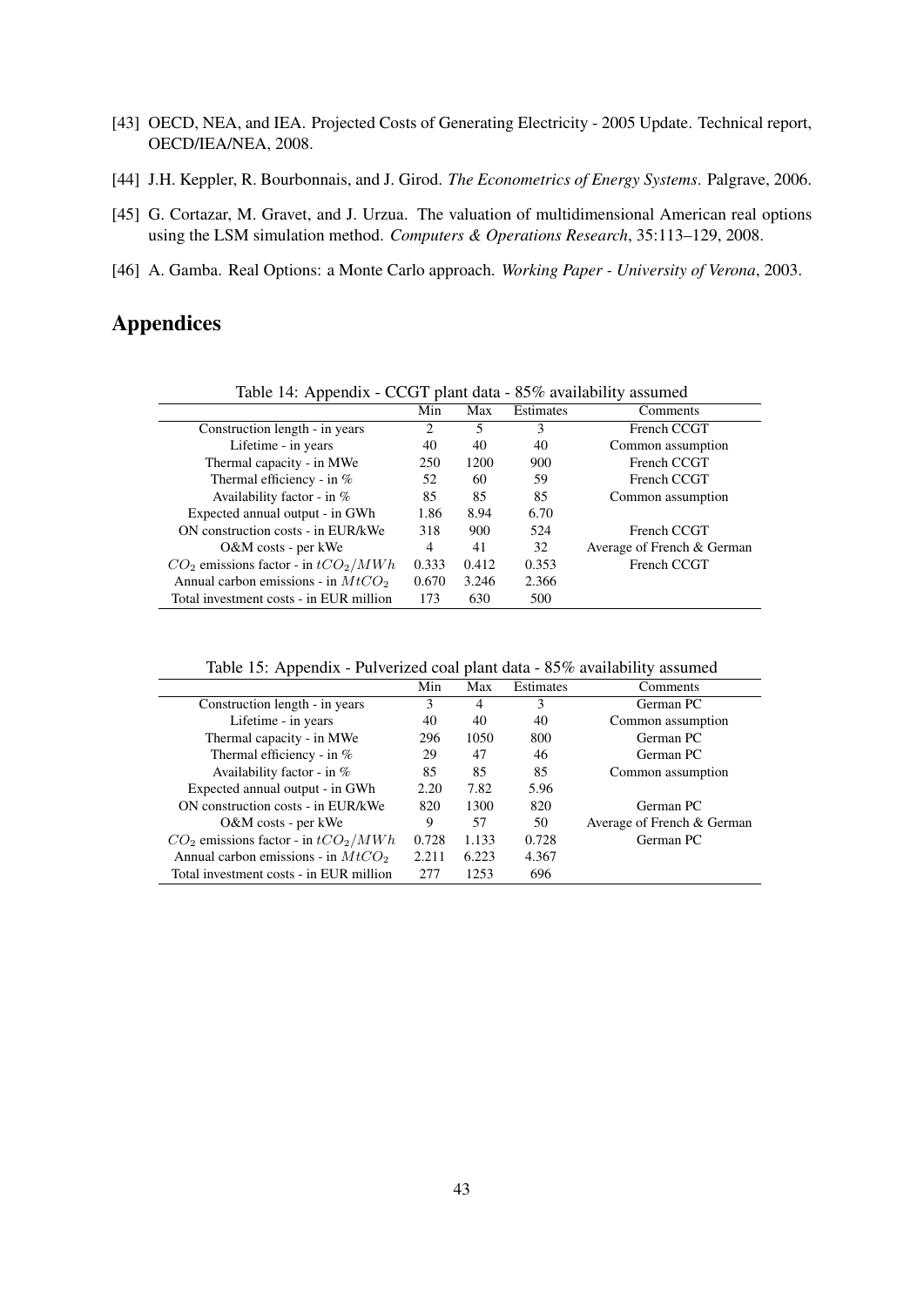|                                          | Min   | Max            | Estimates | Comments          |
|------------------------------------------|-------|----------------|-----------|-------------------|
| Construction length - in years           | 3     | $\overline{4}$ | 3         | German IGCC       |
| Lifetime - in years                      | 40    | 40             | 40        | Common assumption |
| Thermal capacity - in MWe                | 300   | 450            | 450       | German IGCC       |
| Thermal efficiency - in $%$              | 43    | 51             | 46        | German IGCC       |
| Availability factor - in $%$             | 85    | 85             | 85        | Common assumption |
| Expected annual output - in GWh          | 2.23  | 3.35           | 3.35      |                   |
| ON construction costs - in EUR/kWe       | 1200  | 1692           | 1200      | German IGCC       |
| $O\&M$ costs - per kWe                   | 28    | 81             | 81        | German costs      |
| $C0_2$ emissions factor - in $tCO_2/MWh$ | 0.656 | 0.780          | 0.656     | German IGCC       |
| Annual carbon emissions - in $MtCO2$     | 1.742 | 2.198          | 2.198     |                   |
| Total investment costs - in EUR million  | 516   | 576            | 576       |                   |

Table 16: Appendix - IGCC plant data - 85% availability assumed

Table 17: Appendix - Nuclear plant data - 85% availability assumed

| . .                                     |      |       | $\tilde{\phantom{a}}$ |                              |  |
|-----------------------------------------|------|-------|-----------------------|------------------------------|--|
|                                         | Min  | Max   | Estimates             | Comments                     |  |
| Construction length - in years          | 5    | 9     | 5                     | $> 5$ years include studies  |  |
| Lifetime - in years                     | 40   | 40    | 40                    | Common assumption            |  |
| Thermal capacity - in MWe               | 665  | 1600  | 1590                  | <b>French PWR</b>            |  |
| Thermal efficiency - in %               | 30   | 37    | 36                    | <b>French PWR</b>            |  |
| Availability factor - in $%$            | 85   | 85    | 85                    | Common assumption            |  |
| Expected annual output - in GWh         | 4.95 | 11.91 | 11.84                 |                              |  |
| ON construction costs - in EUR/kWe      | 952  | 1875  | 1455                  | Average of German and French |  |
| O&M costs - per kWe                     | 40   | 72    | 49                    | Average of German and French |  |
| Total investment costs - in EUR million | 1006 | 3094  | 2391                  |                              |  |

Table 18: Appendix - Offshore wind plant data

| - -                                     |      |      |           |                   |
|-----------------------------------------|------|------|-----------|-------------------|
|                                         | Min  | Max  | Estimates | Comments          |
| Construction length - in years          |      | 2    |           |                   |
| Lifetime - in years                     | 20   | 25   | 20        | Most common case  |
| Thermal capacity - in MWe               | 120  | 300  | 300       | German offshore   |
| Equipment availability - in $%$         | 95   | 95   | 95        | Common assumption |
| Average load factor - in $%$            | 35   | 43   | 42        | Most common case  |
| Expected annual output - in GWh         | 0.36 | 1.13 | 1.20      |                   |
| ON construction costs - in EUR/kWe      | 1431 | 2292 | 1650      | German offshore   |
| $O\&M$ costs - per kWe                  | 38   | 115  | 58        | German offshore   |
| Total investment costs - in EUR million | 238  | 512  | 512       |                   |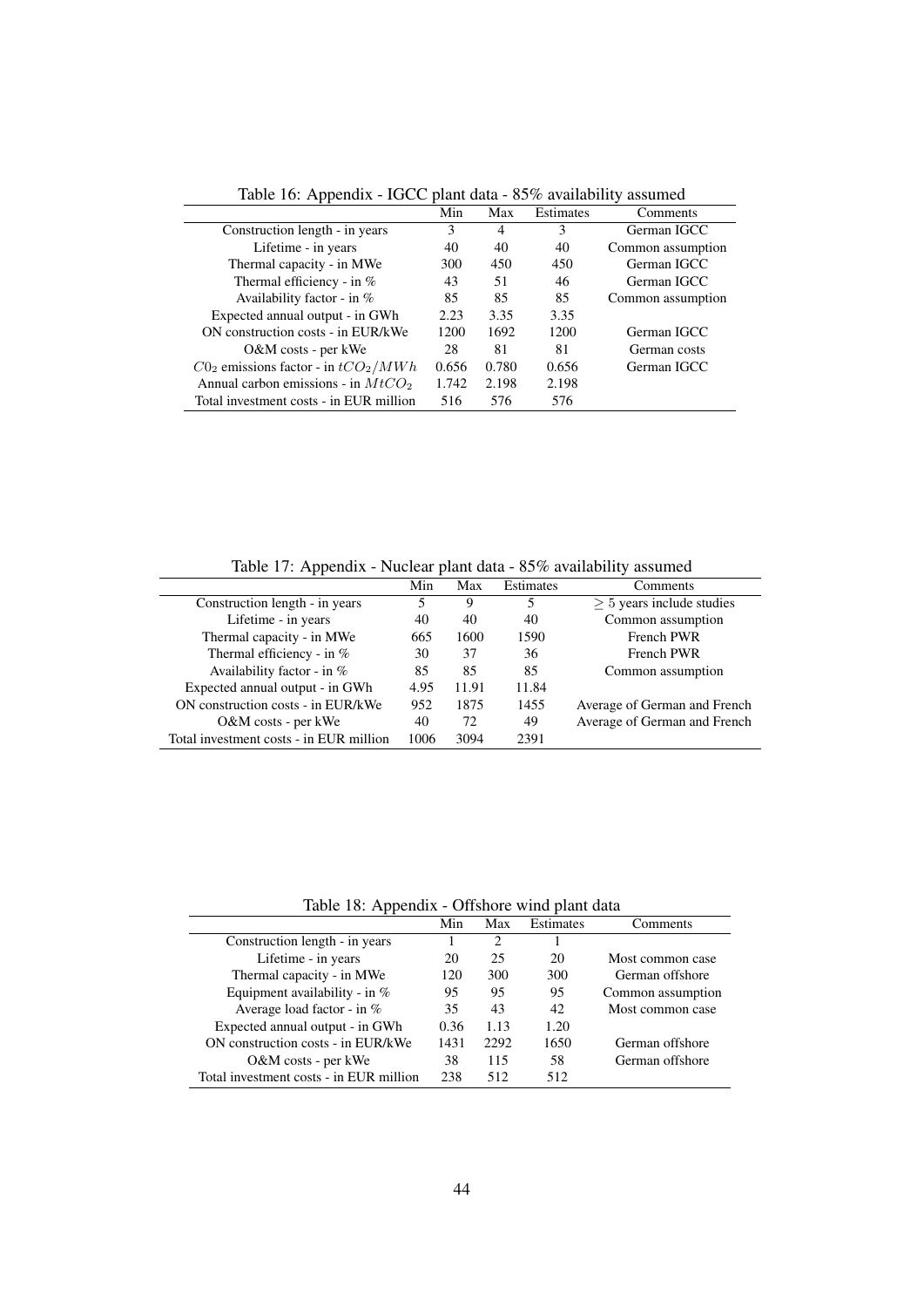| $\begin{pmatrix} f_t(\bar{b}-I^N,0,S^1_t) & \dots & f_t(\bar{b}-I^N,I^N,S^1_t) & \dots & f_t(\bar{b}-I^N,I^G,S^1_t) & \dots & f_t(\bar{b},0,S^1_t) & \dots & f_t(\bar{b},I^N,S^1_t) \\ f_t(\bar{b}-I^N,0,S^2_t) & \dots & f_t(\bar{b}-I^N,I^N,S^2_t) & \dots & f_t(\bar{b}-I^N,I^G,S^2_t) & \dots & f_t(\bar{b},0,S^2_t) & \dots & f_t(\bar{b},I^N,S^2_t) \\ f_t(\bar{b}-I^N,0,S^2_t) &$ |  |
|------------------------------------------------------------------------------------------------------------------------------------------------------------------------------------------------------------------------------------------------------------------------------------------------------------------------------------------------------------------------------------------|--|
|                                                                                                                                                                                                                                                                                                                                                                                          |  |
|                                                                                                                                                                                                                                                                                                                                                                                          |  |
|                                                                                                                                                                                                                                                                                                                                                                                          |  |
|                                                                                                                                                                                                                                                                                                                                                                                          |  |

| l                                                                           |
|-----------------------------------------------------------------------------|
| $\mathcal{M}1t_{i}$ - Immediate reward component of the value function in t |
|                                                                             |
|                                                                             |
|                                                                             |
| l                                                                           |
|                                                                             |
|                                                                             |
|                                                                             |
|                                                                             |
|                                                                             |
|                                                                             |
|                                                                             |
|                                                                             |
| Table 19: Appendix<br>ł                                                     |
|                                                                             |

 $\ddot{}$ 

 $\parallel$  $\overbrace{\hspace{27mm}}$ 

 $\subset$ 

 $\subset$ 

0 ...  $-\infty$  ...  $NPV_t^{G}$ 

0 ...  $-\infty$  ...  $NPV_t^{G,i}$ 

t ...

... ... ... ... ... ... ... ... ...

Γ t ...

 $0 \quad ... \quad NPV_t^{N,\Gamma}$ 

 $\ddot{}$ 

 $0 \quad ... \quad NPV^{N,i}_t$ 

 $\ddot{}$ 

 $\overbrace{\hspace{25mm}}$ 

 $\circ$ 

 $\subset$ 

0 ... – $\infty$  ...  $NPV_t^{G,1}$ 

0 ...  $-\infty$  ...  $NPV_t^{G,2}$ 

 $t$  .  $\ddots$ 

t ...

... ... ... ... ... ... ... ... ...

 $0 \quad ... \quad NPV^{N,1}_{t_{\delta}, \ldots}$ 

 $0 \quad ... \quad NPV_t^{N,2}$ 

 $\ddot{}$ 

 $\ddot{}$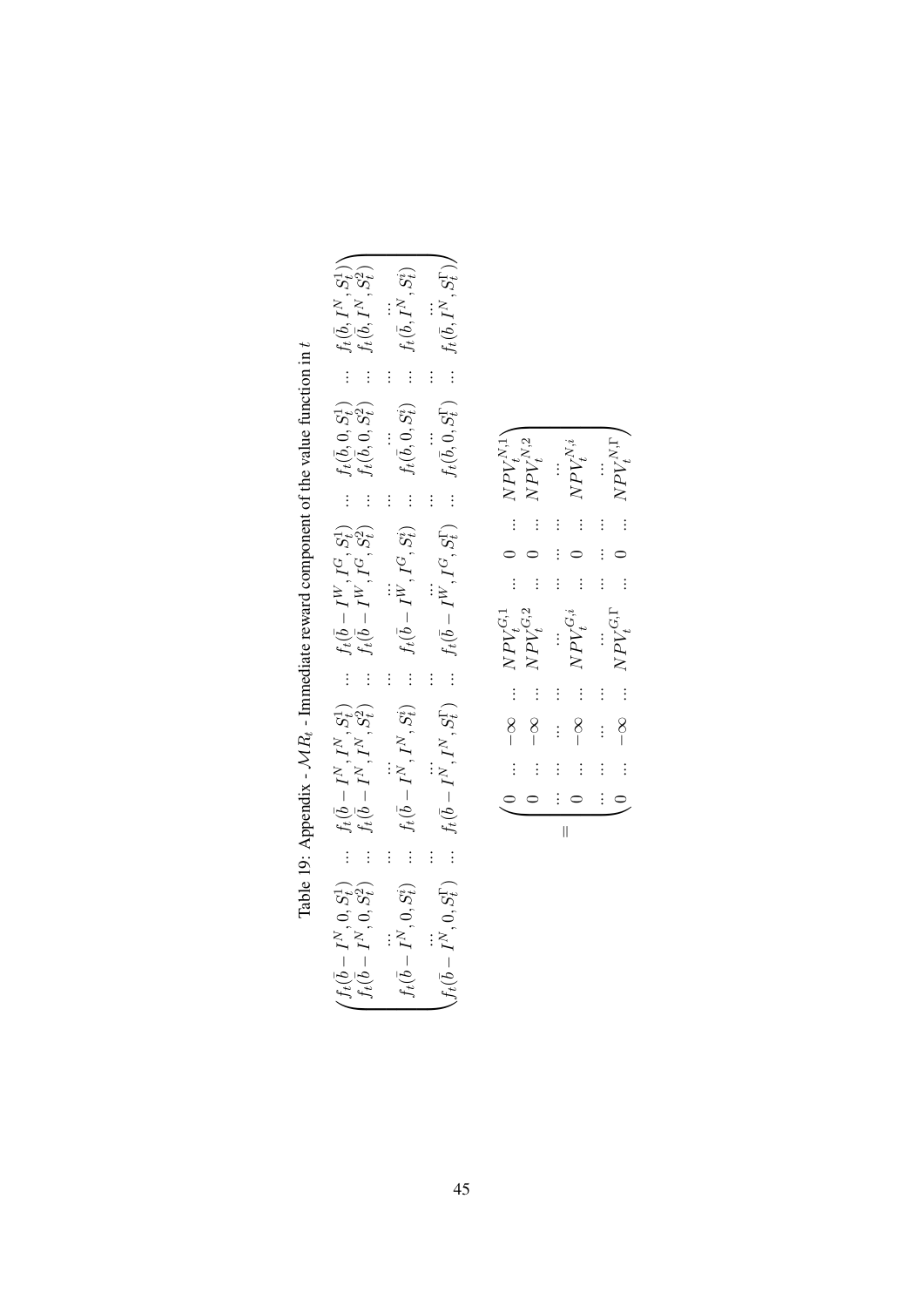| $\begin{pmatrix} e^{-r} \cdot \mathbb{E}^Q_{\mathbf{c}} \left[ V_{t+1} (\bar{b} - I^N, \tilde{S}_{t+1}^1) \right] & \dots & e^{-r} \cdot \mathbb{E}^Q_{\mathbf{c}} \left[ V_{t+1} (\bar{b} - I^N - I^N, \tilde{S}_{t+1}^1) \right] & \dots & e^{-r} \cdot \mathbb{E}^Q_{\mathbf{c}} \left[ V_{t+1} (\bar{b} - I^N - I^N, \tilde{S}_{t+1}^1) \right] \\ e^{-r} \cdot \mathbb{E}^Q_{\mathbf{c}} \left[ V_{t+1$ | $e^{-r}\mathbb{E}_t^Q[V_{t+1}(\vec{b}-I^N,\tilde{S}_{t+1}^i)]\quad \cdots \quad e^{-r}\mathbb{E}_t^Q[V_{t+1}(\vec{b}-I^N-I^N,\tilde{S}_{t+1}^i)]\quad \cdots \quad e^{-r}\mathbb{E}_t^Q[V_{t+1}(\vec{b}-I^W-I^G,\tilde{S}_{t+1}^i)]\quad \cdots \quad e^{-r}\mathbb{E}_t^Q[V_{t+1}(\vec{b},\tilde{S}_{t+1}^i)]\quad \cdots \quad e^{-r}\mathbb{E}_t^Q[V_{t+1}(\vec{b}-I^N,\tilde{S}_{t$ | - $\infty$ $\phi_{t+1}(\bar{b} - I^{W} - I^{G}, S_{t+1}^{i})$ $\phi_{t+1}(\bar{b}, S_{t+1}^{i})$ 0<br><br>$\begin{array}{ccccccccc} -\infty & \cdots & \phi_{t+1}(\bar{b}-I^W-I^G,S_{t+1}^1) & \cdots & \phi_{t+1}(\bar{b},S_{t+1}^1) & \cdots & 0 \\ -\infty & \cdots & \phi_{t+1}(\bar{b}-I^W-I^G,S_{t+1}^2) & \cdots & \phi_{t+1}(\bar{b},S_{t+1}^2) & \cdots & 0 \end{array} \Bigg\}$<br>$\begin{array}{cccc}\n\cdots & \cdots & \phi_{t+1}(\bar{b}-I^W-I^G,S^{\Gamma}_{t+1}) & \cdots & \phi_{t+1}(\bar{b},S^{\Gamma}_{t+1}) & \cdots & 0\n\end{array}$<br>$\begin{array}{ll} \displaystyle \stackrel{\dots}{\phi_{t+1}}(\bar{b}-I^N,S_{t+1}^i) & \dots \end{array}$<br>$\big\backslash \phi_{t+1}(\bar{b}-I^N,S_{t+1}^{\Gamma})$<br>$\begin{pmatrix} \phi_{t+1}(\bar{b} - I^N, S_{t+1}^1) \\ \phi_{t+1}(\bar{b} - I^N, S_{t+1}^2) \end{pmatrix}$<br>$\frac{1}{\sqrt{2}}$ |
|--------------------------------------------------------------------------------------------------------------------------------------------------------------------------------------------------------------------------------------------------------------------------------------------------------------------------------------------------------------------------------------------------------------|-----------------------------------------------------------------------------------------------------------------------------------------------------------------------------------------------------------------------------------------------------------------------------------------------------------------------------------------------------------------------------------------|--------------------------------------------------------------------------------------------------------------------------------------------------------------------------------------------------------------------------------------------------------------------------------------------------------------------------------------------------------------------------------------------------------------------------------------------------------------------------------------------------------------------------------------------------------------------------------------------------------------------------------------------------------------------------------------------------------------------------------------------------------------------------------------------------------------------------------------------------------------------------------|

Table 20: Appendix - 
$$
\mathcal{MC}_t
$$
 - Continuation value component of the value function in  $t$ .